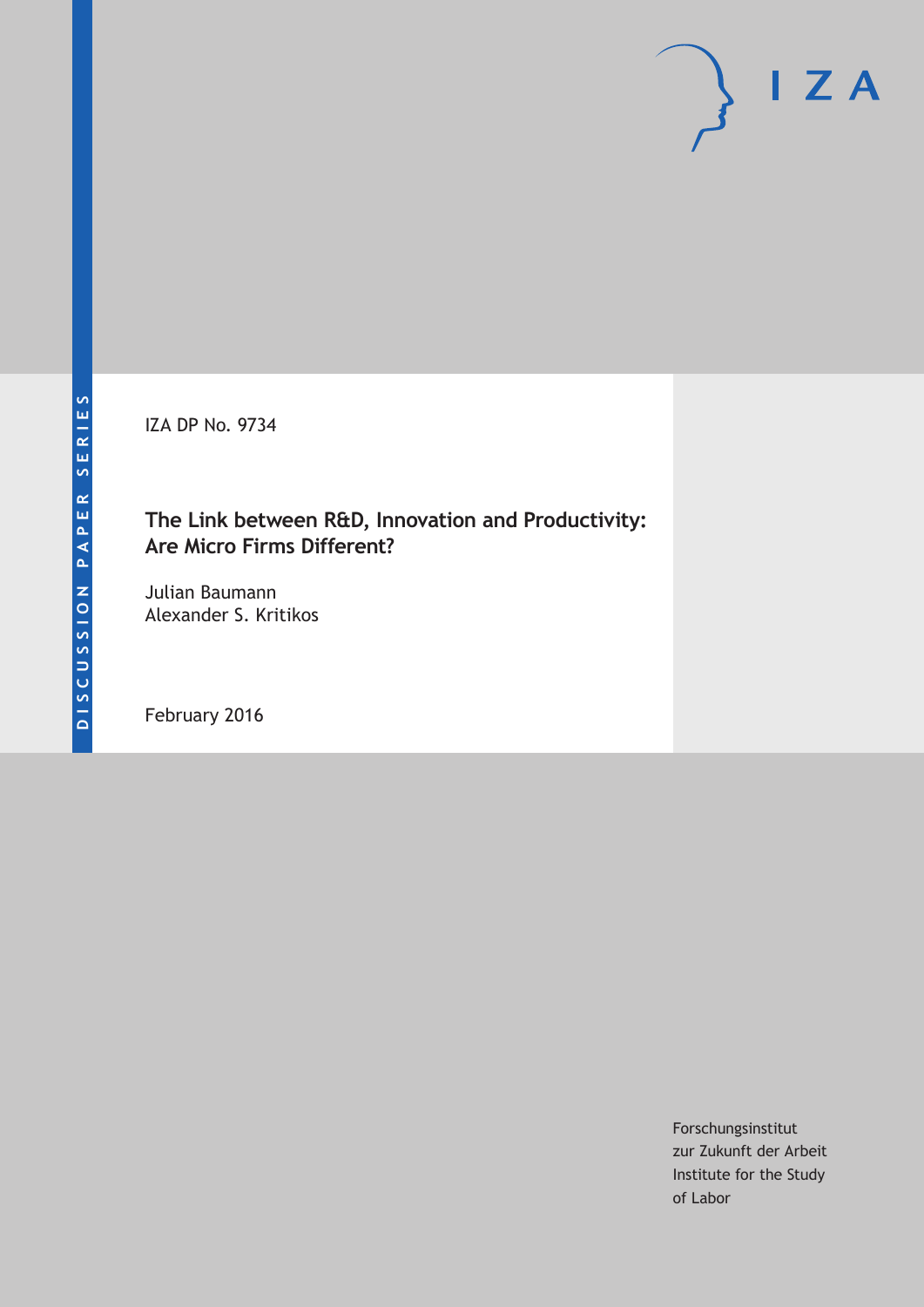# **The Link between R&D, Innovation and Productivity: Are Micro Firms Different?**

**Julian Baumann** 

*DIW Berlin* 

## **Alexander S. Kritikos**

*DIW Berlin, University of Potsdam, IZA and IAB* 

Discussion Paper No. 9734 February 2016

IZA

P.O. Box 7240 53072 Bonn Germany

Phone: +49-228-3894-0 Fax: +49-228-3894-180 E-mail: iza@iza.org

Any opinions expressed here are those of the author(s) and not those of IZA. Research published in this series may include views on policy, but the institute itself takes no institutional policy positions. The IZA research network is committed to the IZA Guiding Principles of Research Integrity.

The Institute for the Study of Labor (IZA) in Bonn is a local and virtual international research center and a place of communication between science, politics and business. IZA is an independent nonprofit organization supported by Deutsche Post Foundation. The center is associated with the University of Bonn and offers a stimulating research environment through its international network, workshops and conferences, data service, project support, research visits and doctoral program. IZA engages in (i) original and internationally competitive research in all fields of labor economics, (ii) development of policy concepts, and (iii) dissemination of research results and concepts to the interested public.

IZA Discussion Papers often represent preliminary work and are circulated to encourage discussion. Citation of such a paper should account for its provisional character. A revised version may be available directly from the author.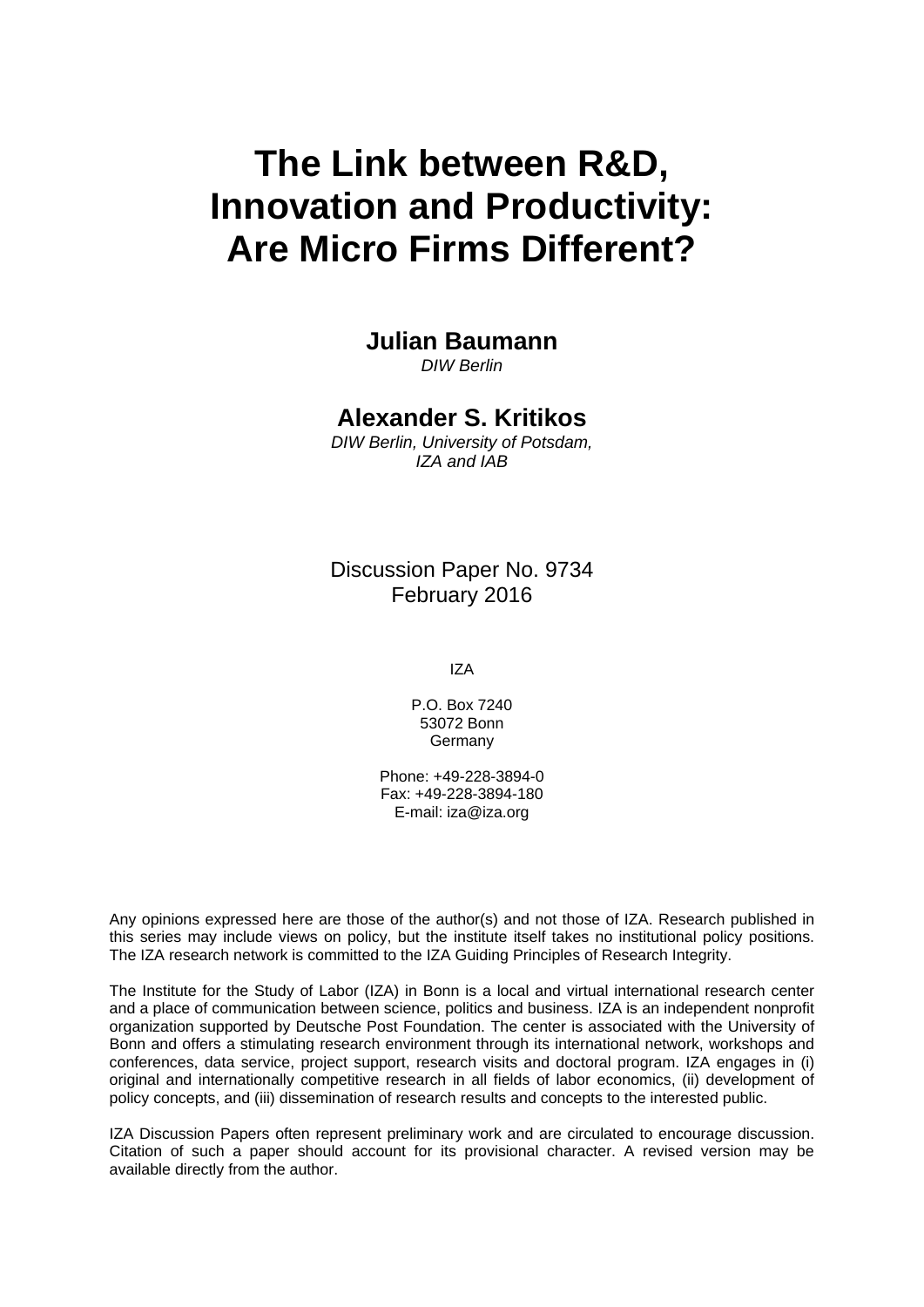IZA Discussion Paper No. 9734 February 2016

## **ABSTRACT**

## **The Link between R&D, Innovation and Productivity: Are Micro Firms Different?\***

We analyze the link between R&D, innovation, and productivity in MSMEs with a special focus on micro firms with fewer than 10 employees; usually constituting the majority of firms in industrialized economies. Using the German KfW SME panel, we examine to what extent micro firms are different from other firms in terms of innovativeness. We find that while firms engage in innovative activities with smaller probability, the smaller they are, for those firms that do make such investment, R&D intensity is larger the smaller firms are. For all MSMEs, the predicted R&D intensity is positively correlated with the probability of reporting innovation, with a larger effect size for product than for process innovations. Moreover, micro firms benefit in a comparable way from innovation processes as larger firms, as they are similarly able to increase their labor productivity. Overall, the link between R&D, innovation, and productivity in micro firms does not largely differ from their larger counterparts.

JEL Classification: L25, L60, O31, O33

Keywords: MSMEs, micro firms, small firms, R&D, innovation, productivity

Corresponding author:

Alexander Kritikos DIW Berlin Mohrenstr. 58 10117 Berlin Germany E-mail: akritikos@diw.de

 $\overline{a}$ 

<sup>\*</sup> We are very grateful to Michael Fritsch, Adam Lederer, Enrico Santarelli, Alexander Schiersch, and Marco Vivarelli for their useful comments. We gratefully acknowledge the support of the Data Center of the Kreditanstalt für Wiederaufbau (KfW) in Frankfurt for providing us access to the KfW SME panel. The usual caveat applies.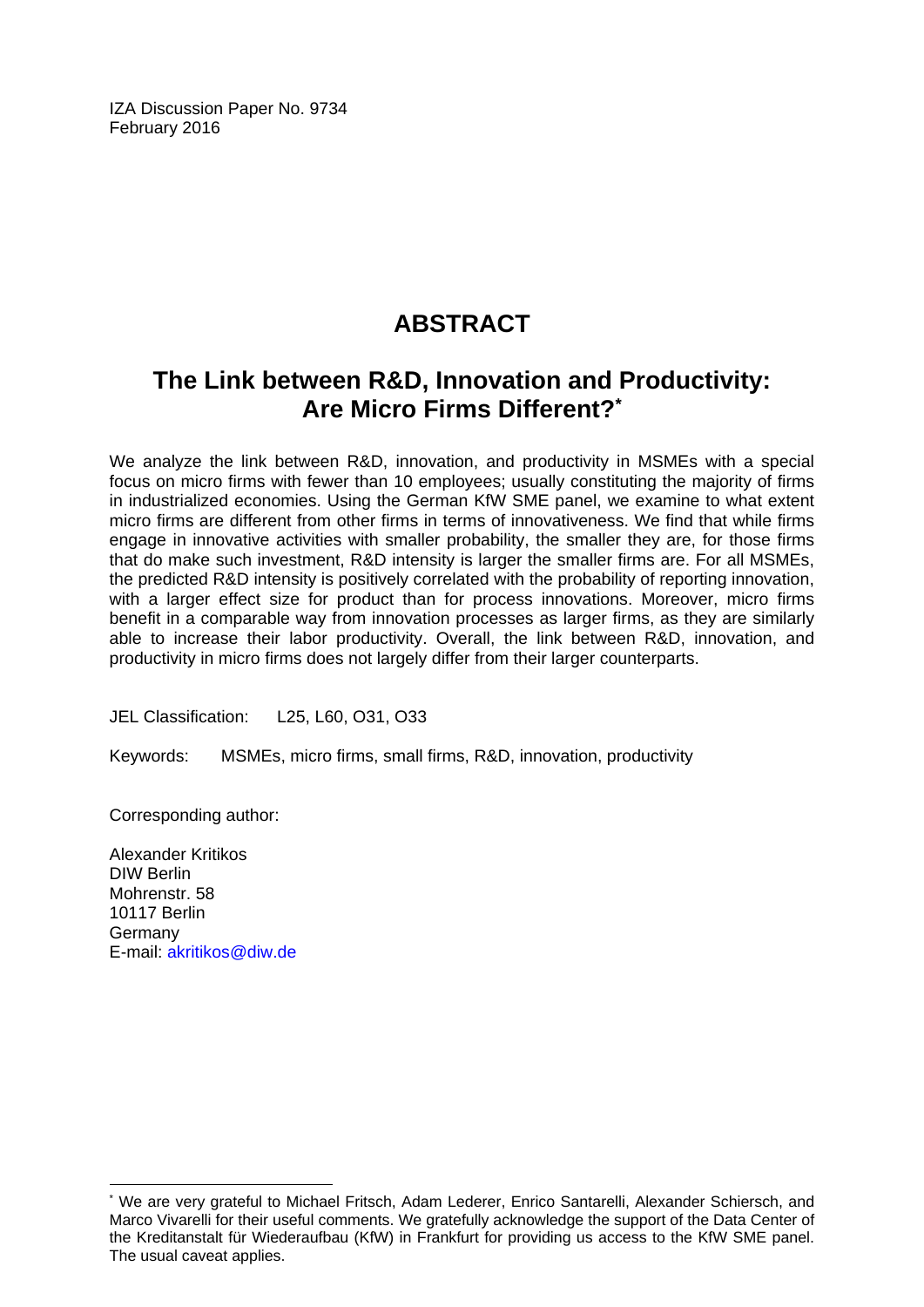## 1 Introduction

Micro businesses - firms with fewer than 10 employees - are often associated with marginal businesses that have no growth options and limited R&D investments. This assumption seems appealing, as it could be argued that these firms would become larger if they strive for innovation and more productivity. In this contribution, we therefore analyze to what extent micro firms put efforts into becoming more innovative. Information on the R&D activities of micro firms is only rarely collected. For instance, the EU science and technology statistics, which are based on the Community Innovation Surveys (CIS) as well as many other data sources do not provide sufficient information on the innovative activities and the R&D expenditures of micro firms.

Previous studies on SMEs, see *inter alia* Hall et al. [\(2009\)](#page-30-0), therefore, exclude micro firms due to this lack of data. Relying on a version of the innovation model proposed by Crepon et al. [\(1998\)](#page-29-0), they show that SMEs in all size classes above 10 employees contribute consid-erably to innovation output;<sup>[1](#page--1-0)</sup> some even without formal R&D spending. Hall et al.  $(2009)$ further find that firm size is negatively correlated with R&D intensity, but positively with the likelihood of having a process or product innovation, and that only product innovation has a positive impact on labor productivity.

As the majority of the firms are micro-businesses, the unique aspect of this approach is that we analyze the link between R&D, innovation and productivity in MSMEs with a special focus on micro firms. Using the KfW SME panel, an annual survey conducted among a representative selection of micro-, small- and medium-sized firms in Germany, and employing the model of Crepon et al. [\(1998\)](#page-29-0), we are able to test whether micro businesses unroll any innovation activities at all, either by spending money on R&D or by unfolding other kinds of innovative endeavors. Secondly, if micro firms do have innovative activities, and a substantial share do, we are interested in investigating whether these decisions are proven

<sup>&</sup>lt;sup>1</sup>Earlier studies that do not rely on the approach of Crepon et al. [\(1998\)](#page-29-0) find similar results, see *inter alia* Acs and Audretsch [\(1987\)](#page-28-0), Acs and Audretsch [\(1988\)](#page-28-1), Acs and Audretsch [\(1990\)](#page-28-2), Santarelli and Sterlacchini [\(1990\)](#page-32-0), Hoffman et al. [\(1998\)](#page-30-1), Kleinknecht [\(1987\)](#page-31-0), Hall et al. [\(2009\)](#page-30-0), Rammer et al. [\(2009\)](#page-32-1); for developing economies see Chudnovsky et al. [\(2006\)](#page-28-3).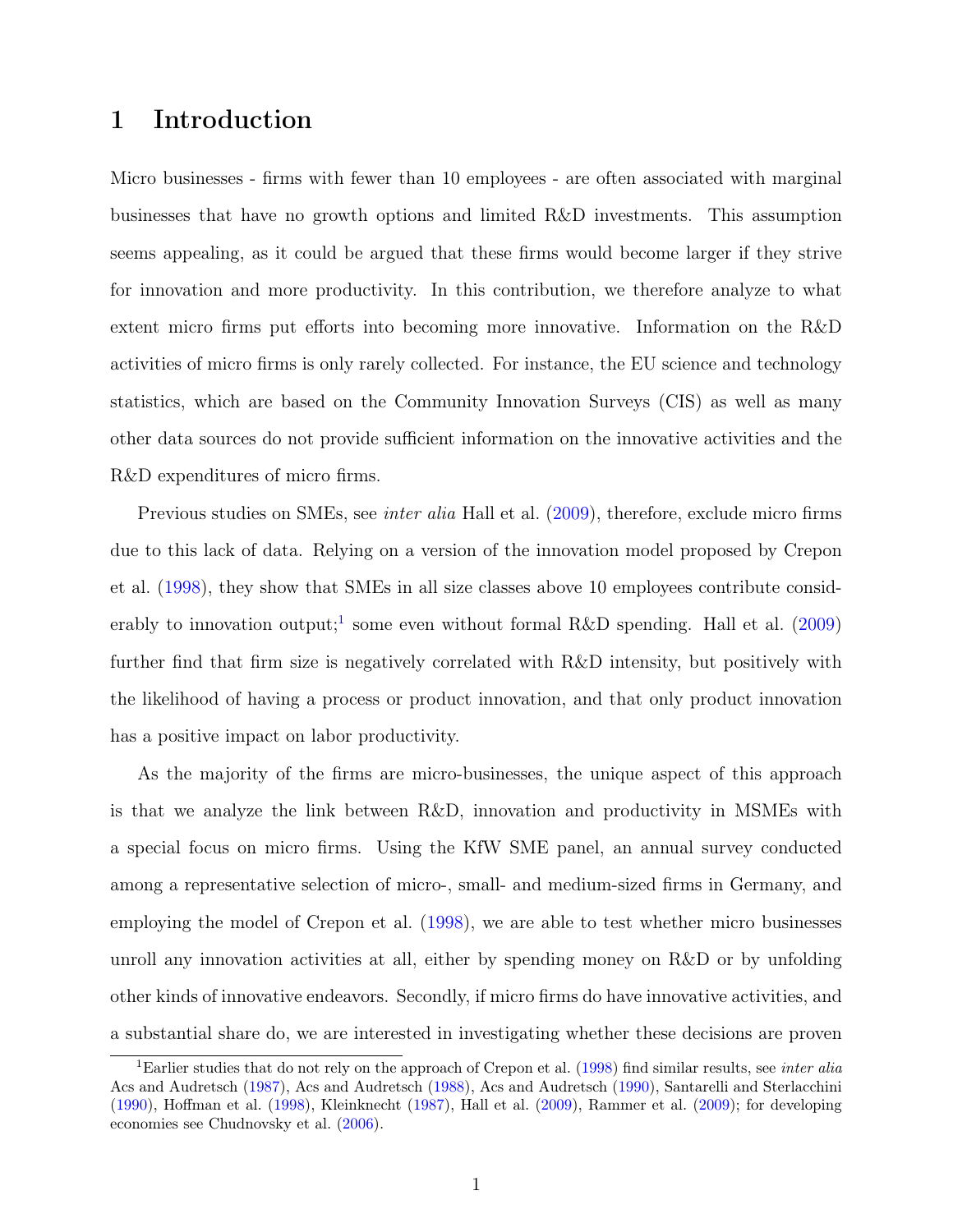to be successful in the sense that we ask whether these efforts influence the probability of micro firms to realize a product or a process innovation. Third, we analyze whether the existing empirical evidence on the link between R&D, innovation and productivity for larger firms is also valid for micro firms.

In line with the definition of the European Commission (European Commission, [2003\)](#page-29-1), we consider firms with fewer than ten employees as micro-sized, while small-sized firms employ between 10 and 49; medium-sized have 50 to 249 employees. Figure [1,](#page-39-0) which is also based on CIS data, reveals the main contribution of our paper.[2](#page--1-0) It discloses that about 74% of all German firms in the manufacturing sector are micro-sized. The figure further shows the distribution of the share of firms reporting a process or product innovation: More than 90% of large companies report the introduction of a product or process innovation during a three year period, the share of medium-sized firms reporting innovation is is about 80% and about 65% in small firms; but the European innovation statistics lack information on innovative activities of micro firms. By including micro businesses in our analysis, we aim to close the gap in understanding innovation processes among the MSMEs. Shedding light on innovative activities of micro firms is not only interesting from a scientific point of view but can also provide crucial information for policy-makers who develop public support measures for R&D in MSMEs.

We find that while firms engage in innovative activities with smaller probability, the smaller they are, for those firms that do make such investment, R&D intensity is larger the smaller the firm is. Our analysis further reveals that, regardless the size class, R&D intensity has a positive effect on the probability of reporting an innovation, with a larger effect size for product than for process innovation. We also observe that a stable share among firms in all size classes (around one-quarter of all firms) report innovation without R&D spendings. Moreover, unlike process innovation, product innovation has a sizable positive effect on firms' labor productivity. Micro firms benefit from this kind of innovation process in a comparable

 $2A$  similar figure is provided by Hall et al. [\(2009\)](#page-30-0) for Italy, where 95% of all firms in the manufacturing and service sector are micro-sized.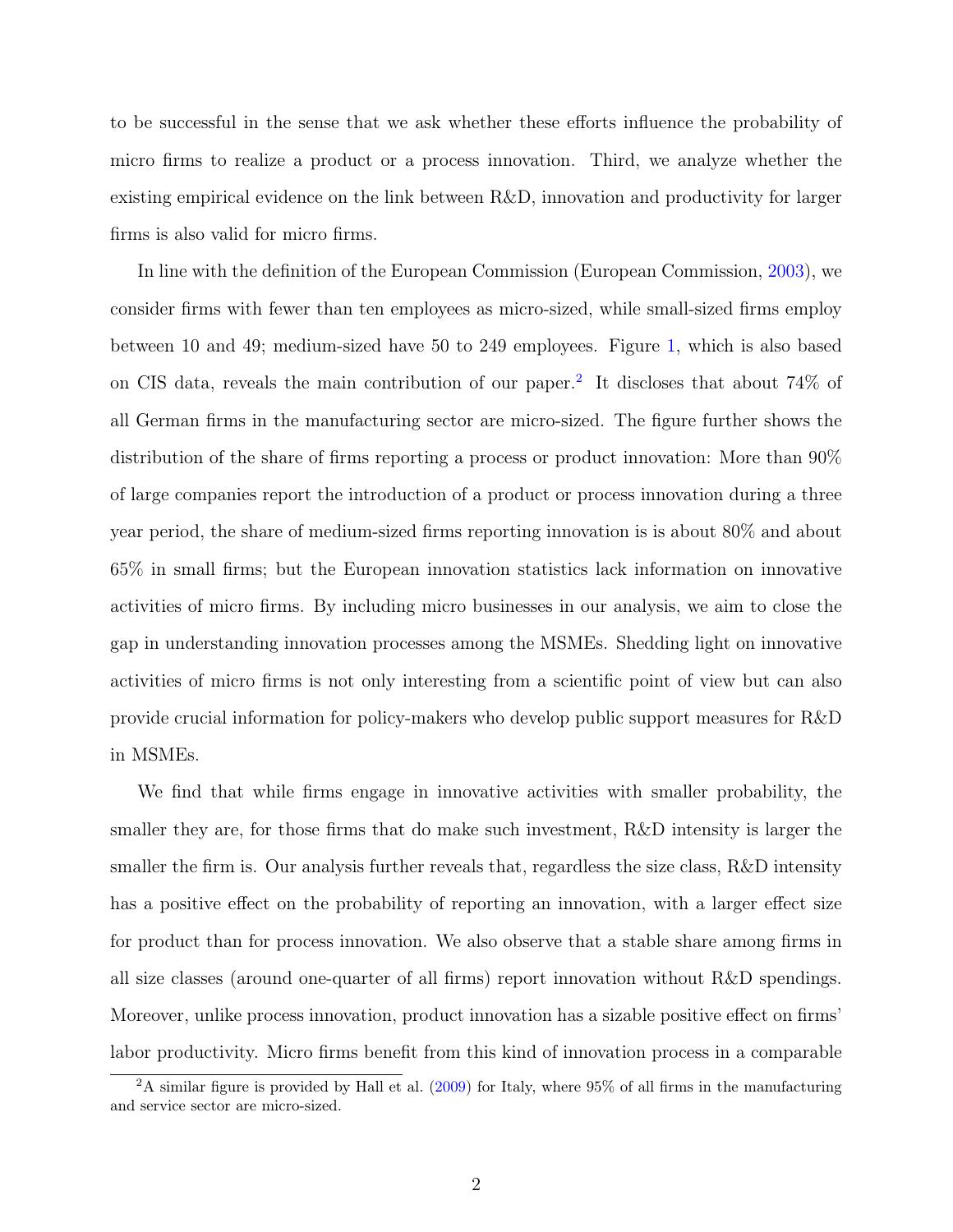way that SMEs do, in the sense that their labor productivity increases by similar amounts.

The rest of the paper is organized as follows. In Section [2](#page-5-0) we provide a theoretical background and briefly discuss previous empirical research approaches. Section [3](#page-10-0) describes the data. Section [4](#page-13-0) explains the econometric framework. In Section [5](#page-16-0) we present our empirical results. Section [6](#page-20-0) provides robustness checks and in Section [7](#page-24-0) we conclude.

## <span id="page-5-0"></span>2 Theoretical Background and Previous Research

The manufacturing sector is a key industry in Germany, with many of its firms facing not only national, but also global competition. In order to remain profitable in such a competitive environment, firms need to constantly improve their productivity performance, through production cost reduction, with capital or labor growth, or by introducing innovative products or production processes. In this line, becoming more innovative is one promising way, albeit risky, to open new paths for growth processes. More specifically Griliches [\(1979\)](#page-30-2) argues by introducing a knowledge production function, that such investments, if successfully made, may increase the stock of knowledge in a firm that may then lead to innovation, thus eventually improving the firm's output through increased productivity (see also Hall et al., [2010\)](#page-30-3). At the same time, such investments bear the risk that firms fail to realize a positive return to their R&D investment.

As we are focusing on micro firms, the questions arise as to whether micro firms - given this risk - refrain from starting any kind of innovative activities; are they indeed only marginal businesses with no growth option? Or are they able to manage such R&D efforts to increase their stock of knowledge in order to become more innovative? And, if so, are they similarly successful as their larger counterparts in increasing their productivity?

From a theoretical point of view there are several reasons why few micro firms, if any, may decide to make such investments and why one would expect that the general relation between firm size, innovation and productivity would not work in the very same way for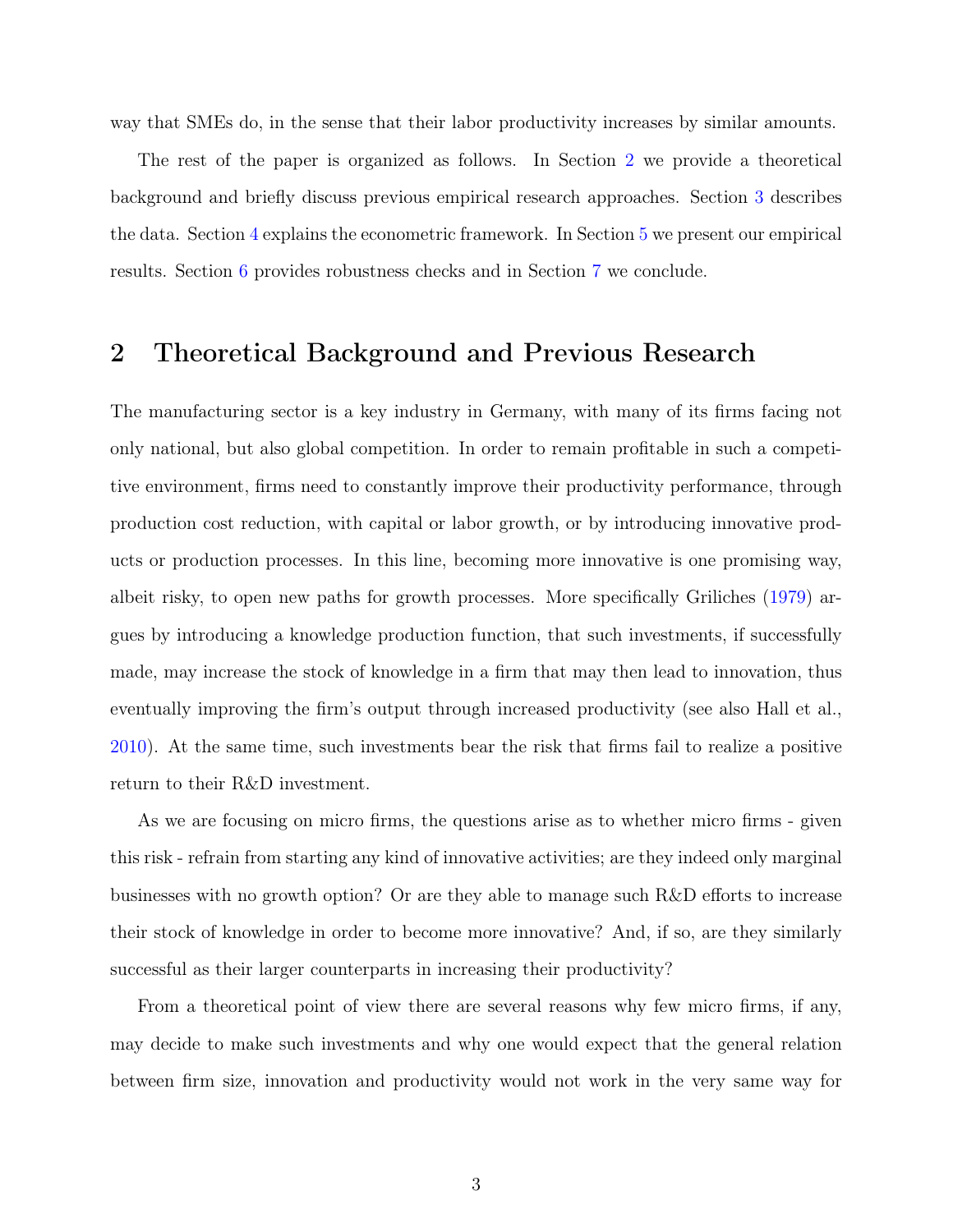micro firms.[3](#page--1-0) Three reasons that we will shortly discuss here are: first, the differentiation of R&D costs between sunk start-up costs and fixed costs (as introduced by Peters et al., [2013\)](#page-32-2) leading to higher risks for firms making a first-time decision to invest in R&D. Second, issues of information asymmetries between micro firms and external suppliers of finance, which may have the consequence that micro firms are impeded in their innovation activities due to credit constraint (Evans and Jovanovic, [1989,](#page-29-2) Czarnitzki and Hottenrott, [2011\)](#page-29-3). And third, differing approaches to product and process innovation which may exist depending on firm size (Cohen and Levin, [1989\)](#page-28-4).

One reason why smaller firms might be more likely to not invest in innovation is connected to the specific cost structure of R&D investments and the risks linked to this decision. Previous research shows that investments into R&D increase the probability of introducing a product or process innovation, but the probability that such investments will sufficiently increase a firm's future productivity is less than one (e.g. Griffith et al., [2006\)](#page-29-4).

Thus, given the existing technological and economic uncertainties of such investments, firms may face a risk of failure, leading to negative returns on such R&D investments. Peters et al. [\(2013\)](#page-32-2) argue in their model that this problem is aggravated when firms decide to make R&D investments for the first time. They differentiate between such first-time investors and those firms already experienced with R&D, thus only deciding whether or not to continue their innovation activities. Those continuing these activities only have to make a decision whether to commit some fixed cost investments while beginners face greater "sunk start-up costs" (p. 12). As a consequence, first-time investors might be confronted with greater uncertainty with respect to these investments as the probability to realize positive returns is lower for them than for "repeaters." As micro firms have a higher probability to be potential first time R&D-investors, they will decide with lower probability to enter such an investment path in comparison to the probability of repeaters to make one more round of R&D-investment.[4](#page--1-0)

<sup>3</sup>See Hall et al., [2010](#page-30-3) and Peters et al., [2013](#page-32-2) for a theoretical framework supporting these arguments.

<sup>&</sup>lt;sup>4</sup>An argument leading to similar effects is to point to the potential existence of thresholds. If investments into R&D are indivisible beyond a certain amount, micro firms would suffer from such effects as they would have to invest relatively more money in comparison to larger firms just to pass such a threshold level. Again, they might face a non-positive return on their investment with higher probability.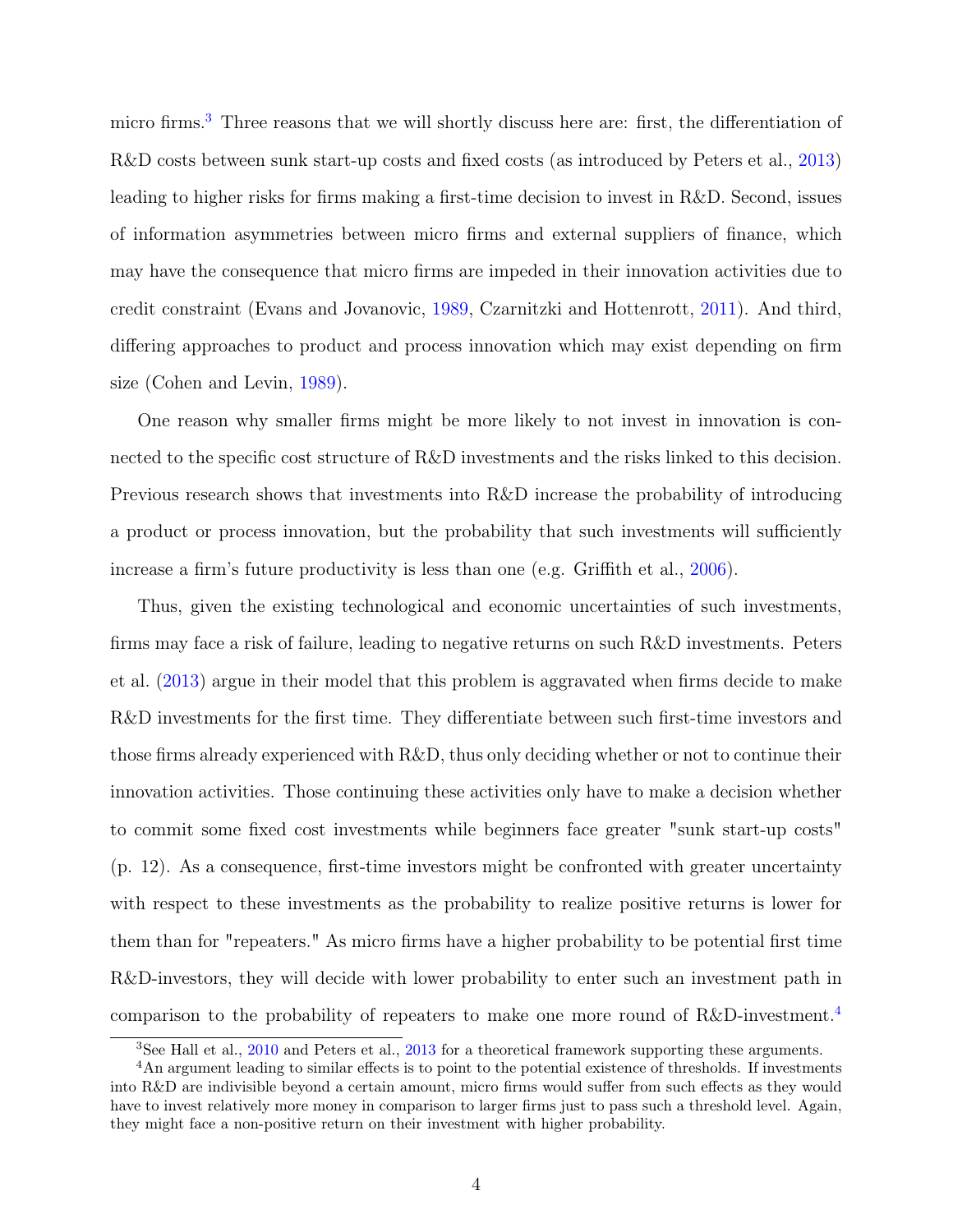Therefore, we should observe a lower share of R&D investments among micro firms.

Coming to the second reason, there is a positive relation between firm size and its financial performance. Micro firms may suffer more from information asymmetries than larger firms (Stiglitz and Weiss, [1981\)](#page-32-3), thus probably facing liquidity constraints more often, as they are excluded from access to external finance. In contrast, larger firms might be better able to finance their R&D investments using internal funds from undistributed profits or through an easier access to external finance (see Mairesse and Mohnen, [2002](#page-31-1) and Conte and Vivarelli, [2014\)](#page-29-5). Previous research further reveals that potentially innovative smaller firms are, at the same time, in greater need of external financing (Storey and Tether, [1998\)](#page-32-4). This is especially relevant as micro firms cannot use internal funds from accumulated profits (Berger and Udell, [2002\)](#page-28-5). Thus, some micro firms may simply not be able to finance R&D investments, even if they theoretically would like to do so.

Overall, we should therefore expect that micro firms are less likely than larger firms to start an innovation process. On the other hand, for those micro firms deciding to make R&D investment for the first time, the approach of Peters et al. [\(2013\)](#page-32-2) predicts that these firms will have higher R&D intensities. Moreover, we may also expect that, given the liquidity constraints more micro firms (compared to larger counterparts) might decide trying to become innovative with lower or no investments in R&D.

Beyond the decision to start an innovation process based on R&D investments, there might be further reasons why firms may focus on a different kind of innovation processes depending on firm size. It is argued that larger firms might focus on process innovation more often than micro firms. Larger firms usually produce more output or products, thus having a higher degree of product diversification, an environment where it might make more sense to realize cost savings through process innovation (see Cohen and Klepper, [1996\)](#page-28-6). Therefore, they argue that activities towards process innovation should depend more on firm size than product innovation and should be more likely with larger firms.

Excluding micro firms, the link between R&D, innovation and productivity is empirically analyzed by a large stream of literature (for an overview see Mairesse and Mohnen, [2010,](#page-31-2) Hall,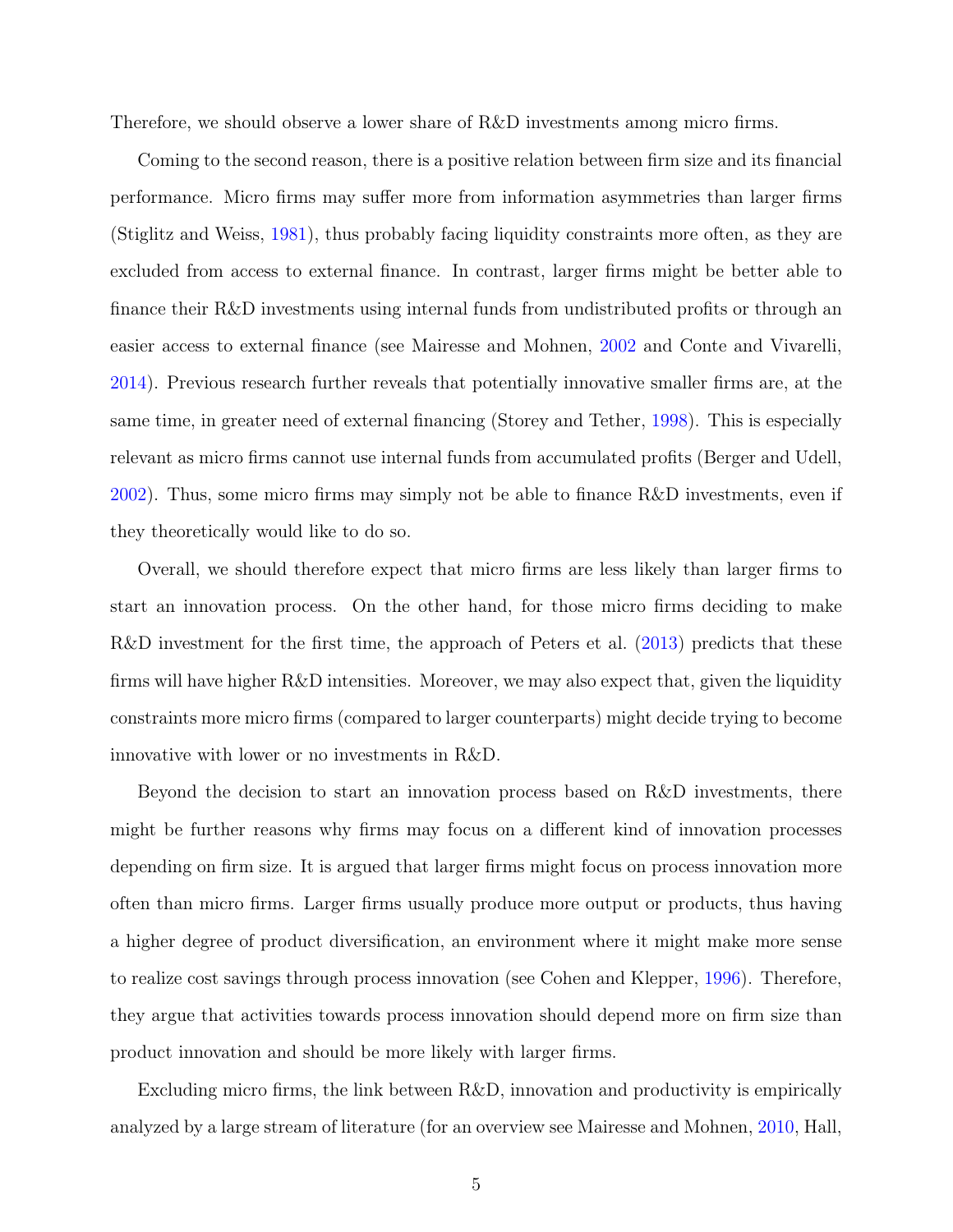[2011,](#page-30-4) or Mohnen and Hall, [2013\)](#page-31-3). In their seminal paper, Pakes and Griliches [\(1984\)](#page-31-4) find a statistically significant relationship between patent applications and R&D expenditures using data for 121 large US companies. Going beyond Pakes and Griliches [\(1984\)](#page-31-4), later studies use richer micro data sets like the Community Innovation Surveys (CIS). Based on the Oslo Manual (OECD/Statistical Office of the European Communities, [2005\)](#page-31-5) that proposes a standard practice for collecting and interpreting innovation data, the CIS are the main data sources for measuring innovation in Europe. The surveys are designed to obtain information on innovativeness on the firm level.

In order to take advantage of the structure of the CIS, Crepon et al. [\(1998\)](#page-29-0) launched a structural model for estimating an extended knowledge production function. Later labeled as the CDM<sup>[5](#page--1-0)</sup> framework (Lööf and Heshmati, [2002\)](#page-31-6), this model refines the standard knowledge production function approach of Griliches [\(1979\)](#page-30-2) by analyzing various stages of the innovative process instead of directly estimating the relationship between R&D expenditures and productivity. Approaches in the spirit of Griliches [\(1979\)](#page-30-2), like Harhoff [\(1998\)](#page-30-5), who show that R&D is an important determinant for productivity growth in German manufacturing firms, provide strong evidence for the positive relationship between R&D and productivity. Building on this finding, the CDM model explicitly accounts for the fact that it is innovation output (and not innovation input) that increases productivity. In three equations it relates innovation output to productivity, the knowledge production function itself to R&D expenditures, and the R&D decision to its determinants. In an additional equation the CDM framework also corrects for the selectivity of R&D performing firms by explicitly modeling the choice of a firm of whether or not to engage in innovative activities. As the econometric model also corrects for the endogeneity of R&D and innovation output, the CDM model contributes to the analysis of the relationship between R&D expenditures and productivity.

CDM models or variants of it are estimated (see Hall, [2011](#page-30-4) for a survey), usually relying on CIS data, by Lööf and Heshmati [\(2002\)](#page-31-6) for Sweden, Janz et al. [\(2004\)](#page-30-6) for Germany and Sweden, Griffith et al. [\(2006\)](#page-29-4) for Germany, Spain, the UK and France, Parisi et al. [\(2006\)](#page-31-7),

<sup>5</sup>According to the authors' names, Crépon, Duguet and Mairesse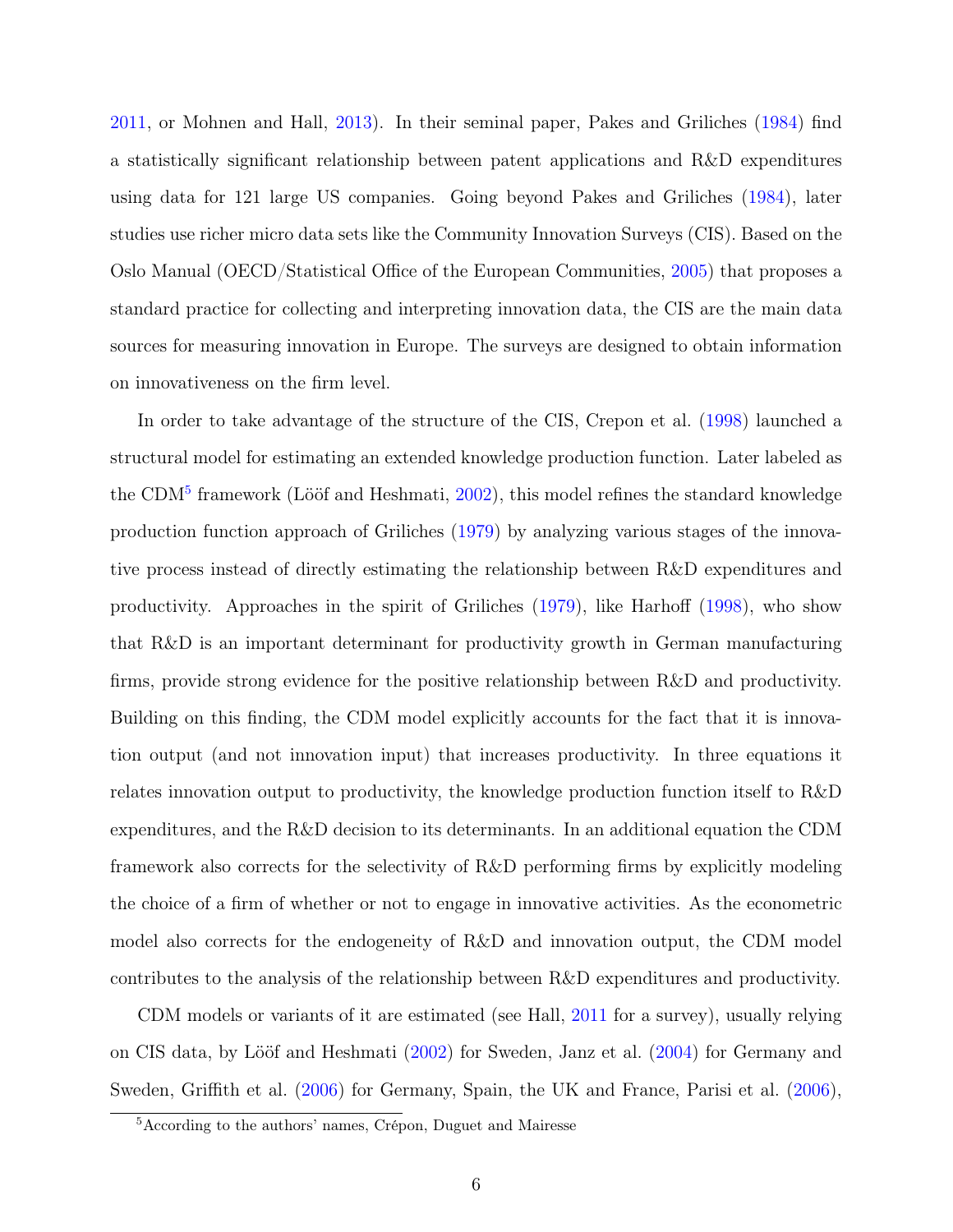and Conte and Vivarelli [\(2014\)](#page-29-5) for Italy, Hall et al. [\(2009\)](#page-30-0) for Italian SMEs, García-Quevedo et al. [\(2014\)](#page-29-6) for Spain with differing effects for older and younger firms, and in a cross-country comparison for 18 OCED countries by Criscuolo [\(2009\)](#page-29-7).

Most of these approaches use R&D expenditures as a proxy for innovation input and assume the existence of simultaneity between R&D, innovation, and productivity. Although the magnitude of the effect of R&D on innovation differs across the studies, one consistent finding is that the likelihood of being an innovator is positively associated with the R&D intensity. While this result might not be surprising when using a dichotomous innovator variable, the CIS data additionally reveal that some firms do not innovate despite engaging in R&D, clarifying that R&D investments are risky, while other firms are innovative without formally budgeting for R&D.

Furthermore, it should be highlighted that most studies find only a positive impact of product innovation on labor productivity, at least when using a dummy variable for inno-vation.<sup>[6](#page--1-0)</sup> In contrast, when approaches control for product innovation, the effect of process innovation often turns out to be insignificant or even negative. Hall [\(2011\)](#page-30-4) suggests that this result might be due to a correlated measurement error that leads to an upward bias for the better measured product innovation and a downward bias for process innovation.

In a novel approach, instead of relying upon the CDM framework, Peters et al. [\(2013\)](#page-32-2) estimate a dynamic structural model to quantify the payoff to R&D investments using firm-level panel data from the German manufacturing sector.<sup>[7](#page--1-0)</sup> In contrast to the CDM approach, they explicitly model a firm's demand to R&D, estimating its cost and long-term payoff. Concerning the relationship between innovation input and its output, they also find that R&D investments increase the probability of a product or process innovation. Moreover, like previous studies relying on a CDM model or its variants, they show that firms can be successful innovators without R&D investment. Additionally, by exploiting the panel

 $6$ One exception is Mairesse and Jaumandreu [\(2005\)](#page-31-8), who confirm this finding, although they estimate changes in productivity using revenues and output deflated prices.

<sup>7</sup>This approach is based on Doraszelski and Jaumandreu [\(2013\)](#page-29-8), who develop an endogenous productivity model to analyze the role of R&D investments for firm-level productivity in the long-term.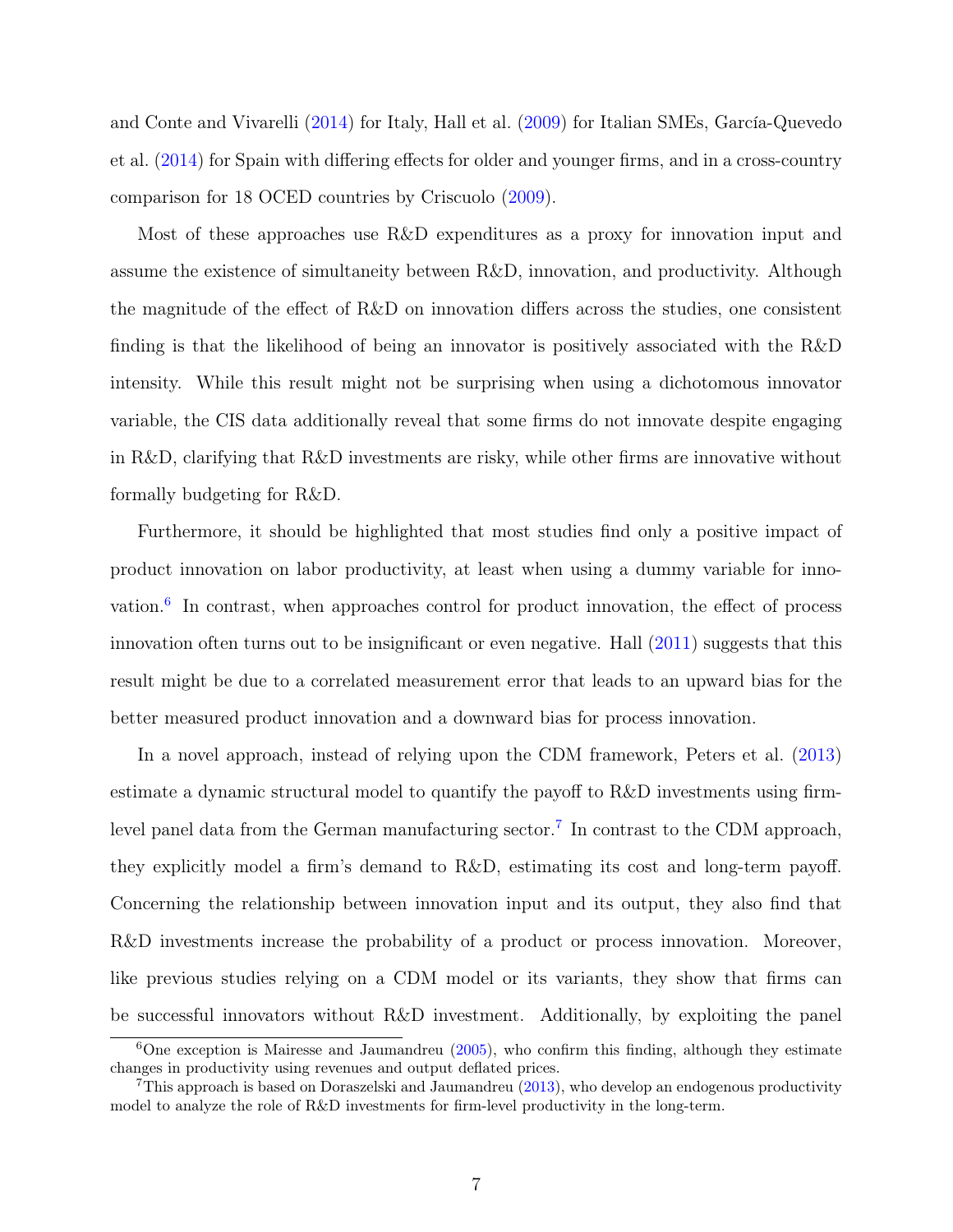structure they report that past R&D investments are a strong predictor for current R&D investments. Last, but not least, they reveal that there is, but only for the median hightech firm, a positive return to R&D investments, while the median low-tech firm realizes a negative return to this investment. The latter result is important for our approach. Setting micro firms that have not yet been investing in R&D equal to low-tech firms, shows that such an investment strategy might be particularly risky for them.

The first study we identify that investigates the link between R&D, innovation and productivity in SMEs - excluding micro-sized firms - is Hall et al. [\(2009\)](#page-30-0). Like Griffith et al. [\(2006\)](#page-29-4), they modify the original CDM model by including separate dummies for product and process innovation. They find that firm size is negatively correlated with R&D intensity but positively with the likelihood of reporting an innovation. R&D intensity itself has a strong effect on the ability of SMEs to report product or process innovation, while only product innovation is directly and positively associated with SMEs' labor productivity.

Building on these findings, we explicitly analyze, based on a modified CDM model, to what extent micro firms are successful in trying to innovate, both with or without formal R&D spending, and to what extent the generally existing empirical evidence on the relationship between R&D, process and product innovation, and productivity also applies to a sample that includes micro-sized firms. In contrast to previous approaches, we run separate regressions for firms with less than ten FTE employees.

## <span id="page-10-0"></span>3 Data

This paper uses the KfW SME panel  $(KfW\; Mittelstandspanel)$ , which is a representative survey of micro, small and medium-sized firms in Germany that have an annual turnover of up to EUR 500 million. Participation in the KfW SME panel is voluntary. The survey waves, with a response rate around 20%, contain between 9,000 and 15,000 observations. Like similar surveys in other countries, the KfW survey asks for information covering up to three years preceding the interview. One portion of the data is collected quantitatively,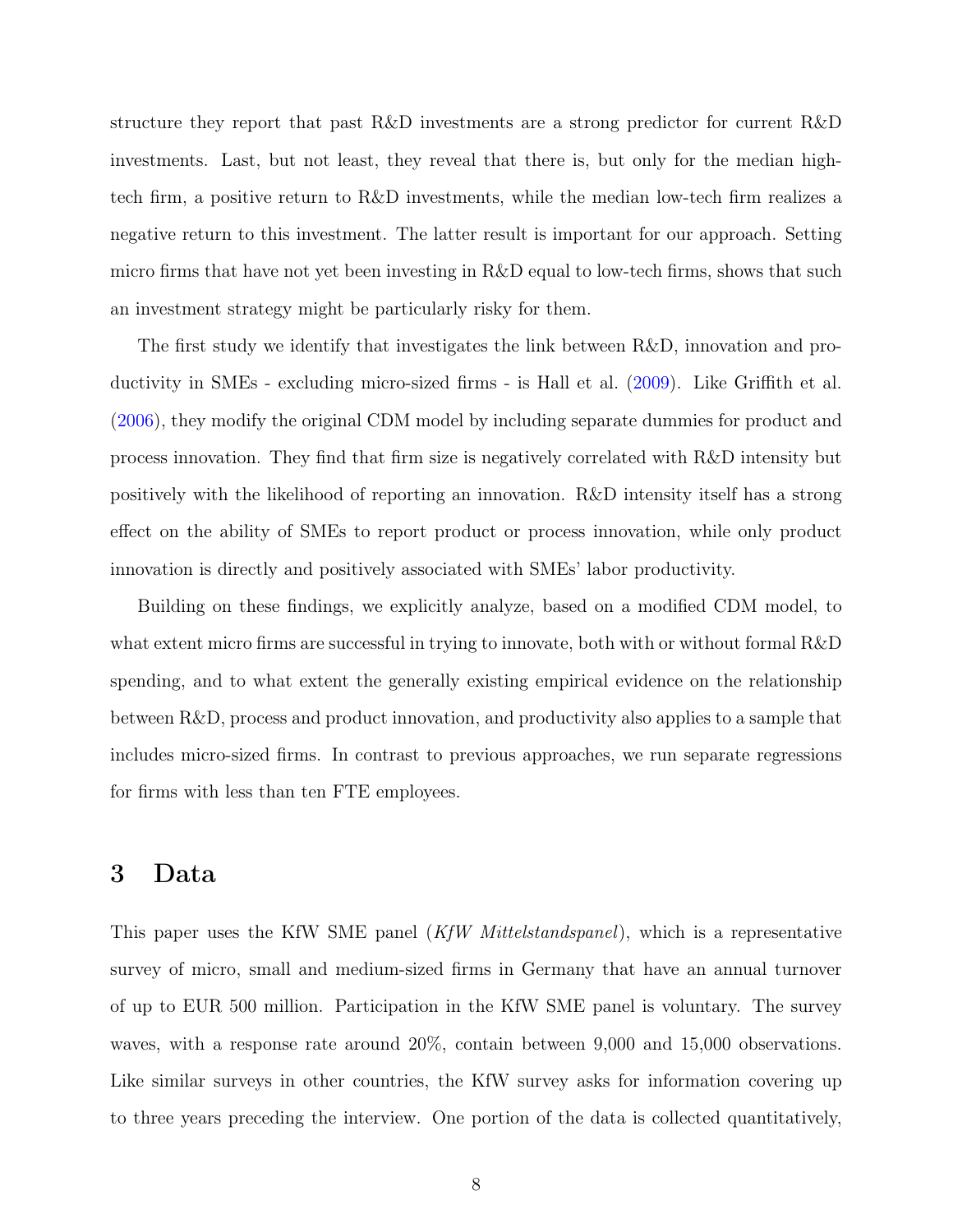such as firms' investment, share of R&D in total sales, number of employees as well as sales for the current and previous years. Data on innovation indicators are mainly collected via dichotomous variables.<sup>[8](#page--1-0)</sup> In this line, the KfW SME panel asks for two different types of innovative outcomes, i.e. product- and process innovation, which are measured by dummy variables. A special feature of the KfW SME panel is that it includes micro enterprises with fewer than ten employees, which we take advantage of as it facilitates an examination of micro firms.

In our approach we make use of all waves from 2005 through 2012.<sup>[9](#page--1-0)</sup> After restricting the sample to firms with fewer than 250 employees and an annual turnover less than EUR 50 million, in order to adhere to the European Commission's definition of  $MSMEs$ ,  $^{10}$  $^{10}$  $^{10}$  it consists of 16,579 observations of manufacturing firms (see Table [I\)](#page-33-0). While 60% of the medium-sized companies report engagement in R&D, the share decreases with the firm size down to 19% for micro firms. Unfortunately, we are able to use the data only as pooled cross sections, not as a panel. One reason is that of the 4463 observations for micro firms, (corresponding to 1982 different firms), about 47% of the firms are observed only once and another 21% only twice. Moreover, in order to ensure that R&D engagement is realized strictly before the reported innovative outcome, the sample size would even shrink further, resulting in a sample size too small for reliable panel estimation.<sup>[11](#page--1-0)</sup>

Although covering a different time span, the share of SME firms reporting at least one product and/or process innovation is virtually the same as in the CIS 7 (refer to Figure [1\)](#page-39-0), thus supporting the reliability of the KfW dataset. According to the definition in the Oslo manual, 78% of the medium-sized firms in the KfW SME panel are innovators (compared to 79.9 % in the CIS 7) while 63% (64.7%) of the small-sized firms report being innovative. The KfW SME panel makes it possible to fill the gap concerning the innovator share for firms

 ${}^{8}$ For a detailed description of the survey in German, see Schwartz [\(2013\)](#page-32-5).

<sup>9</sup>We exclude the first wave from our analysis because only firms that reported an innovation had to answer R&D related questions. The second wave is not included because it does not contain information on R&D expenses.

<sup>&</sup>lt;sup>10</sup>We define the sub-categories, i.e. micro, small and medium enterprises by the number of employees only. <sup>11</sup>For a further discussion of this issue, see Section  $6$ .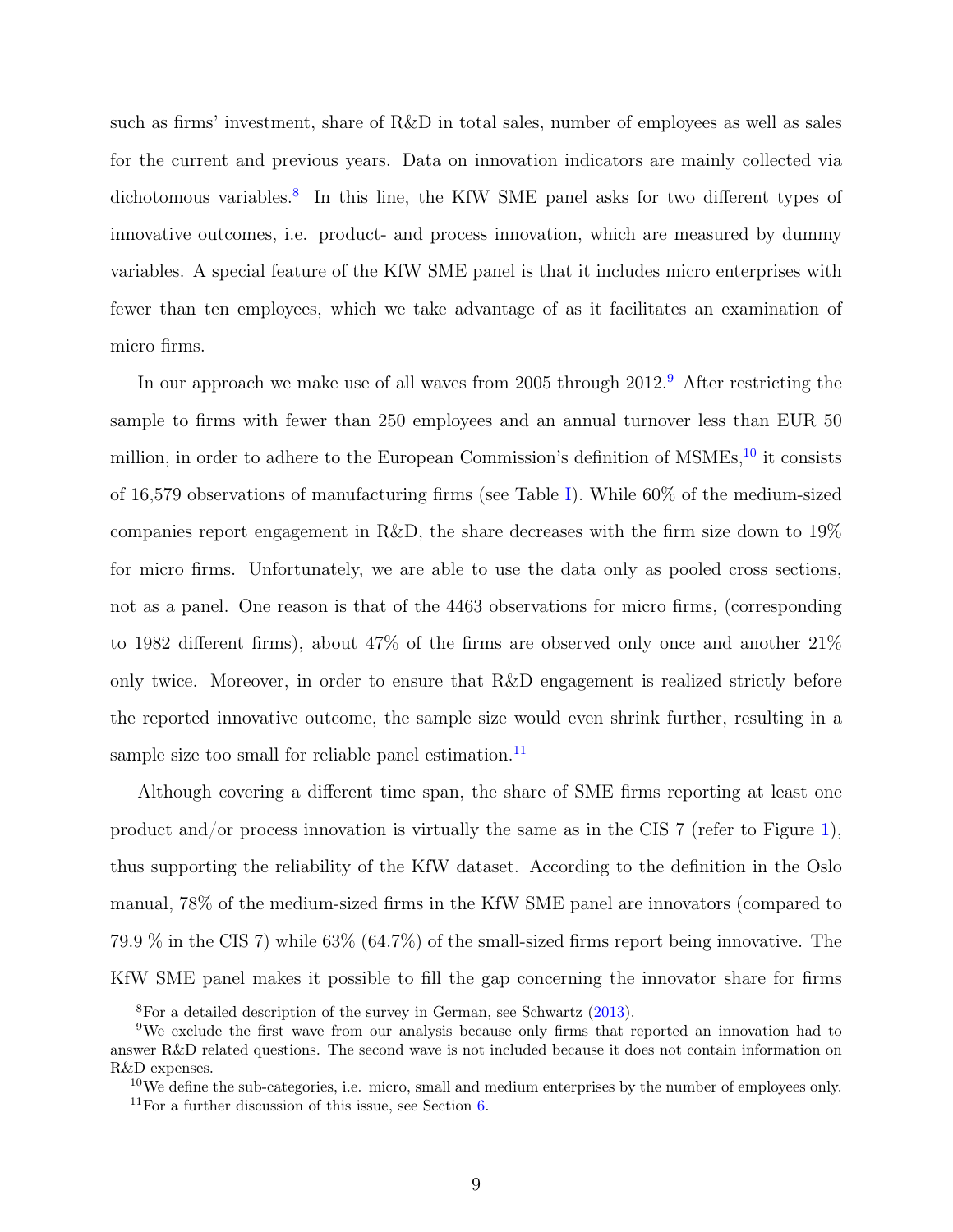with fewer than 10 employees. Table [I](#page-33-0) shows that the innovator share is  $53\%$  in firms with 5-9 employees, and 39% for the smallest firms with fewer than 5 employees.

This observation shows that almost every second micro firm is trying to innovate, even if about half of these innovators are classified as innovators without formal R&D expenditures. Interestingly enough, the share of MSME firms reporting innovation without R&D engagement is stable over all size classes, i.e. ranging between 23% and 28%, and does not further increase for micro-sized enterprises compared to small or medium-sized companies. Moreover, while 3% of micro-sized firms report R&D engagement without a successful process and/or product innovation, this share is also constant across all size classes. Furthermore, between 21% of firms with fewer than 5 employees and 58% of medium-sized firms have introduced a process innovation during the last three years. Following the definition in the CIS, a process innovation in the KfW SME panel is defined as a new or significantly improved production process, where the term "new" refers to new to the company but not necessarily to the market (see also Scherer and Harhoff, [2000\)](#page-32-6). Similar to process innovation, a larger share of medium-sized firms (66%) report the introduction of a new or significantly improved good or service (product innovation) compared to 32% of the micro firms. In line with theoretical considerations, we also see a slight tendency that the share of process innovators among all innovators increases with firm size.

#### - insert Table I about here -

Table [I](#page-33-0) provides further information. With respect to the age of firms, we observe an age gradient in the sense that the larger the firms, the older they are: At the time of the survey 53% of the smallest firms were younger than 15 years. Around 27% were between 15 and 35 years, while 20% were founded more than 35 years before their respective survey year. Small- and medium-sized companies are more frequently older than 35 years (34% and 48% respectively) than micro-sized firms, showing that among micro firms the share of young firms is somehow higher than among larger companies.

The main sales market varies - as expected - with the size of the firm: for more than 69% of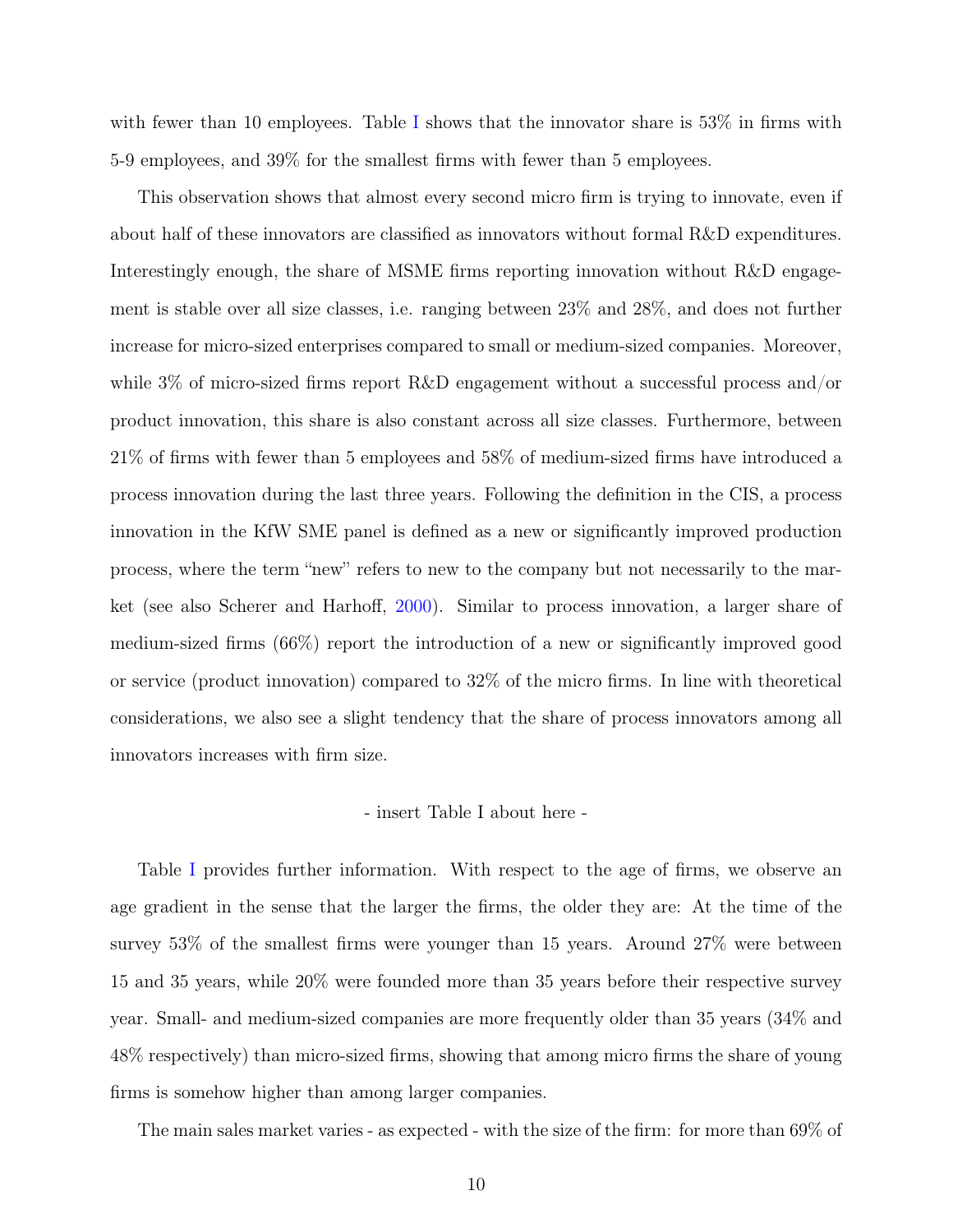all firms with less than 5 employees it is regional, with only 5% reporting an international main sales market. With increasing company size, relatively more firms report an international main sales market (12% small-sized, 21% medium-sized firms). Last, but not least, larger firms are more likely to belong to a group of firms (between 7% and 26%). And while the share of high skilled employees is roughly constant between 11-13% over all size classes, the investment intensity as well as the R&D intensity, which is measured as R&D expenditures per FTE employee, conditional on firms making investments (R&D expenditures) decrease slightly with size class. $^{12}$  $^{12}$  $^{12}$ 

## <span id="page-13-0"></span>4 Model

Since the work of Pakes and Griliches [\(1984\)](#page-31-4) and with the introduction of CIS-style innovation surveys, structural models are used to examine the relationship between R&D effort, innovation output and productivity. To analyze these relationships for MSMEs in Germany, we estimate a modified CDM model. Different from the original CDM model estimated for innovative firms only (in terms of positive R&D expenditures), we follow Griffith et al. [\(2006\)](#page-29-4) and assess the model for all firms, including the non-innovative ones. Similar to Hall et al. [\(2009\)](#page-30-0), we try to improve on Griffith et al. [\(2006\)](#page-29-4) by estimating process and product innovation simultaneously with a bivariate probit model.

Although the CDM model is explained in previous approaches (see appendix of Hall, [2011,](#page-30-4) for an overview), we briefly outline its intuition and our basic framework, as related to Hall et al. [\(2009\)](#page-30-0). Originally proposed by Crepon et al. [\(1998\)](#page-29-0), the CDM model is a workhorse model estimating the relationship between innovation input, its output and productivity. The modified CDM model in this paper comprises three steps. The first step, which is formalized in Equation [1,](#page-14-0) accounts for firm i's innovative effort  $ie_i^*$ 

<sup>&</sup>lt;sup>12</sup>Although different indicators, the fact that the R&D intensity is nearly as large as the investment intensity for some size classes might cast some doubt on the data quality. However, the way of asking the questions might serve as an explanation for this finding: while investment intensity is asked directly in the survey, R&D expenditures are measured as the share of total sales, which may cause measurement errors.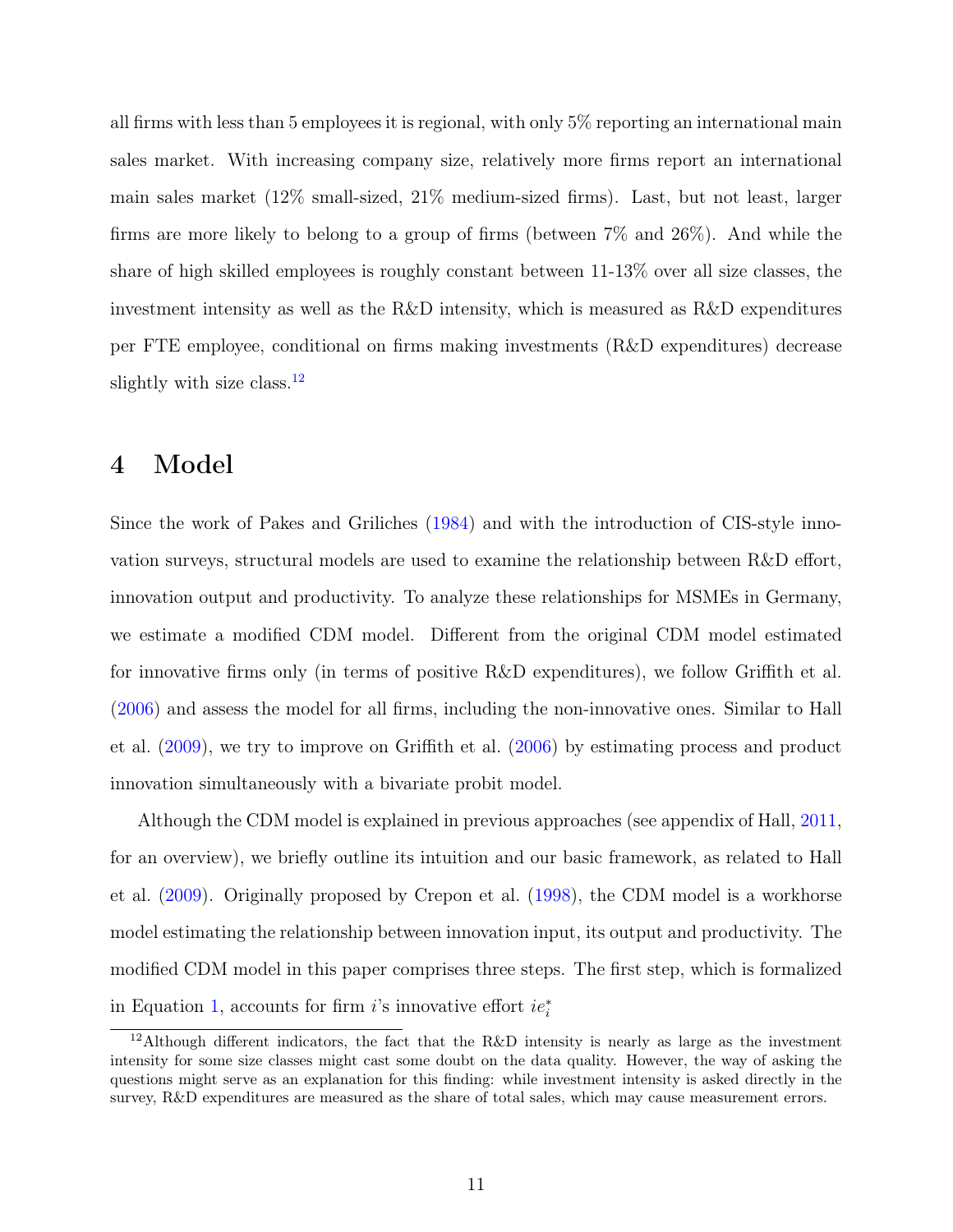<span id="page-14-0"></span>
$$
ie_i^* = X_i'\beta + \varepsilon_i \tag{1}
$$

where the innovative effort is proxied by the R&D intensity of a firm (that is R&D expenditures per full time equivalent employee), while  $X_i$  denotes a vector of determinants of innovative efforts and  $\varepsilon_i$  the error term.<sup>[13](#page--1-0)</sup>

Our sample includes all firms and not just R&D performers. Consequently, as R&D expenses can be measured only if firms report such expenditures, simple estimation of Equation [1](#page-14-0) would bear the risk of selection bias. To correct for the endogeneity, we test for selection using Heckman's selection model (Heckman, [1979\)](#page-30-7) before estimating Equation [1.](#page-14-0) Formally, we account for the possible selection into R&D in Equation [2.](#page-14-1)

<span id="page-14-1"></span>
$$
siei =\begin{cases} 1, & if siei* = X'i \alpha + ei > \hat{c} \\ 0, & if siei* = X'i \alpha + ei \leq \hat{c} \end{cases}
$$
(2)

As an indicator function, the selection into innovative effort,  $sie_i^*$ , equals one if firm i's R&D intensity exceeds a certain threshold,  $\hat{c}$ .  $X_i$  denotes a vector of variables explaining the R&D decision and  $e_i$  the error term. Conditional on firm i's decision to invest in R&D, we then specify the equation for estimating the R&D intensity as follows:

<span id="page-14-2"></span>
$$
ie_i = \begin{cases} ie_i^* = X_i'\beta + \varepsilon_i, & if sie_i = 1\\ 0, & if sie_i = 0 \end{cases}
$$
 (3)

where  $ie_i^*$  is the unobserved latent variable reflecting R&D intensity and  $X_i$  a vector of explanatory variables. Under the assumption, that the error terms  $e_i$  and  $\varepsilon_i$  are univariate normal with zero mean and independent of the explanatory variables, we can estimate the system of Equations [2](#page-14-1) and [3](#page-14-2) as a Heckman selection model in a two-step estimation.

 $13$ Like previous approaches (see Hall,  $2011$  for an overview), due to data limitations we proxy innovative effort with the current R&D intensity. Implicitly this proxy is based on the assumption that firms' R&D engagement and intensity persists over time (for evidence in this direction see Peters, [2009;](#page-32-7) Peters et al., [2013,](#page-32-2) and García-Quevedo et al., [2014.](#page-29-6)) The same consideration applies to the use of current innovative output as a proxy for knowledge and investment intensity as a proxy for capital stock.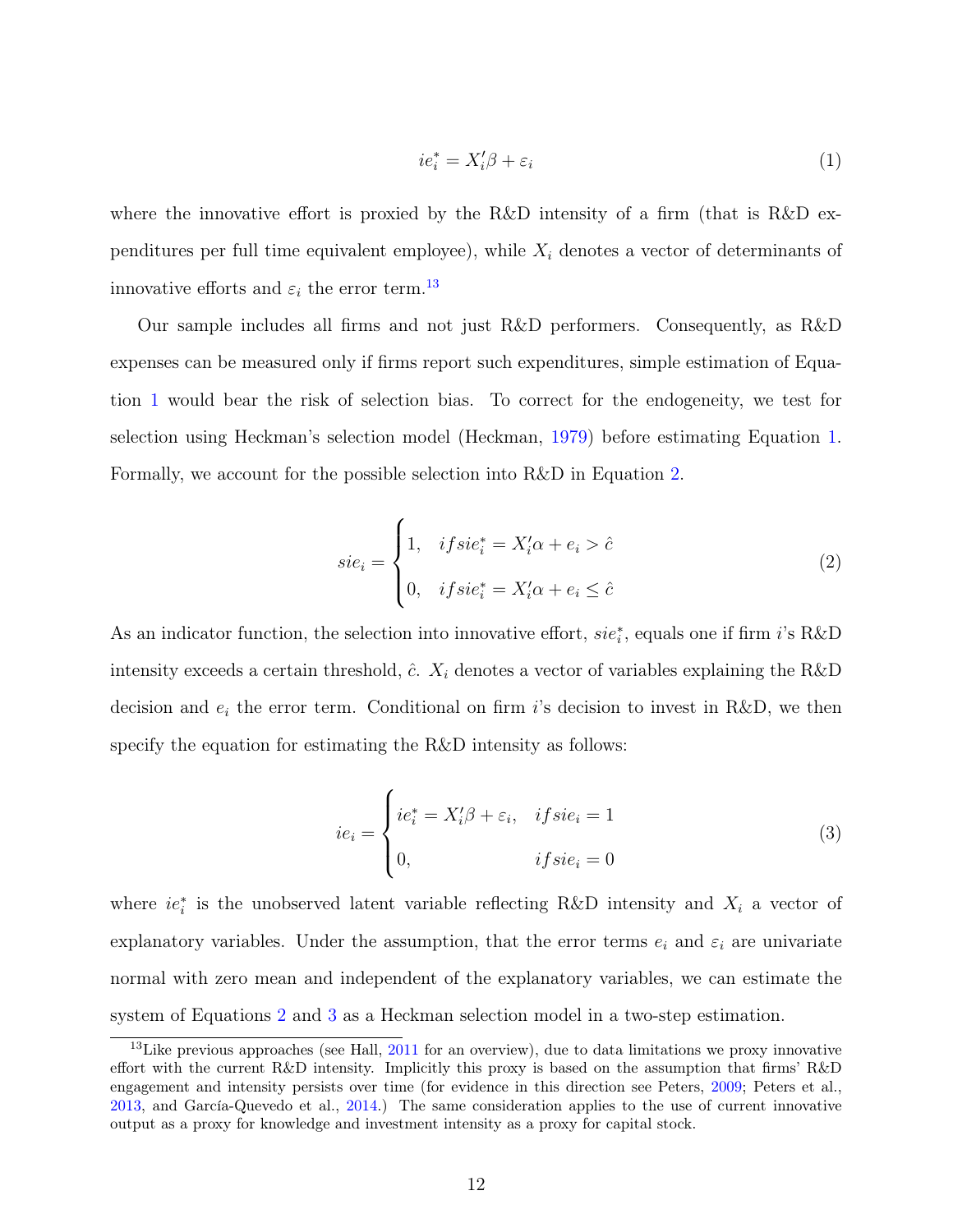In the second step of the CDM model, the predicted R&D intensity from step 1 is included as an explanatory variable in a bivariate probit model in order to estimate the probability of having a process or product innovation. As displayed in Table [I,](#page-33-0) around 25% of all firms report, regardless of size class, innovative activities, even if they do not engage in formal R&D. To account for the possibility that firms may be involved in some R&D activities without reporting it, we use the estimated instead of the observed R&D intensity as an explanatory variable in the second stage. We analyze process and product innovations with the following two separate equations

<span id="page-15-0"></span>
$$
\begin{cases}\npd_i = ie_i^*\gamma + Z_i'\delta_1 + u_{1i} \\
pz_i = ie_i^*\gamma + Z_i'\delta_1 + ii_i\delta_2 + u_{2i}\n\end{cases}
$$
\n(4)

where the acquired knowledge proxied by the product and process innovation indicators is represented by  $pd_i$  and  $pz_i$  and the predicted innovative effort by  $ie_i^*$ . Furthermore,  $Z_i$  denotes a vector of several knowledge explaining variables,  $ii_i$  the investment intensity and  $u_{1i}$  and  $u_{2i}$ the error terms. Following Hall et al. [\(2009\)](#page-30-0), in order to consider that process and product innovation might be influenced by the same unobservable firm characteristics, we estimate Equation [4](#page-15-0) with a bivariate probit model.

By using the predicted value instead of the observed R&D intensity, we not only include non-reporting R&D firms in the model, but we additionally consider that innovative effort is most likely endogenous to the knowledge production function. In other words, we would encounter an endogeneity problem if there were unobservable characteristics that were correlated with both the innovative effort (of stage 1) and the knowledge production (of stage 2). More formally, endogeneity would imply that  $ie_i^*$  and  $u_i$  were correlated, which in turn causes a biased estimate for  $\gamma$ . However, under the assumption that  $X_i$  is independent from  $u_i$ , we can correct for the possible endogeneity by using the estimated innovative effort.

Finally, the last step of a CDM model is the estimation of a productivity function. For the productivity Equation [5,](#page-16-1) we use a Cobb-Douglas function with constant returns to scale.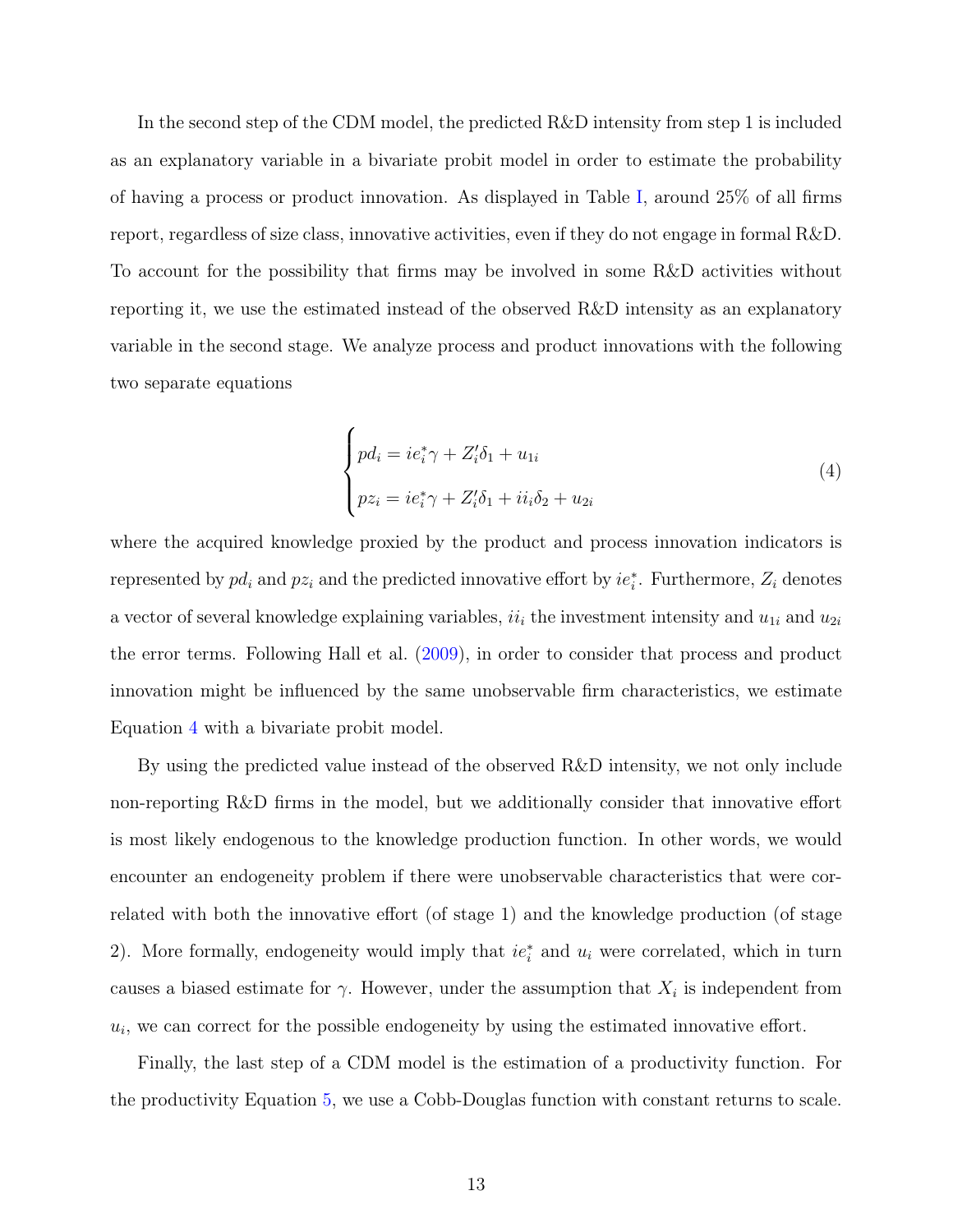<span id="page-16-1"></span>
$$
y_i = p d_i^* \pi_1 + p z_i^* \pi_2 + i i_i \pi_3 + W_i' \pi_4 + v_i \tag{5}
$$

The dependent variable  $y_i$  denotes the labor productivity measured in sales per full time equivalent employees in logs. As explanatory variables, we use proxies for knowledge and capital. While  $ii_i$  represents the investment intensity, the predicted probability for product innovation  $pd_i$  and process innovation  $pz_i$ , i.e. the marginal success probability for the product/process innovation equations, are used as proxies for knowledge creation. Finally, we also include a vector of additional control variables,  $W_i$ , in the equation. Again, we take care of potential endogeneity of product and process innovation by using the predicted values from step 2. We estimate Equation [5](#page-16-1) via OLS.

Steps 2 and 3 use the predicted values of the preceding step in order to address endogeneity and to account for the fact that some innovative firms might engage in R&D (or innovation) without reporting it in the survey. Thus, in line with the original CDM model, the theoretical framework corrects for selectivity and endogeneity. This means that the model corrects for the fact that firms that are engaged in R&D are a nonrandom subset of all firms and that successful innovators might be those firms that also spend more on R&D. As we estimate all equations sequentially, we use bootstrapped standard errors in order to derive consistency.

### <span id="page-16-0"></span>5 Results

In this section we present the estimates of the CDM model described in the previous section. We estimate the model on the full sample as well as separately on micro firms and larger SMEs in order to allow for heterogeneous effects between size classes. We start by testing for selection into R&D using Heckman's selection model. Based on the predicted innovative effort we then present the results for the knowledge production. Finally, we show the estimates for the determinants of the labor productivity.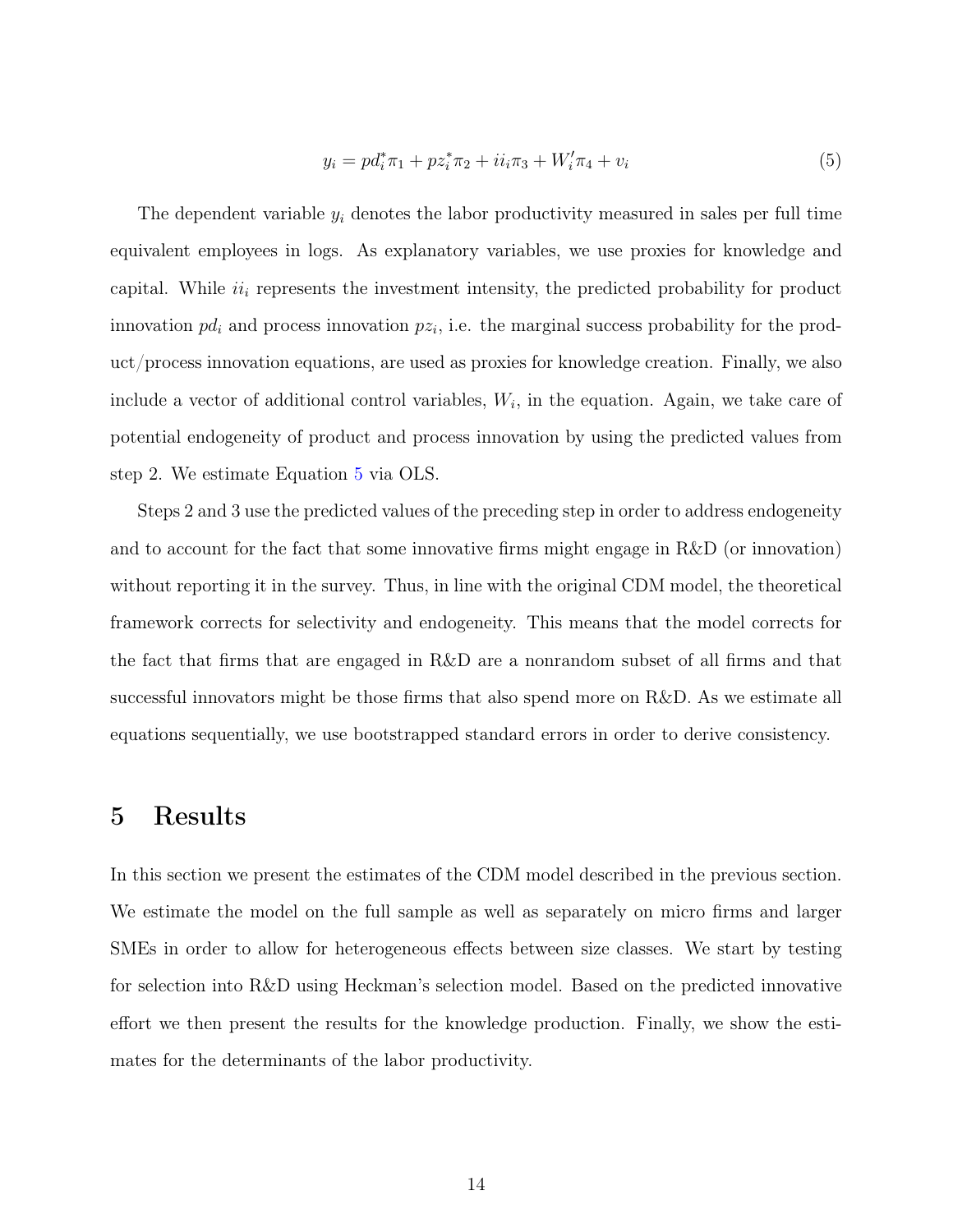#### 1. Stage: Innovative effort

The results of Equation [3](#page-14-2) are presented in Table [A2](#page-41-0) in the appendix. Column 1 displays the estimation results for the full sample. The estimated coefficient *lambda* (inverse Mills ratio), which takes account of the possible selection bias, is  $-0.069$ . However, it has a corresponding p-value of 0.86 possibly implying that the hypothesis of uncorrelated error terms cannot be rejected. It follows that we do not find a significant selection bias into R&D for German MSMEs (like Hall et al.,  $2009$  for Italian SMEs).<sup>[14](#page--1-0)</sup>

Yet, this conclusion must be treated with caution as without an exclusion restriction (i.e. variables affecting the decision to invest in R&D, but not the intensity of the innovation effort) the identification of the selection model is only based on the nonlinearity in the functional form. In fact, a likewise plausible interpretation would be to argue that the estimator does not capture the selection bias, implying a potential problem with selection. However, as we cannot convincingly rule out selection effects without an exclusion restriction and keeping in mind that the Heckman two-step estimation suffers from inflated standard errors under this condition (Puhani, [2000\)](#page-32-8), we follow Hall et al. [\(2009\)](#page-30-0) by estimating the innovative effort on the whole sample without correcting for selection bias.

#### - insert Table II about here -

The results of Equation [1](#page-14-0) are shown in Table [II.](#page-34-0) Column 1 displays the results for the full sample with medium-sized firms, a regional sales market, and firms younger than 15 years serving as reference group. First, when relating expenditures to employees, we observe that larger SMEs have a lower R&D intensity than smaller ones: small firms invest 36% more in R&D per employee than medium-sized firms, firms with 0-4 FTE employees invest, *ceteris paribus*, 90.4% more in R&D per employee than in medium-sized firms.<sup>[15](#page--1-0)</sup> Secondly, we observe that firm age has a significantly negative effect for firms older than 35. Thus, relatively young firms tend to put more effort per FTE into innovative activities than mature

<sup>14</sup>The same argumentation applies to micro firms (Column 2) and larger SMEs (Column 3).

<sup>&</sup>lt;sup>15</sup>Following Halvorsen and Palmquist [\(1980\)](#page-30-8) and Kennedy [\(1981\)](#page-30-9), we calculate the percentage changes for the dummy variables in Stage 1 and Stage 3 as  $exp(\hat{\beta} - 0.5\hat{V}(\hat{\beta})) - 1$  where  $\hat{\beta}$  is the respective estimated coefficient and  $\hat{V}(\hat{\beta})$  its estimated variance.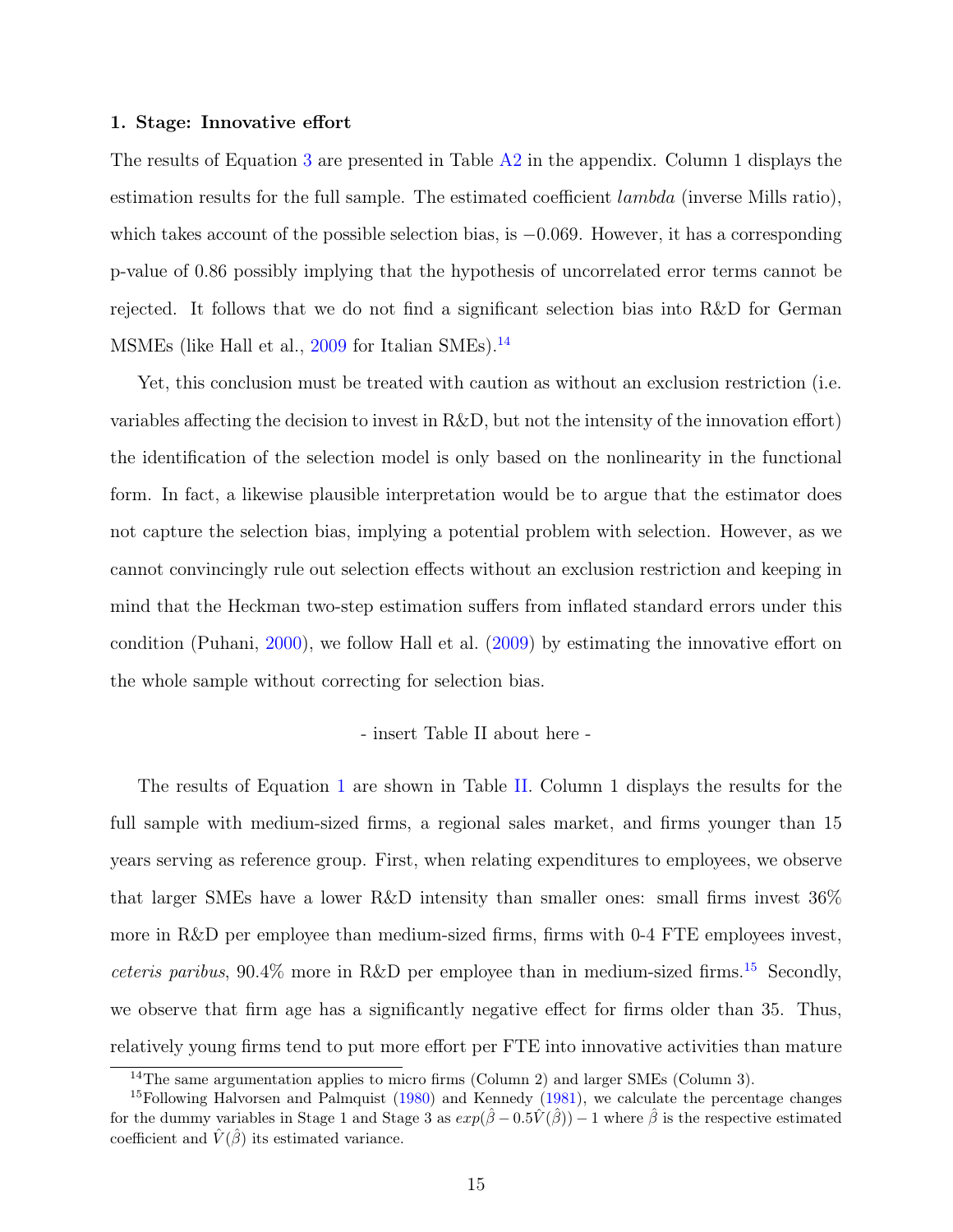firms. We are further able to confirm previous discussion of whether global players are more innovative than local players. We observe that national and international main sales market is positively correlated with R&D intensity. Given that the dependent variable is in logs, an estimated coefficient of 0.806 for firms that mainly sell their products internationally implies that their R&D intensity is, ceteris paribus, 1.23 times larger than for mainly regionally active firms. This observation is in line with previous findings, where the positive relationship between export activity and R&D intensity is unanimously shown (e.g. Hirsch and Bijaoui, [1985](#page-30-10) for Israel, Hall et al., [2009](#page-30-0) for Italian SMEs or Arnold and Hussinger, [2005](#page-28-7) for German manufacturing firms).

Looking at the estimation results for micro firms in Column 2 and for firms with more than 10 FTE employees in Column 3 of Table [II,](#page-34-0) we observe that the R&D intensity remains constant among micro firms, i.e. it does not depend on the number of FTE employees. Among larger firms above 10 FTE employees, the negative relationship between R&D intensities and firm size is confirmed. We further reveal that older firms among micro firms spend relatively higher innovation efforts, while we observe no such change among larger SMEs. To the contrary: the previously mentioned reduction of R&D intensity among older firms (above 35 years) holds only for firms with more than 10 FTE employees.

#### 2. Stage: Knowledge production

Table [III](#page-35-0) shows the results for Equation [4](#page-15-0) for the full sample. It provides us with answers to what extent the knowledge production was successful, or more specifically whether R&D investments lead to process or product innovations. As we estimate the model sequentially, we report bootstrapped standard errors. The bootstrap is implemented by estimating the two equations for innovative effort and knowledge production on samples drawn from the data with 200 replications. The estimated correlation coefficient  $\rho$  (=  $Cov(u_{1i}, u_{2i})$ ) is positive and significantly different from zero. This finding confirms the assumption that process and product innovation are indeed affected by the same unobservable characteristics.

- insert Table III about here -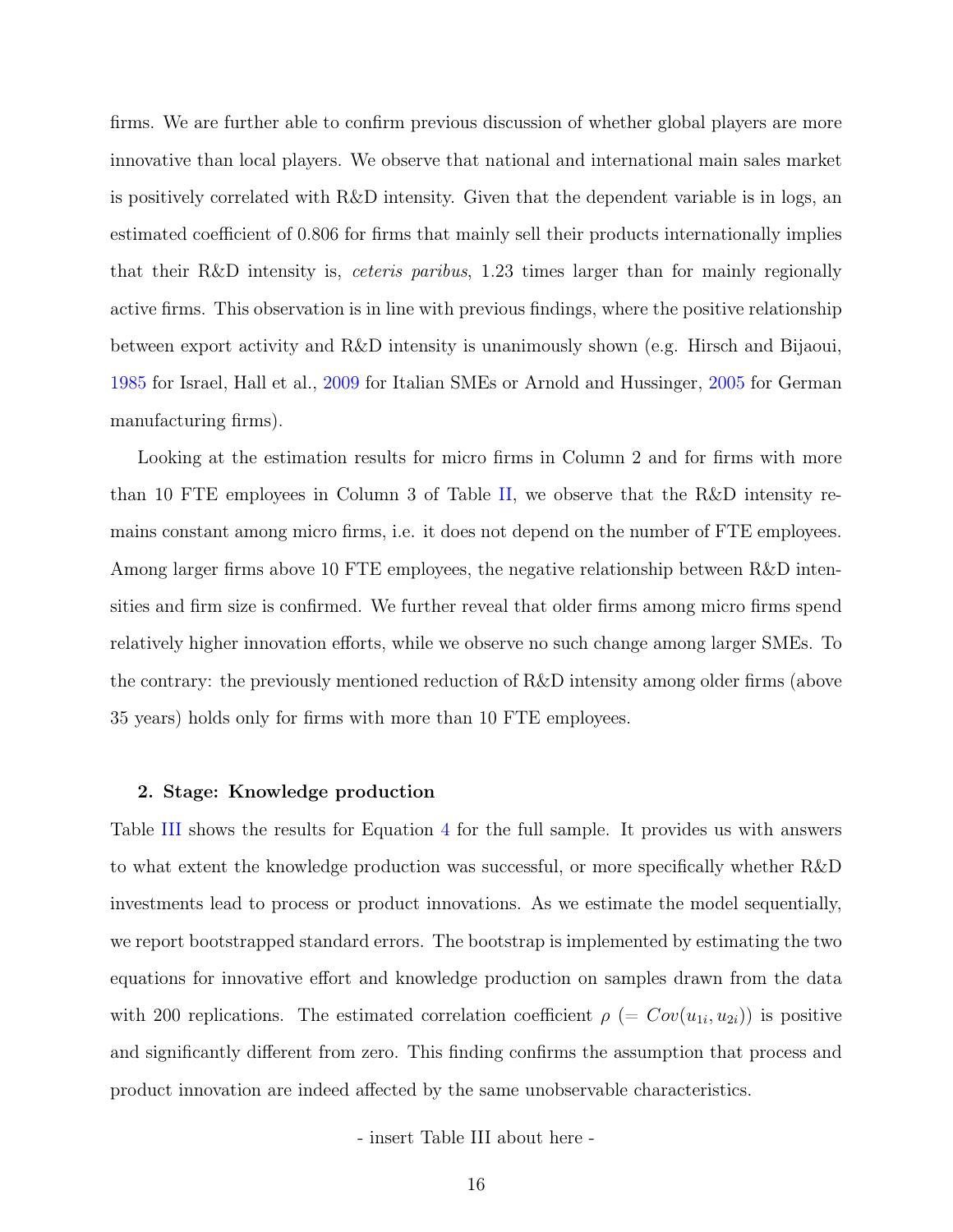Interpreting the average marginal effects, a doubling of predicted R&D intensity, is correlated with a 12 percentage points (pp) increase in the probability of a process innovation and a 29 pp increase in the probability of reporting a product innovation. We also observe that firm size is positively associated with successful innovative activities.<sup>[16](#page--1-0)</sup>

Furthermore, a larger investment intensity and relatively more high skilled employees are positively correlated with process innovation. Notably, the effect of high skilled employees on product innovation is even stronger. Finally, we further reveal a significantly positive effect of firm age on product innovation.

To further analyze the link between R&D and innovation activities, and to reveal whether this link is different for micro firms as compared to their larger counterparts, we also estimate Equation [4](#page-15-0) for the two size classes separately. Table [IV](#page-36-0) shows the results for micro firms, Table [V](#page-37-0) for larger SMEs.

#### - insert Tables IV and V about here -

In general, we observe similar effects for both size classes: Increasing the R&D intensity increases for micro and larger SME firms more strongly the probability of a product than of a process innovation. Moreover, the number of FTE employees and the number of high skilled employees have a positive effect on this probability, again for both size classes. However, there are also important differences between micro firms and other firms. While we observe a negative effect of firm age on the probability for a successful innovation for micro firms, the positive effect of firms older than 35 years on product innovation holds only for larger SMEs.

#### 3. Stage: Labor productivity

The estimation results of Equation [5](#page-16-1) are presented in Table [VI.](#page-38-0) This estimation focuses on the central question to what extent the successfully installed (process or product) innovation influences the firms' labor productivity. Column 1 displays the results for the full sample. The reference groups are medium-sized firms and firms younger than 15 years. Specifically,

<sup>&</sup>lt;sup>16</sup>We should emphasize that given the use of dummy variables for a successful innovation, the reported lower probabilities should be interpreted with great caution. We return to this point in Section [6.](#page-20-0)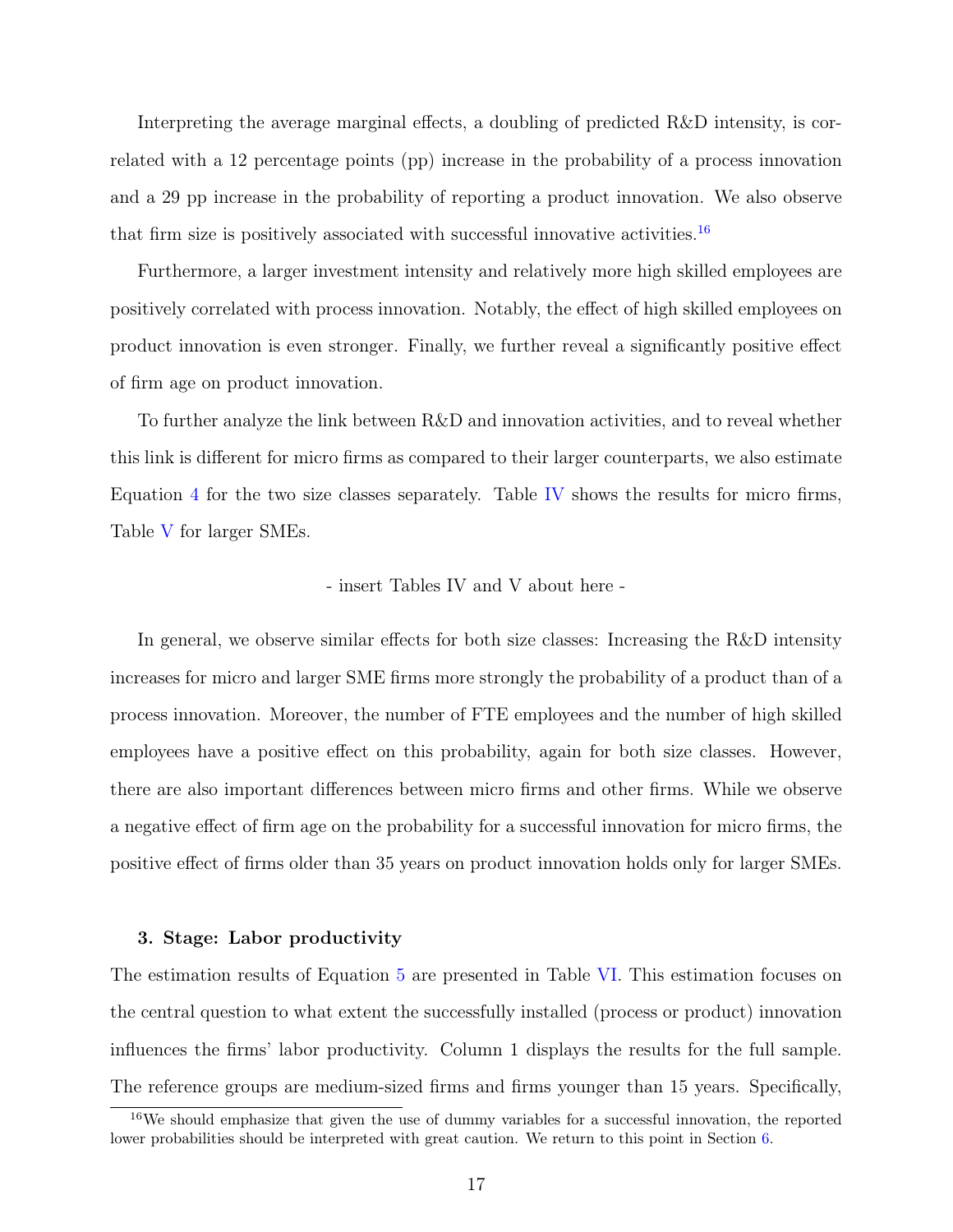the productivity level of a product innovator is substantially higher than that of a nonproduct innovator. In contrast, the estimated coefficient of process innovation is positive but not significant.

#### - insert Table VI about here -

Looking more deeply into the effects of different size classes (Column 2 and Column 3), we observe for micro firms a stronger effect of product innovations on their productivity level. The effect of process innovation on labor productivity remains insignificant for both size classes, but it turns out to be negative for micro firms.<sup>[17](#page--1-0)</sup> We also observe an interesting firm age effect. Although mature firms appeared to be less innovative, we reveal that labor productivity increases with firm age (as it also does with investment intensity), in particular among micro firms.

## <span id="page-20-0"></span>6 Robustness Checks and Limitations

In this section we first discuss two concerns regarding the estimation of product and process innovation and conduct various robustness checks, before turning to the limitations of our approach.

With respect to the estimation of Equation [4,](#page-15-0) which describes the knowledge production function, we use investment intensity as explanatory variable only for process innovation but not for product innovation (like Hall et al., [2009\)](#page-30-0). As we cannot support this decision with economic theory, we also include the investment intensity to the product innovation equation as a robustness check. As shown in Table [A3](#page-42-0) in the appendix, investment intensity has a significant effect only on the probability of a process but not on a product innovation. Furthermore, comparing Table [A3](#page-42-0) with Table [III](#page-35-0) reveals that the inclusion of investment intensity in both equations only marginally affects the other point estimates.

<sup>&</sup>lt;sup>17</sup>We should point to another observation as well: at least among MSMEs (having excluded large firms), firms seem to become significantly more productive the smaller they are. This somehow counterintuitive observation is also reported by Hall et al. [\(2009\)](#page-30-0) for Italy. For a detailed discussion on this issue please refer to Section [6.](#page-20-0)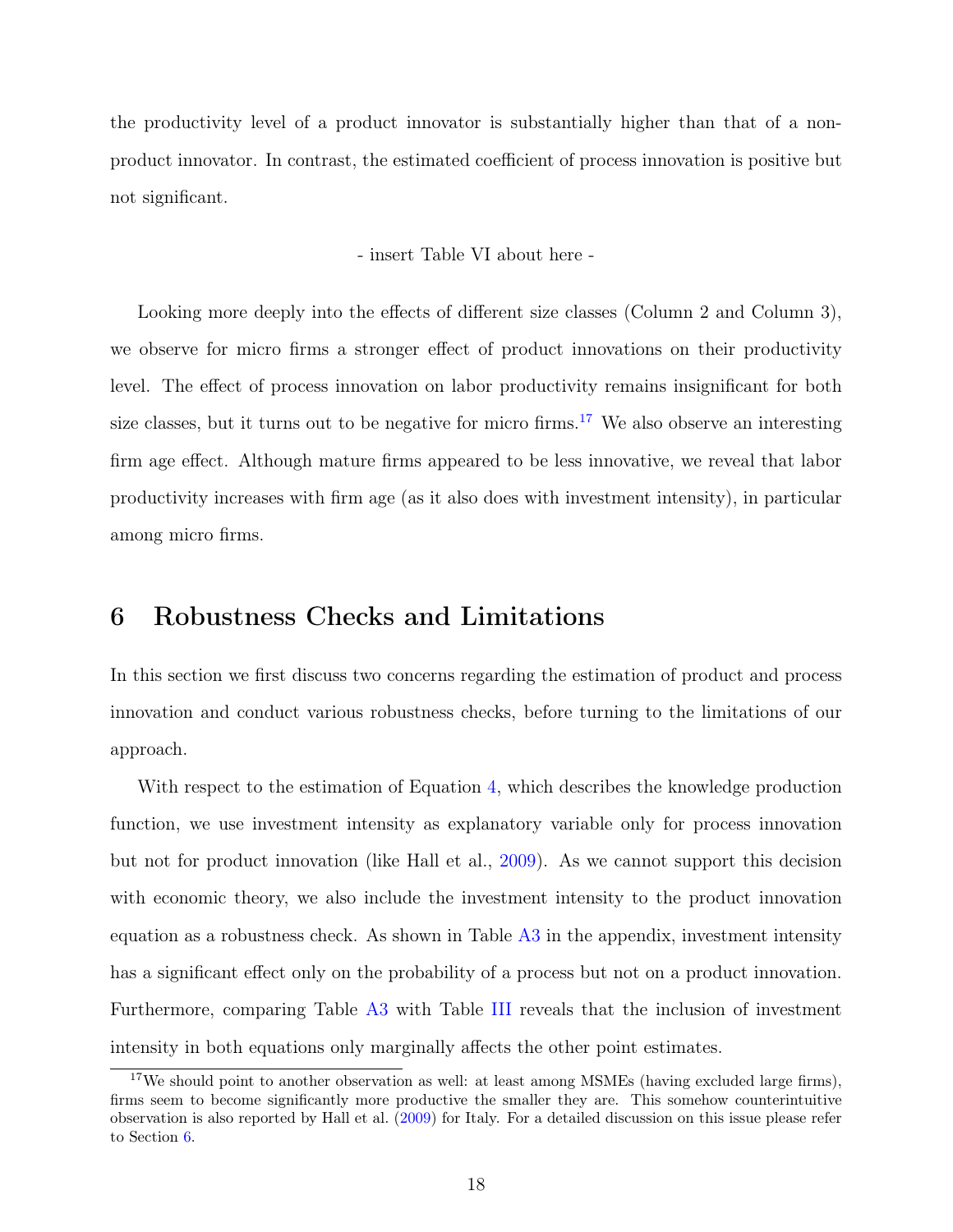Our second concern in the estimation approach regards the fact that both product and process innovation are predicted from the same exogenous variables, which is why it is difficult to separately identify the effects. In this line, Hall [\(2011\)](#page-30-4) suggests that the insignificant result of process innovation on productivity might be due to a correlated measurement error that leads to an upward bias for the better measured product innovation and a downward bias for process innovation.

For this reason we also estimate the effect of being an innovator instead of separating the effects of product and process innovations. The analysis of the full sample (see Table [A4\)](#page-43-0) reveals that the sign and effect size of each predictor is similar to our main specification in Table [III.](#page-35-0) The same observation holds true for micro firms (Table [A5\)](#page-44-0) and for larger SMEs (Table [A6\)](#page-45-0) when knowledge production is proxied by being any type of innovator. Notably, as in our main specification, we observe one major difference between micro and larger firms. While micro firms between 15 and 35 years of age are less likely to be successful innovators, larger SME firms that are older than 35 years are significantly more successful in creating innovative output.

Moreover, instead of disentangling the effects of product and process innovation on labor productivity (as in our main specification in Table [VI\)](#page-38-0), Table [A7](#page-46-0) shows the effect of being an innovator on labor productivity. While the effects of firm age and investment intensity remain similar in magnitude in the full sample (Column 1), as well as for micro firms (Column 2) and larger firms (Column 3), the magnitude of the effect of innovation on labor productivity is similar across micro and larger firms. Thus, both robustness checks confirm our main findings presented in section [5](#page-16-0) and offer a clear answer to our main research question. Micro firms benefit from investments into innovation processes: the within size-class comparison shows that they succeed in increasing the labor productivity among innovators in a similar way as do their larger counterparts.

There are three further issues staked out in this paper that need discussion when analyzing the link between R&D investment, innovation and productivity, issues that constitute the limitations of the paper.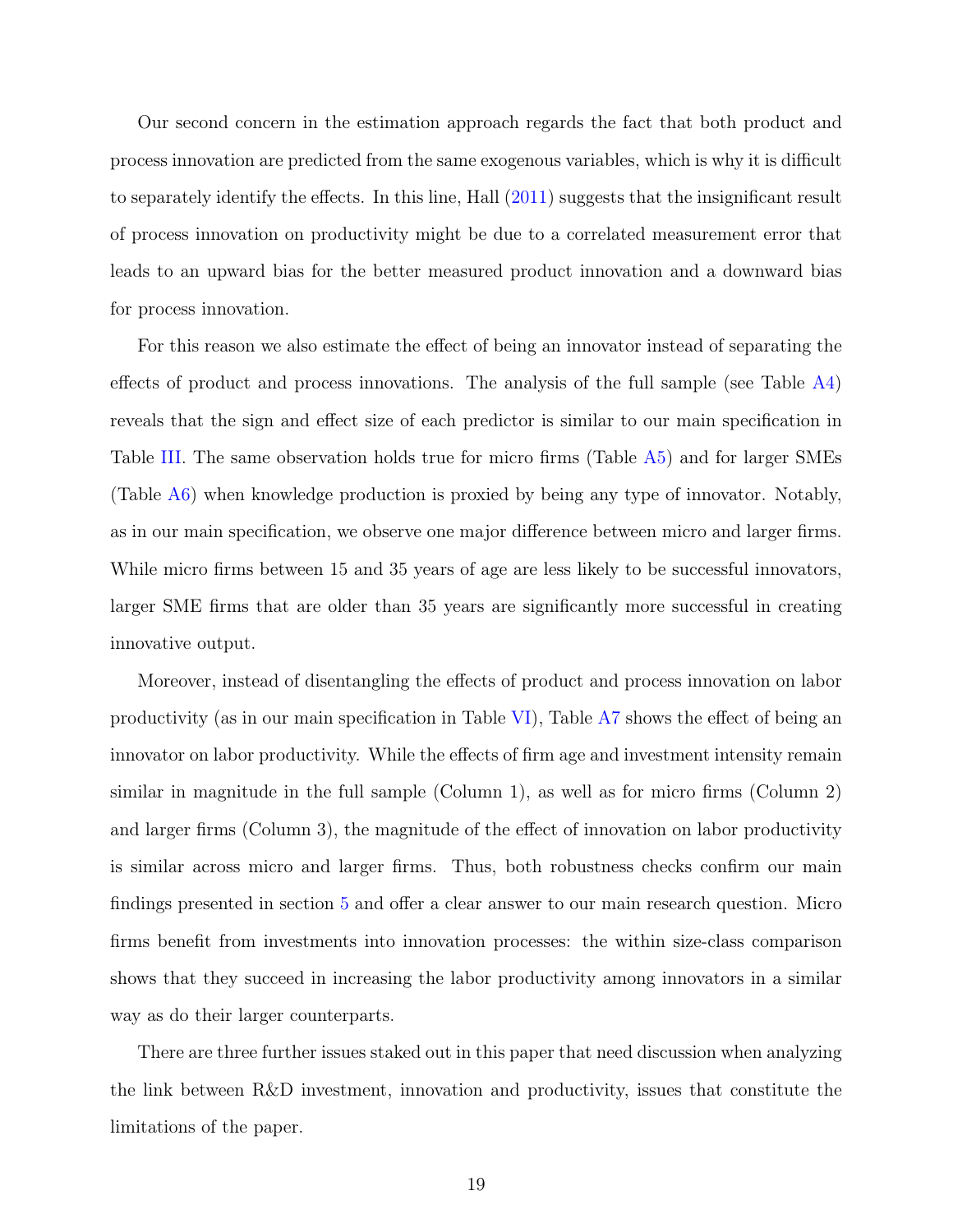First, when it comes to the interpretation of the results, we must highlight that this study relies on cross-sectional data and, therefore, implicitly assumes simultaneity between innovation input, its output and productivity. As mentioned by Hall [\(2011\)](#page-30-4) this concern applies to most studies using a CDM model.<sup>[18](#page--1-0)</sup>

The reason we are not able to exploit the panel structure in our case is that questions concerning the innovative behavior cover the last three years, while information on R&D expenditures and sales is available from all waves on an annual basis. Thus, to ensure that R&D engagement is realized strictly before the reported innovative outcome, we would need to use a three years lag of the R&D variable, leading to a sample size too small for precise estimation.<sup>[19](#page--1-0)</sup>

Therefore, as we have to ignore the timing between R&D, innovation and its possible impact on productivity in our cross-sectional setting, the correlations we are finding do not necessarily reflect causal relationships. However, it is encouraging that we find evidence that micro firm R&D engagement is also persistent. As mentioned in Section [4,](#page-13-0) using current R&D spending as a proxy for innovative effort is based on the assumption that firms' R&D behavior persists over time. We also find that among micro firms reporting R&D expenses in a previous survey wave is a strong predictor for current R&D investments, which indicates a persistent in the R&D behavior. Once a micro firm reports R&D expenses for the first time, the average probability of reporting it in every future wave is little less than 70%.

The second concern regards information on process and product innovation, which is based on dummy variables instead of a continuous measure like the innovative sales share. This limitation strongly affects the measurement of innovation when differentiated by firm size. In other words, as larger firms are more likely to report at least one innovation, the proxy for knowledge production is vulnerable to measurement error. Consequently, as we have to use a binary variable for innovation, the informative value of the connection between

<sup>&</sup>lt;sup>18</sup>An exception is Belderbos et al. [\(2004\)](#page-28-8). Interestingly, their observations do not differ from results based on cross-sectional data. Moreover, Peters et al. [\(2013\)](#page-32-2), whose approach is not based on a CDM model confirm the main findings using panel data.

<sup>&</sup>lt;sup>19</sup>While 47% of micro firms in our sample participate once in the survey, only  $13\%$  participate in at least four out of eight waves.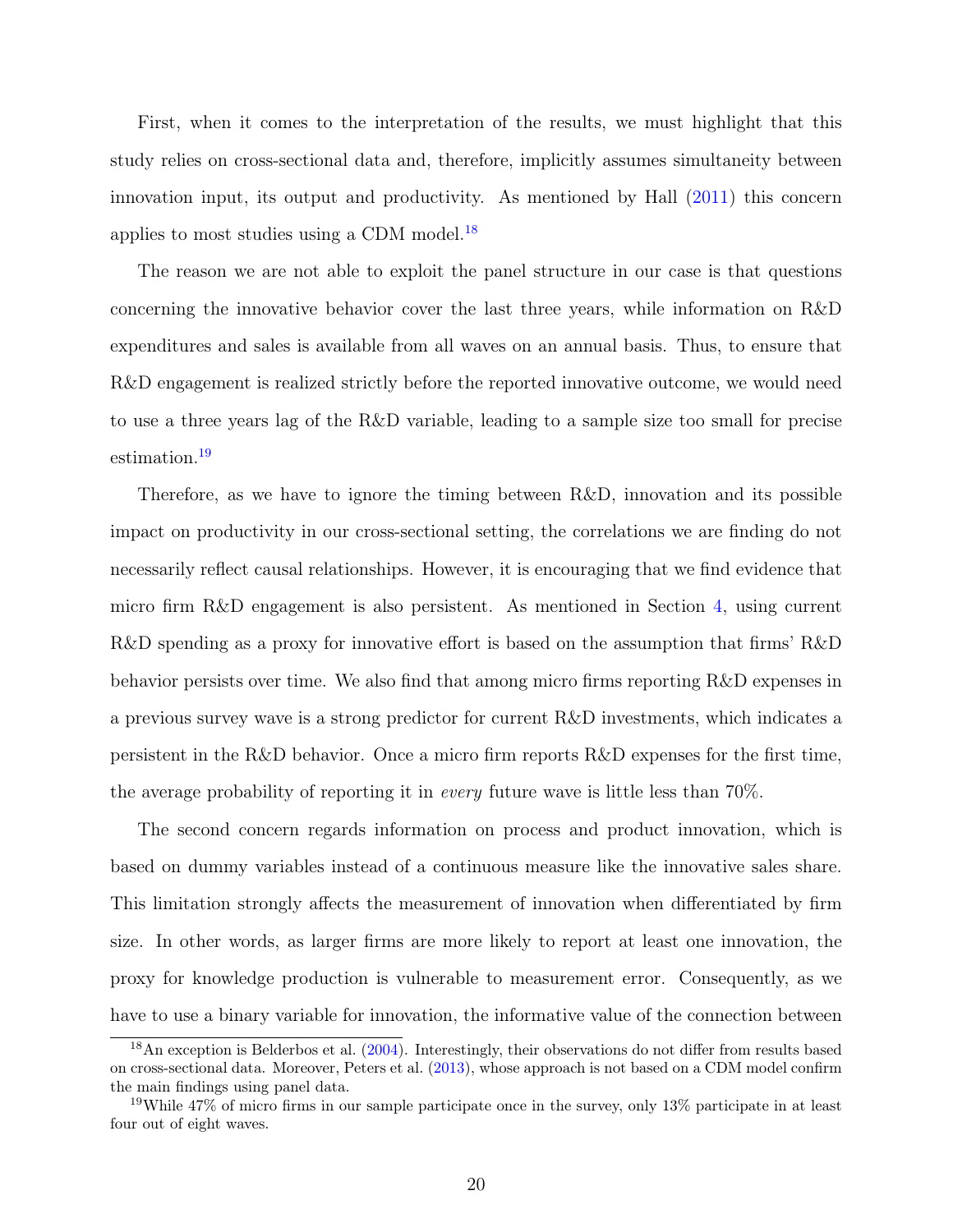firm size and innovation must be cautiously interpreted.

Currently, we have no doubt that a substantial share of micro firms invest in R&D, although the share is considerable smaller than for larger firms. Moreover, micro firms (relative to other firms in the same size class) are as successful as larger SMEs in turning innovative input into innovative output. Likewise (again in a within size-class-comparison), knowledge, proxied by innovation, has the same size effect on firms' productivity for micro firms and for larger SME firms.

In contrast, we should be rather cautious in interpreting the firm size class dummies in a comparison between different size classes. In particular, the use of intensities in stage 1 and stage 3 might bias the firm size effect towards micro firms while measuring innovation with a dummy variable (stage 2) favors larger firms.

Third, while our data set is the first to contain information on micro firms, the same data have limitations with respect to some other important variables. We have no information on the fixed capital stock variable. Instead, we approximate it using investment intensity (as in previous research, e.g. Griffith et al., [2006,](#page-29-4) and Hall et al., [2009\)](#page-30-0). Still, the problem with this proxy is that it might overstate the actual capital stock available in small and young firms. Moreover, we do not have information on material input variables either. As the share of material input might vary significantly by size, it might also influence our productivity measures, as we compute productivity by sales over employees. Last but not least, this productivity measure might be sensible to differing size classes. Hence, the missing information may distort our results when making comparisons between different firm sizes.

Putting the second and third limitation together, there are thus several reasons why those results which compare effects between different firm size classes in the full estimation results (in Tables [III](#page-35-0) and [VI](#page-38-0) as well [A3,](#page-42-0) [A4](#page-43-0) and [A7\)](#page-46-0) might be driven by measurement errors. This affects the findings at the second stage of our approach that micro firms have lower probabilities in turning knowledge into innovation than larger firms, and at the third stage of our approach that micro firms are relatively more productive than their larger counterparts. Therefore, we refrain from interpreting these results any further.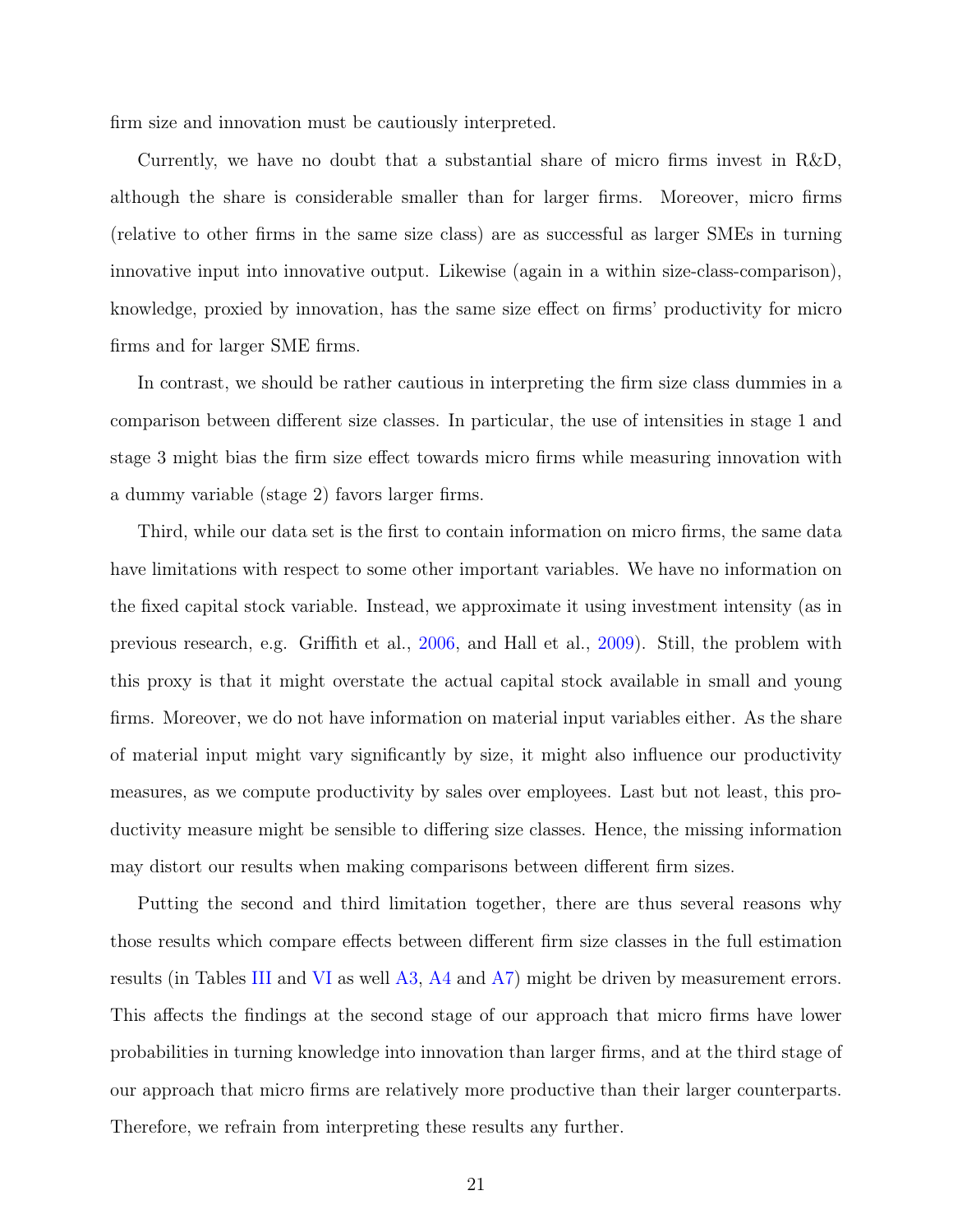### <span id="page-24-0"></span>7 Summary, Conclusions and Further Research

In this study we analyze the link between R&D, innovation, and productivity in all firm size classes below large firms in the German manufacturing sector, i.e in micro-, small- and medium-sized enterprises (MSMEs). Due to a lack of data, prior research on innovation could not analyze how innovative inputs translate into knowledge and productivity in micro firms. The present study closes this gap by estimating a structural model based on Crepon et al. [\(1998\)](#page-29-0) in order to investigate through which channels micro firms - in relation to larger SME firms - foster their innovative output and productivity.

We find that the share of German micro firms engaged in innovative activities is around 50%, thus, as expected in theory, below the share of larger SME firms, but still far above zero. Further differentiating between innovation activities with and without formal R&D spending, we also observe that the share of firms reporting innovation without R&D engagement is constant at around 25% for all firm sizes. This is remarkable, as there is the implicit expectation that among micro firms there might be a larger share reporting innovation without formal R&D engagement (see Pavitt et al., [1987\)](#page-31-9).

Those micro firms that do invest in innovation activities have more than 90% higher R&D expenditures per employee than do medium-sized firms. Thus, firm size is negatively correlated with R&D intensity. This observation was also found in earlier studies for SMEs, and is confirmed when micro firms are added, pointing to the theoretically discussed problem that micro firms may face relatively higher costs than their larger counterparts when they decide to make R&D investments. Of course, with our data we cannot answer the question whether there are indivisibility issues, which would mean that micro firms face relatively higher costs each time they make such a decision or whether these higher costs appear only once, i.e. micro firms make an R&D investments for the first time. Both potential explanations are captured by our empirical analysis, but the findings of Peters et al. [\(2013\)](#page-32-2) speak more in favor higher start-up costs that only appear once. Nevertheless, it should be addressed in future research whether micro firms do face due to their smallness specific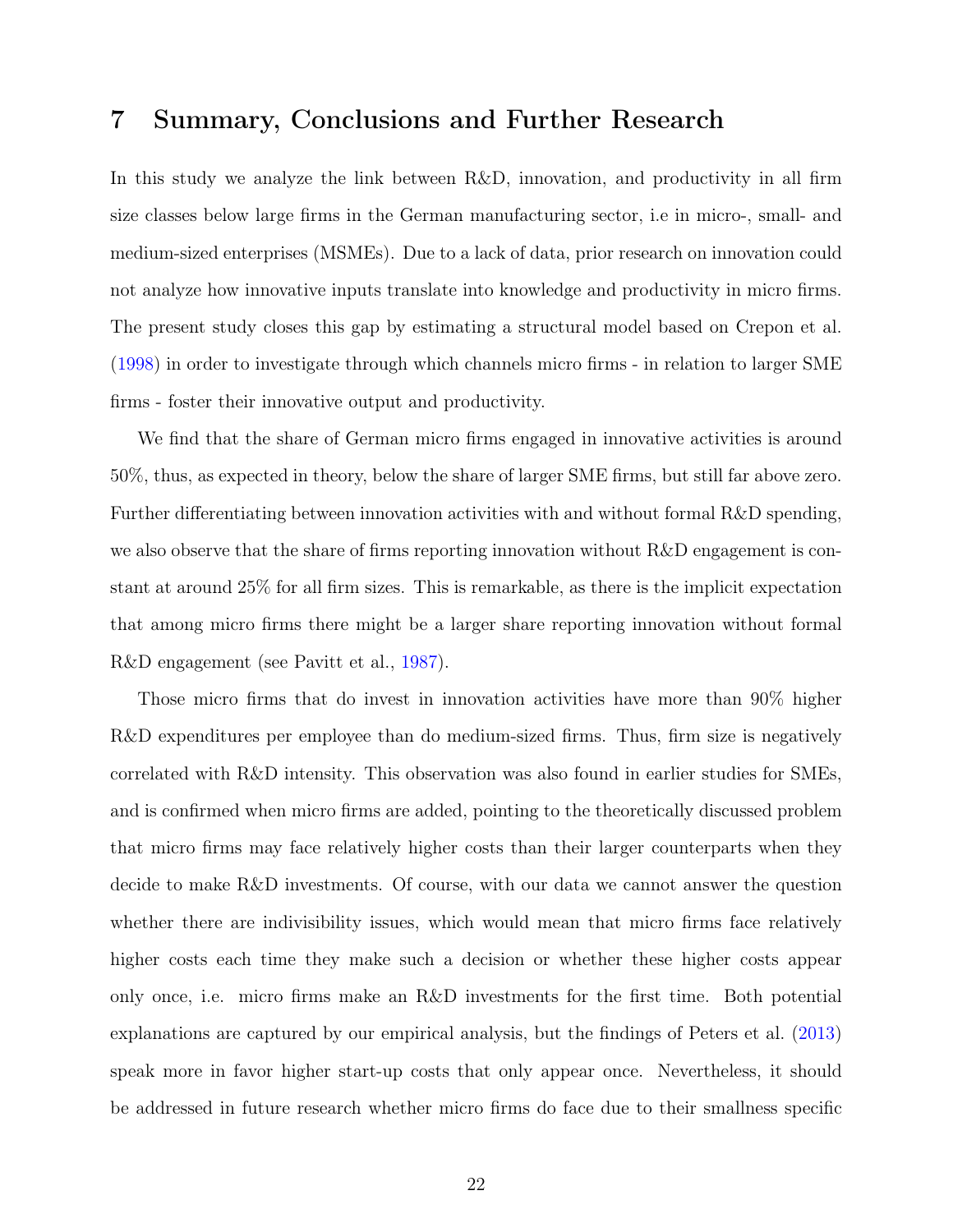indivisibility issues.

We further observe that micro firms are, at the second stage, similarly successful as larger SME firms in turning R&D investments into innovation and at the third stage in directing innovation into higher productivity levels. Thus, overall, micro firms are not doing worse than their larger counterparts in turning their knowledge into productivity. We should emphasize, however, that these comparative effects include comparisons only within but not across firm size classes. That is, within each firm size class we observe a similar positive correlation of innovative effort, proxied by  $R&D$ , and knowledge production.<sup>[20](#page--1-0)</sup>

Differentiating between different innovation processes, it is in particular product innovation that has a sizable effect on labor productivity, clarifying how important this kind of effort is for productivity growth and, thus, for firms aiming to remain or become competitive. In contrast to the product innovation effect, we could not find a significant effect of process innovation on sales per FTE employee, and this holds for all firm sizes. $^{21}$  $^{21}$  $^{21}$ 

Although data and methods used vary substantially, there are some findings that are consistent throughout many papers. Like Hall et al. [\(2009\)](#page-30-0) for Italian SMEs, we find that R&D intensity is fostered by international competition and being part of a group of companies, while larger and, to some extent, older firms have a lower R&D intensity. We confirm these results having used a dataset that includes micro firms, and reveal that the age effect is driven by larger firms above 10 FTE employees. Apart from this, we show that being a micro firm has positive effect on the R&D intensity as well. Also consistent with the empirical evidence, R&D has a sizable influence on firms' ability to introduce an innovation, with the effects being stronger on product than on process innovation. Finally, high skilled employees and investments in new equipment and machinery positively influence the probability of introducing an innovation.

Our results point to several further topics which also need to be addressed in future

 $^{20}$ As discussed in the limitations section, we have to be very cautious in stating that larger SMEs are more likely to report innovation, as the observation might be driven by the use of the dummy variables.

 $21$ However, we should emphasize that the insignificant effect of process innovation might be due to a correlated measurement error that leads to an upward bias for the better measured product innovation and a downward bias for process innovation.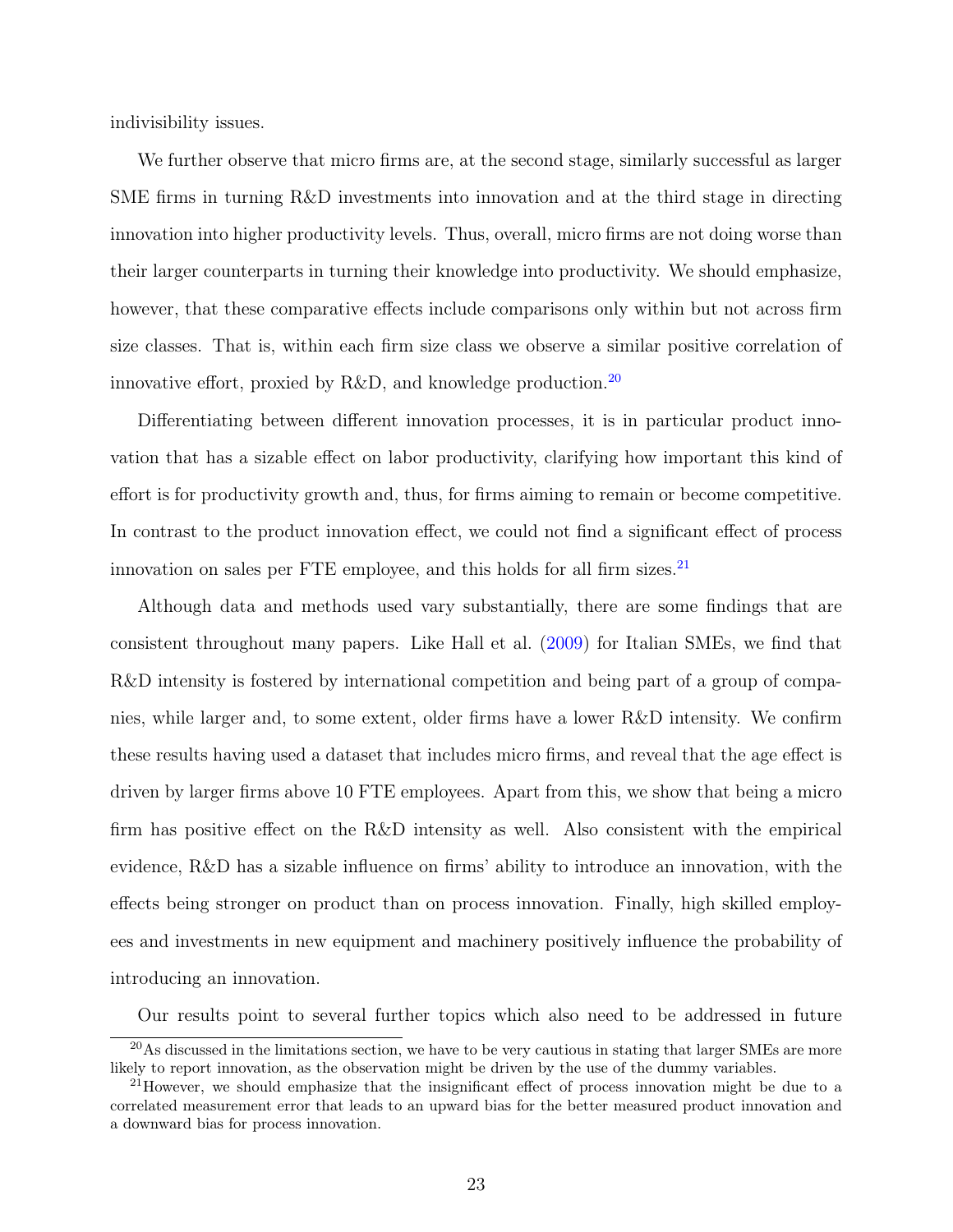research. Most importantly, it would be crucial to know to what extent the R&D investments of micro firms turn out to be profitable in terms of higher net revenues in the short- and long-run in comparison to those micro firms not making such investments. Future research should also address the question of whether those firms who are not entering the path of innovation are deciding against it because they deliberately aim to avoid the risks connected with this choice or because they face liquidity constraints. Depending on the answers at these questions, it should be decided whether there is need of policy measures that encourage or even financially support micro firms in engaging in innovative activities.

Furthermore, we face some limits with respect to gathering information on innovation outcomes and on the timing of gathering that information. For that, we need better longitudinal data to get beyond a cross sectional analysis of firms' innovative activities and more sophisticated measures of innovation outcomes taking also the size of the innovation into account. Having open access to better panel data would also allow us to address the following three questions. First, is there any specific age level where most (micro) firms decide to become or not to become innovative? Which role does innovation play for later growth processes of micro firms? And can the so called gazelles - fast growing very innovative firms be identified among the young micro firms or do such firms start larger from the beginning? Our research results point at least to an interesting age effect: young micro firms (less than 15 years old), although they have lower R&D intensities, realize with higher probability an innovation outcome than micro firms aged between 15 and 35 years and it would be important to find out how such young innovative micro firms further develop in the future.

Based on our findings first policy conclusions can be drawn. The most general policy advice would be that micro firms should not be set equal to marginal businesses with no growth option. There is a substantial share of innovators among them. Secondly, if policies should be directed towards increasing the labor productivity of firms, then public support should probably be channeled into directions where innovative activities are heading for product innovation. This holds the more as there is also some evidence that process innovation could be rather job-destroying, while product innovation implies the creation of new jobs (see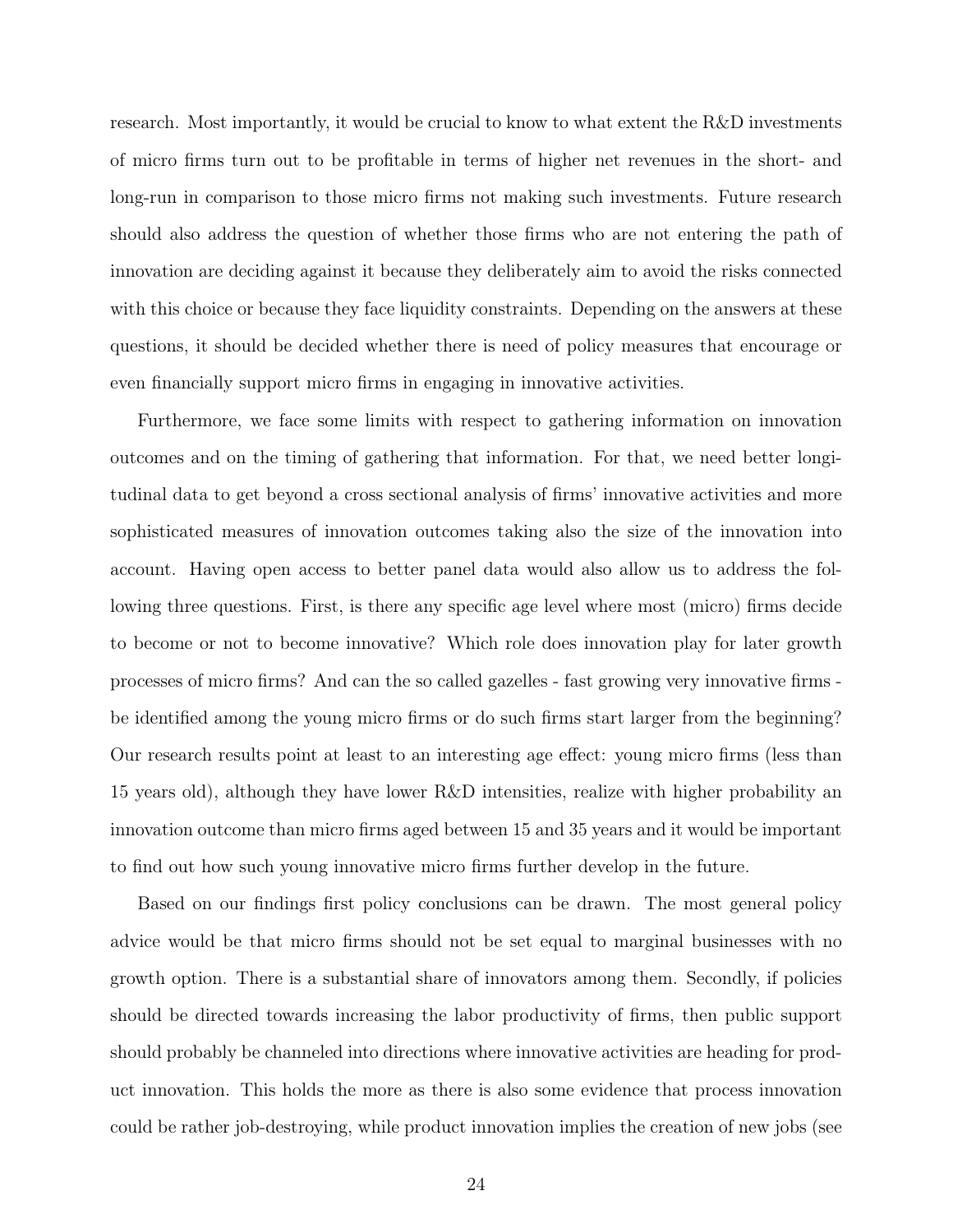Vivarelli, [2015,](#page-32-9) for an overview).

Thirdly, young micro firms, in particular when they are innovative, add to the level of competitiveness of an economy either by bringing in own new product ideas or by an indirect competition-enhancing effect according to which they push established firms to improve their performance through innovation activities. In this sense, it should be critically evaluated to what extent the entry of new firms into and their exit from markets is impeded through (over-)regulation.

In conclusion, this analysis provides evidence that the existing knowledge on the link between R&D, innovation and productivity can be transfered to firms that have fewer than ten employees. In fact, the channels that make innovation possible do not differ for the smallest enterprises. Strikingly, we show that the share of micro firms that are innovators in the sense that they are successfully turning knowledge to productivity, albeit smaller than for small- and medium-sized firms, is positive and far above zero. Future research needs better panel data to find out whether it is in particular the innovative firms among the micro firms that are becoming the future hidden champions.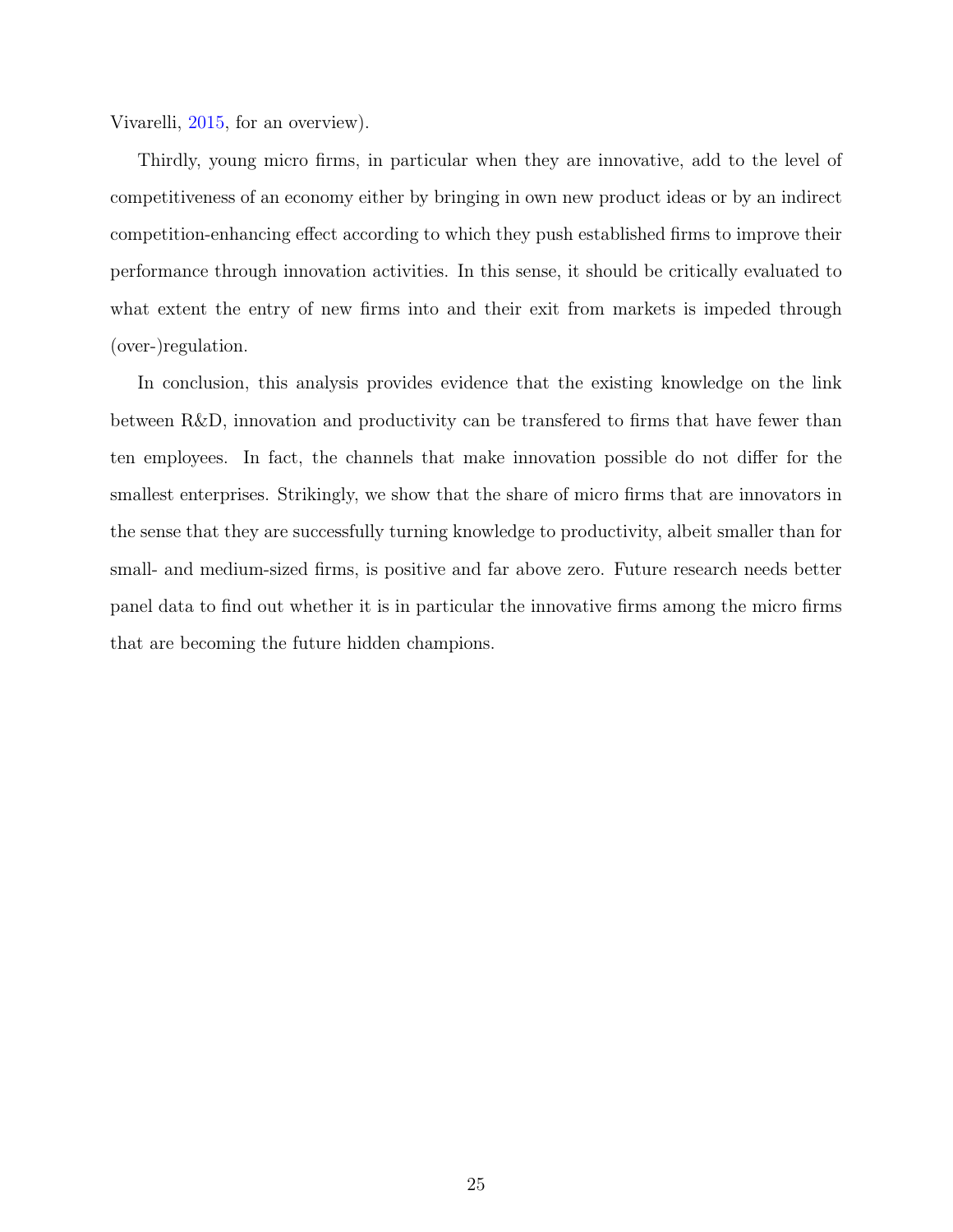## References

- <span id="page-28-0"></span>Acs, Zoltan J., and David B. Audretsch. 1987. "Innovation, Market Structure, and Firm Size". The Review of Economics and Statistics 69 (4): 567–574.
- <span id="page-28-1"></span>. 1988. "Innovation in Large and Small Firms: An Empirical Analysis". The American Economic Review 78 (4): 678–690.

<span id="page-28-2"></span>. 1990. "Innovation and Small Firms". Cambridge, MA: MIT Press.

- <span id="page-28-7"></span>Arnold, Jens Matthias, and Kathrin Hussinger. 2005. "Export Behavior and Firm Productivity in German Manufacturing: A Firm-Level Analysis". Review of World Economics 141 (2): 219–243.
- <span id="page-28-8"></span>Belderbos, Rene, Martin Carree, and Boris Lokshin. 2004. "Cooperative R&D and Firm Performance". Research Policy 33 (10): 1477–1492.
- <span id="page-28-5"></span>Berger, Allen N., and Gregory F. Udell. 2002. "Small Business Credit Availability and Relationship Lending: The Importance of Bank Organisational Structure". The Economic Journal 112 (477): F32–F53.
- <span id="page-28-3"></span>Chudnovsky, Daniel, Andres Lopez, and German Pupato. 2006. "Innovation and Productivity in Developing Countries: A study of Argentine Manufacturing Firms' Behavior (1992- 2001)". Research Policy 35 (2): 266–288.
- <span id="page-28-6"></span>Cohen, Wesley M., and Steven Klepper. 1996. "Firm Size and the Nature of Innovation within Industries: The Case of Process and Product R&D". The Review of Economics and Statistics 78 (2): 232–43.
- <span id="page-28-4"></span>Cohen, Wesley M., and Richard C. Levin. 1989. "Empirical Studies of Innovation and Market Structure". Chapter 18 in *Handbook of Industrial Organization*, 1st edition, edited by R. Schmalensee and R. Willig, 2:1059–1107. Elsevier.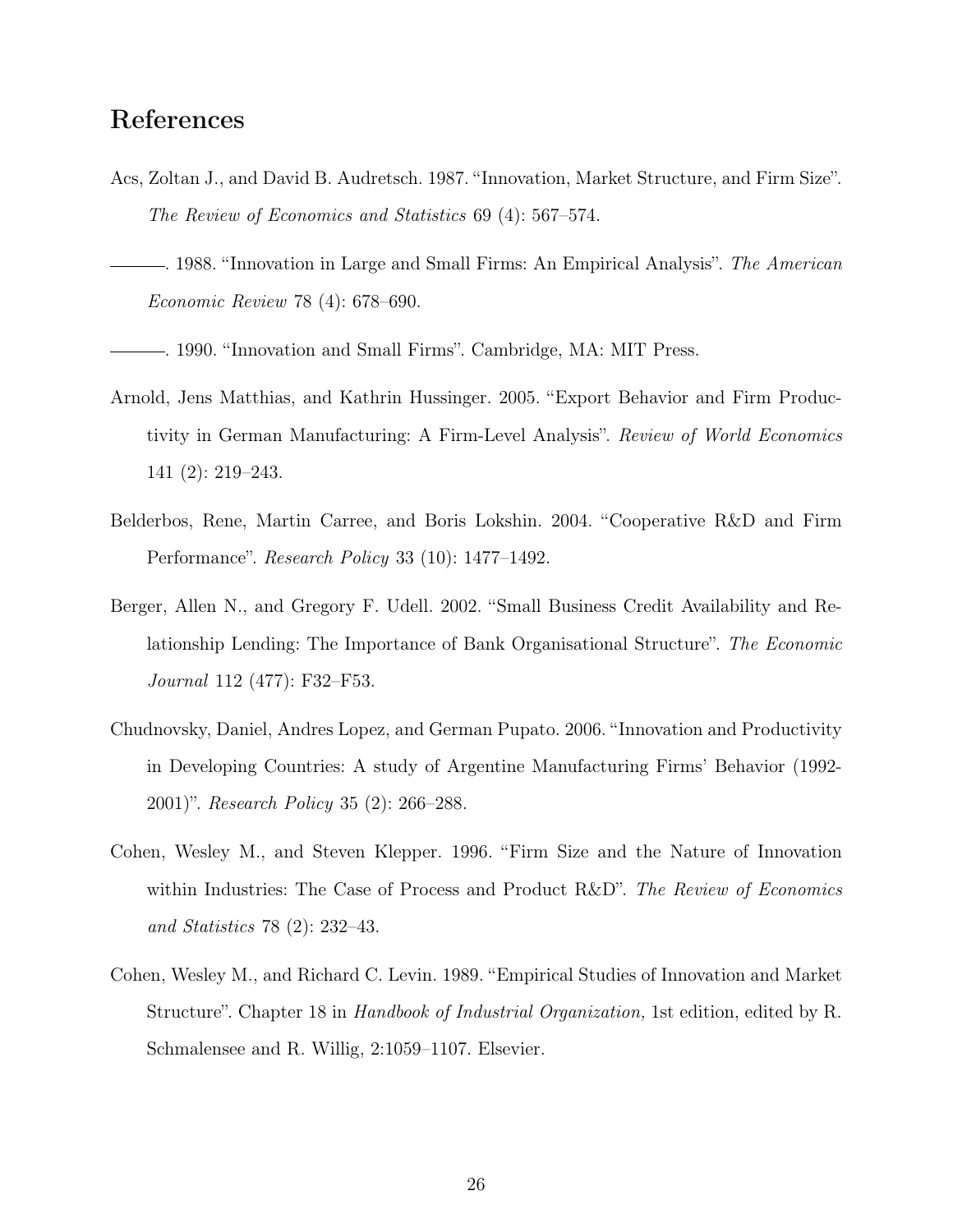- <span id="page-29-5"></span>Conte, Andrea, and Marco Vivarelli. 2014. "Succeeding in Innovation: Key Insights on the Role of R&D and Technological Acquisition Drawn from Company Data". *Empirical* Economics 47 (4): 1317–1340.
- <span id="page-29-0"></span>Crepon, Bruno, Emmanuel Duguet, and Jacques Mairesse. 1998. "Research, Innovation and Productivity: An Econometric Analysis at the Firm Level". Economics of Innovation and New Technology 7 (2): 115–158.
- <span id="page-29-7"></span>Criscuolo, C. 2009. "Innovation and Productivity: Estimating the Core Model Across 18 Countries". In Innovation in Firms: A Microeconomic Perspective, edited by OECD. OECD Publishing.
- <span id="page-29-3"></span>Czarnitzki, Dirk, and Hanna Hottenrott. 2011. "R&D Investment and Financing Constraints of Small and Medium-Sized Firms". Small Business Economics 36 (1): 65–83.
- <span id="page-29-8"></span>Doraszelski, Ulrich, and Jordi Jaumandreu. 2013. "R&D and Productivity: Estimating En-dogenous Productivity". The Review of Economic Studies. doi:[10.1093/restud/rdt011](http://dx.doi.org/10.1093/restud/rdt011). eprint: [http://restud.oxfordjournals.org/content/early/2013/03/22/restud.](http://restud.oxfordjournals.org/content/early/2013/03/22/restud.rdt011.full.pdf+html) [rdt011.full.pdf+html](http://restud.oxfordjournals.org/content/early/2013/03/22/restud.rdt011.full.pdf+html).
- <span id="page-29-1"></span>European Commission. 2003. "Recommendation 2003/361/EC Concerning the Definition of Small and Medium-sized Enterprises". Official Journal of the European Union L 124: 36–41.
- <span id="page-29-2"></span>Evans, David S., and Boyan Jovanovic. 1989. "An Estimated Model of Entrepreneurial Choice under Liquidity Constraints". Journal of Political Economy 97 (4): 808–827.
- <span id="page-29-6"></span>García-Quevedo, Jóse, Gabriele Pellegrino, and Marco Vivarelli. 2014. "R&D Drivers and Age: Are Young Firms Different?" Research Policy 43 (9): 1544–1556.
- <span id="page-29-4"></span>Griffith, Rachel, Elena Huergo, Jacques Mairesse, and Bettina Peters. 2006. "Innovation and Productivity across four European Countries". Oxford Review of Economic Policy 22 (4): 483–498.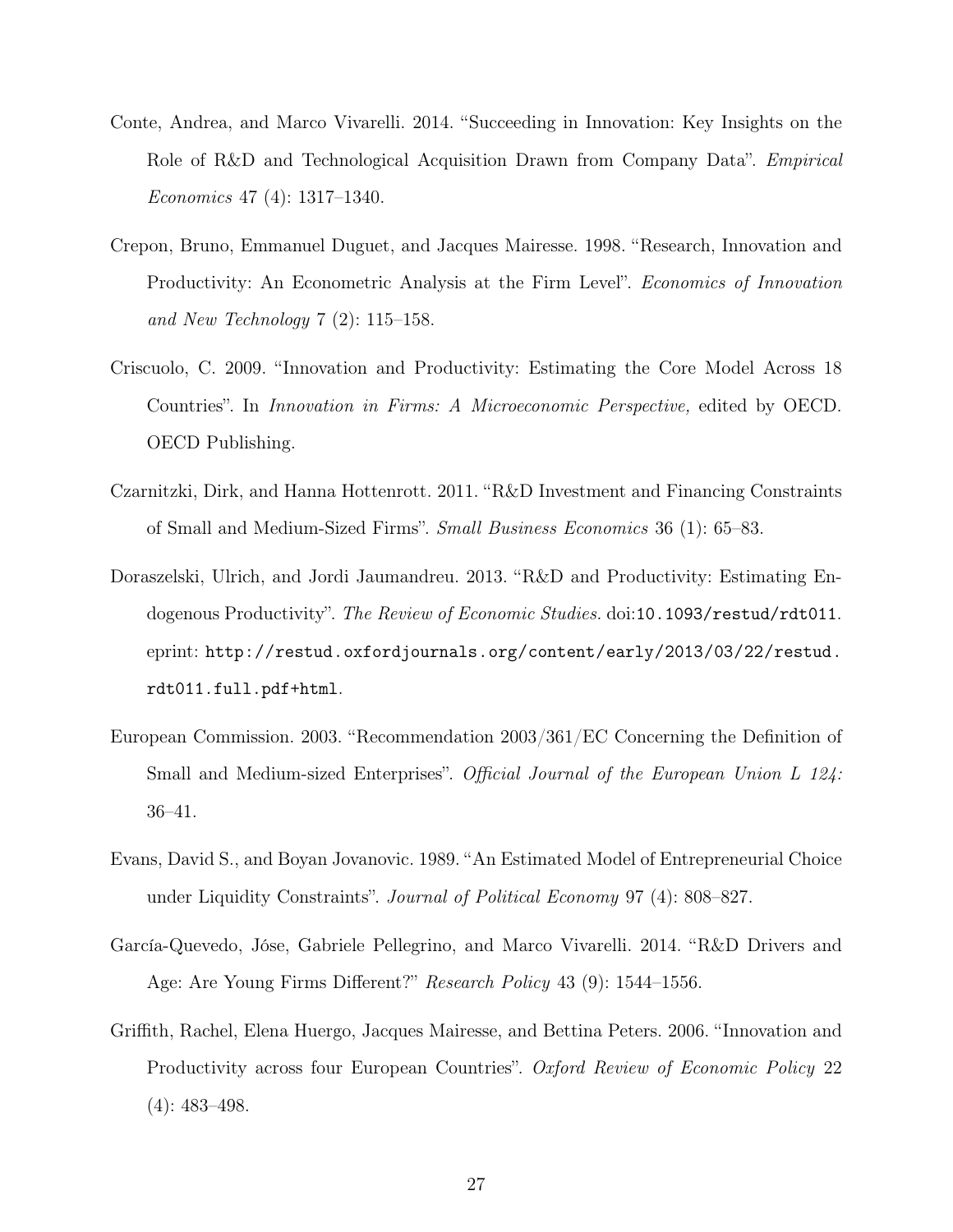- <span id="page-30-2"></span>Griliches, Zvi. 1979. "Issues in Assessing the Contribution of Research and Development to Productivity Growth". *Bell Journal of Economics* 10 (1): 92–116.
- <span id="page-30-4"></span>Hall, Bronwyn H. 2011. "Innovation and Productivity". Nordic Economic Policy 2:167–204.
- <span id="page-30-0"></span>Hall, Bronwyn H., Francesca Lotti, and Jacques Mairesse. 2009. "Innovation and Productivity in SMEs: Empirical Evidence for Italy". Small Business Economics 33 (1): 13–33.
- <span id="page-30-3"></span>Hall, Bronwyn H., Jacques Mairesse, and Pierre Mohnen. 2010. "Measuring the Returns to R&D". In *Handbook of the Economics of Innovation*, Volume II, edited by B. H. Hall and N. Rosenberg, 1033–1082. Elsevier B.V.
- <span id="page-30-8"></span>Halvorsen, Robert, and Raymond Palmquist. 1980. "The Interpretation of Dummy Variables in Semilogarithmic Equations". American Economic Review 70 (3): 474–75.
- <span id="page-30-5"></span>Harhoff, Dietmar. 1998. "Economics of Innovation and New Technology R&D and Productivity in German Manufacturing Firms". Economics of Innovation and New Technology  $6(1): 29-49.$
- <span id="page-30-7"></span>Heckman, James. 1979. "Sample Selection Bias as a Specification Error". Econometrica 47 (1): 153–161.
- <span id="page-30-10"></span>Hirsch, Seev, and Ilan Bijaoui. 1985. "R&D Intensity and Export Performance: A Micro View". Weltwirtschaftliches Archiv 121 (2): 238–251.
- <span id="page-30-1"></span>Hoffman, Kurt, Milady Parejo, John Bessant, and Lew Perren. 1998. "Small Firms, R&D, Technology and Innovation in the UK: a Literature Review". Technovation 18 (1): 39–55.
- <span id="page-30-6"></span>Janz, Norbert, Hans Lööf, and Bettina Peters. 2004. "Firm Level Innovation and Productivity: Is there a Common Story across Countries?" Problems and Perspectives in Management 2:184–204.
- <span id="page-30-9"></span>Kennedy, Peter E. 1981. "Estimation with Correctly Interpreted Dummy Variables in Semilogarithmic Equations". American Economic Review 71 (4): 801.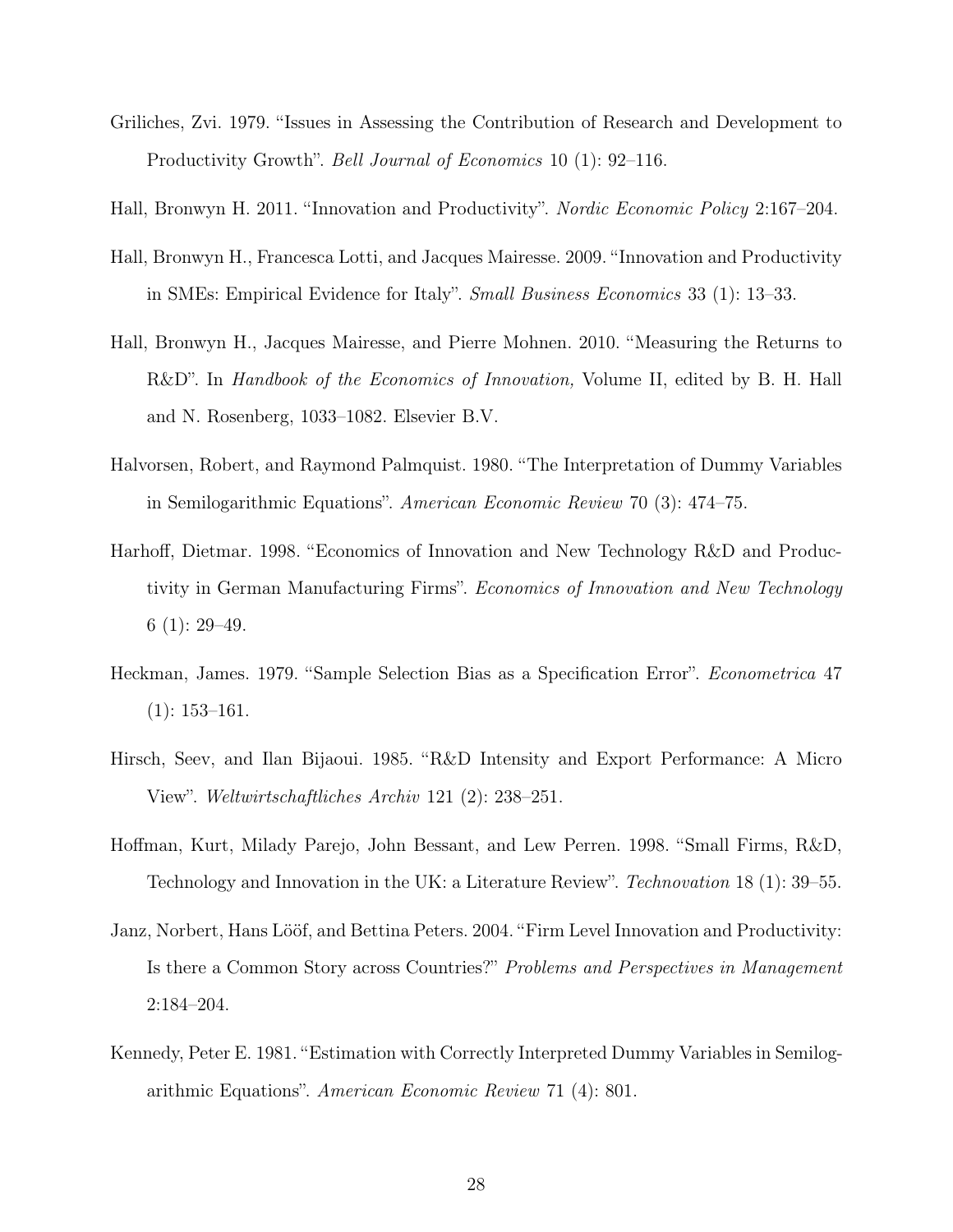- <span id="page-31-0"></span>Kleinknecht, Alfred. 1987. "Measuring R&D in Small Firms: How much are We Missing?" The Journal of Industrial Economics 36 (2): 253–256.
- <span id="page-31-6"></span>Lööf, Hans, and Almas Heshmati. 2002. "Knowledge Capital and Performance Heterogeneity: A Firm-Level Innovation Study". International Journal of Production Economics 76 (1): 61–85.
- <span id="page-31-8"></span>Mairesse, Jacques, and Jordi Jaumandreu. 2005. "Panel-data Estimates of the Production Function and the Revenue Function: What Difference Does It Make?" Scandinavian Journal of Economics 107 (4): 651–672.
- <span id="page-31-1"></span>Mairesse, Jacques, and Pierre Mohnen. 2002. "Accounting for Innovation and Measuring Innovativeness: An Illustrative Framework and an Application". American Economic Review 92 (2): 226–230.
- <span id="page-31-2"></span>. 2010. "Using Innovation Surveys for Econometric Analysis". In Handbook of the Economics of Innovation, edited by B. H. Hall and N. Rosenberg, 1129–1155. Elsevier B.V.
- <span id="page-31-3"></span>Mohnen, Pierre, and Bronwyn H. Hall. 2013. "Innovation and Productivity: An Update". Eurasian Business Review 3 (1): 47–65.
- <span id="page-31-5"></span>OECD/Statistical Office of the European Communities, Luxembourg. 2005. "Oslo Manual". OECD Publishing. doi:[http://dx.doi.org/10.1787/9789264013100-en](http://dx.doi.org/http://dx.doi.org/10.1787/9789264013100-en).
- <span id="page-31-4"></span>Pakes, Ariel, and Zvi Griliches. 1984. "Patents and R&D at the Firm Level: A First Look." In R&D, Patents, and Productivity, 55–71. Chicago: University of Chicago Press.
- <span id="page-31-7"></span>Parisi, Maria Laura, Fabio Schiantarelli, and Alessandro Sembenelli. 2006. "Productivity, Innovation and R&D: Micro Evidence for Italy". European Economic Review 50 (8): 2037–2061.
- <span id="page-31-9"></span>Pavitt, Keith, Michael Robson, and Joe Townsend. 1987. "The Size Distribution of Innovating Firms in the UK: 1945-1983". The Journal of Industrial Economics 35 (3): 297–316.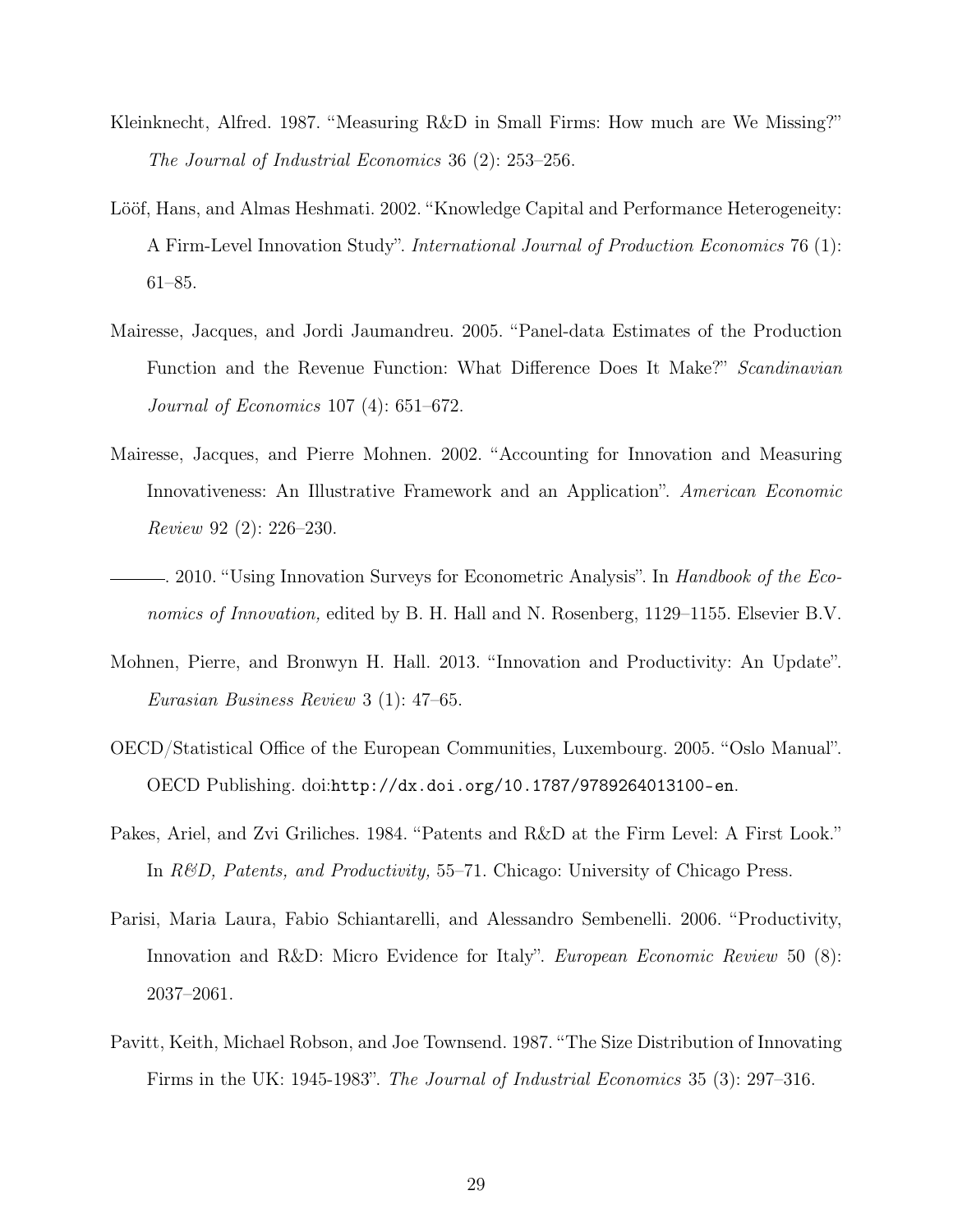- <span id="page-32-7"></span>Peters, Bettina. 2009. "Persistence of Innovation: Stylised Facts and Panel Data Evidence". The Journal of Technology Transfer 34 (2): 226–243.
- <span id="page-32-2"></span>Peters, Bettina, Mark J. Roberts, Van Anh Vuong, and Helmut Fryges. 2013. Estimating Dynamic R&D Demand: An Analysis of Costs and Long-Run Benefits, Working Paper Series 19374. National Bureau of Economic Research. doi:[10.3386/w19374](http://dx.doi.org/10.3386/w19374).
- <span id="page-32-8"></span>Puhani, Patrick. 2000. "The Heckman Correction for Sample Selection and Its Critique". Journal of Economic Surveys 14 (1): 53–68.
- <span id="page-32-1"></span>Rammer, Christian, Dirk Czarnitzki, and Alfred Spielkamp. 2009. "Innovation Success of Non-R&D-Performers: Substituting Technology by Management in SMEs". Small Business Economics 33 (1): 35–58.
- <span id="page-32-0"></span>Santarelli, Enrico, and Alessandro Sterlacchini. 1990. "Innovation, Formal vs. Informal R&D, and Firm Size: Some Evidence from Italian Manufacturing Firms". Small Business Economics 2 (3): 223–228.
- <span id="page-32-6"></span>Scherer, F.M., and D. Harhoff. 2000. "Technology Policy for a World of Skew-distributed Outcomes". Research Policy 29 (4-5): 559–566.
- <span id="page-32-5"></span>Schwartz, Michael. 2013. "KfW-Mittelstandspanel 2012". KfW Bankengruppe.
- <span id="page-32-3"></span>Stiglitz, Joseph, and Andrew Weiss. 1981. "Credit Rationing in Markets with Imperfect Information". American Economic Review 71 (3): 393–410.
- <span id="page-32-4"></span>Storey, D.J., and B.S. Tether. 1998. "New Technology-Based Firms in the European Union: an Introduction". Research Policy 26 (9): 933–946.
- <span id="page-32-9"></span>Vivarelli, Marco. 2015. "Innovation and Employment". IZA World of Labor 154.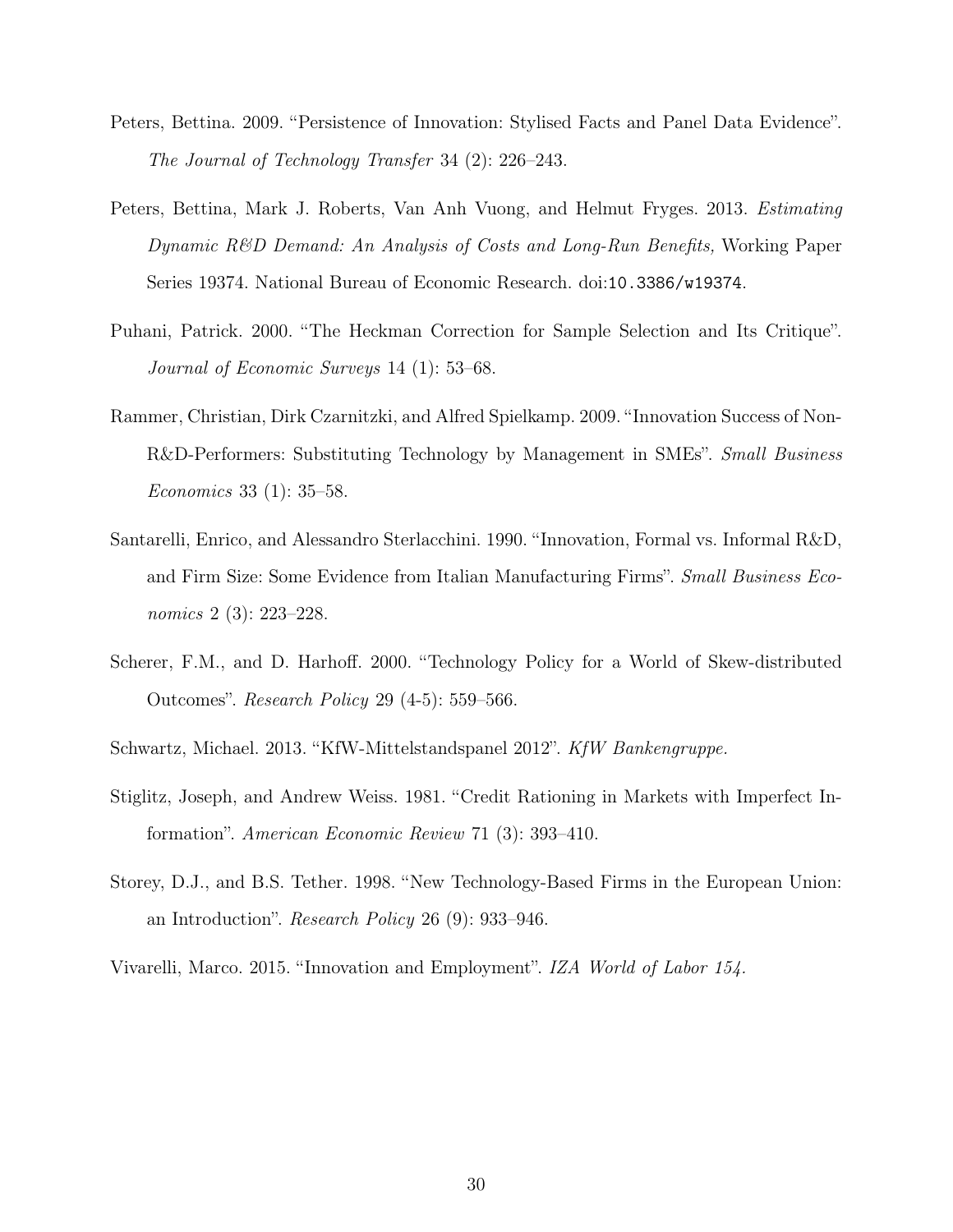## 8 Tables

<span id="page-33-0"></span>

|                                   | medium 50-249 employees small 10-49 employees micro 5-9 employees |       |       | micro 0-4 employees |
|-----------------------------------|-------------------------------------------------------------------|-------|-------|---------------------|
| Firms                             | 1881                                                              | 2866  | 1022  | 960                 |
| R&D engagement                    | 0.60                                                              | 0.41  | 0.28  | 0.19                |
| Innovator share                   | 0.78                                                              | 0.63  | 0.53  | 0.39                |
| Innovator without R&D engagement  | 0.23                                                              | 0.27  | 0.28  | 0.23                |
| R&D engagement without innovation | 0.05                                                              | 0.05  | 0.03  | 0.03                |
| Process innovation                | 0.58                                                              | 0.42  | 0.32  | 0.21                |
| Product innovation                | 0.66                                                              | 0.53  | 0.43  | 0.32                |
| Process innovation only           | 0.12                                                              | 0.10  | 0.10  | 0.07                |
| Age class ( $< 15$ years)         | 0.21                                                              | 0.33  | 0.43  | 0.53                |
| Age class $(10-35 \text{ years})$ | 0.31                                                              | 0.33  | 0.30  | 0.27                |
| Age class $(35 + \text{years})$   | 0.48                                                              | 0.34  | 0.27  | 0.20                |
| Main sales market: regional       | 0.20                                                              | 0.41  | 0.57  | 0.69                |
| Main sales market: national       | 0.59                                                              | 0.47  | 0.36  | 0.25                |
| Main sales market: international  | 0.21                                                              | 0.12  | 0.07  | 0.05                |
| Public support $(yes/no)$         | 0.39                                                              | 0.47  | 0.55  | 0.62                |
| Group                             | 0.26                                                              | 0.14  | 0.10  | 0.07                |
| Share of high skilled employees   | 0.11                                                              | 0.11  | 0.12  | 0.13                |
| Investment intensity              | 8.45                                                              | 8.48  | 8.70  | 9.26                |
| R&D intensity                     | 8.20                                                              | 8.41  | 8.71  | 8.68                |
| Labour productivity               | 11.77                                                             | 11.63 | 11.50 | 11.43               |
| Observations                      | 4801                                                              | 7315  | 2419  | 2044                |

#### Table I: Descriptive statistics by firm size

 $Notes:$  The table displays the mean. Data are taken from KfW SME panel over the years 2005-2012. Own Calculations.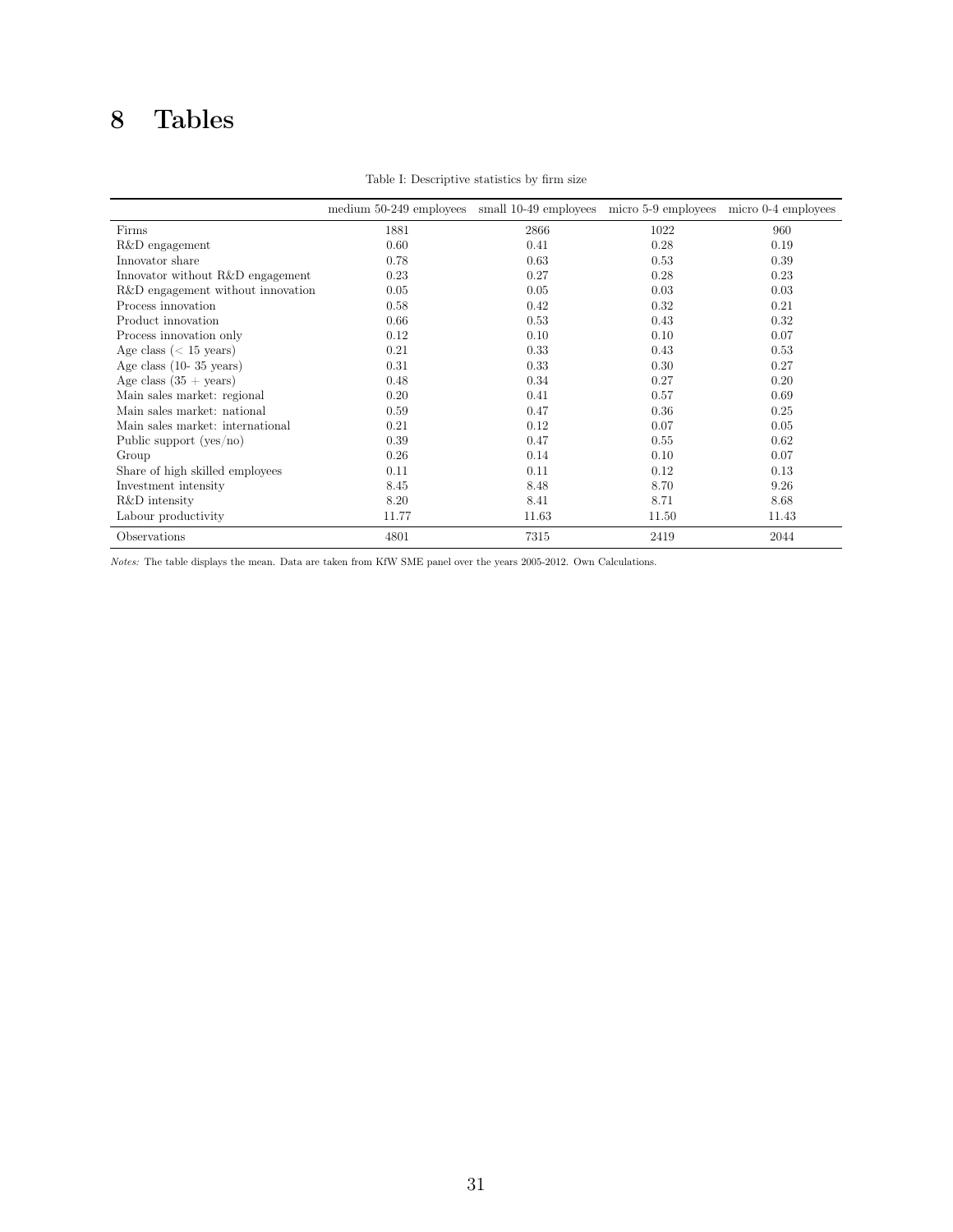<span id="page-34-0"></span>

|                                   | Full sample   |               | $\langle 10$ FTE employees $\geq 10$ FTE employees |
|-----------------------------------|---------------|---------------|----------------------------------------------------|
|                                   | $\beta$ /s.e. | $\beta$ /s.e. | $\beta$ /s.e.                                      |
| 10-49 employees                   | $0.309**$     |               |                                                    |
|                                   | (0.05)        |               |                                                    |
| 5-9 employees                     | $0.639**$     |               |                                                    |
|                                   | (0.07)        |               |                                                    |
| 0-4 employees                     | $0.650**$     |               |                                                    |
|                                   | (0.11)        |               |                                                    |
| Age class $(15-35 \text{ years})$ | 0.063         | $0.236*$      | 0.039                                              |
|                                   | (0.05)        | (0.12)        | (0.05)                                             |
| Age class $(35 + \text{years})$   | $-0.151**$    | $-0.146$      | $-0.150**$                                         |
|                                   | (0.05)        | (0.16)        | (0.06)                                             |
| Group                             | $0.144**$     | $0.453**$     | $0.106*$                                           |
|                                   | (0.05)        | (0.12)        | (0.05)                                             |
| Public support                    | 0.007         | $-0.162$      | 0.035                                              |
|                                   | (0.03)        | (0.08)        | (0.03)                                             |
| Main sales market: national       | $0.460**$     | $0.494**$     | $0.437**$                                          |
|                                   | (0.05)        | (0.11)        | (0.06)                                             |
| Main sales market: international  | $0.806**$     | $0.880**$     | $0.798**$                                          |
|                                   | (0.06)        | (0.14)        | (0.07)                                             |
| <b>Employees</b>                  |               | $-0.014$      | $-0.003**$                                         |
|                                   |               | (0.02)        | (0.00)                                             |
| Industry                          | Yes           | Yes           | Yes                                                |
| Year                              | Yes           | Yes           | Yes                                                |
| Region                            | Yes           | Yes           | Yes                                                |
| Observations                      | 6631          | 1021          | 5610                                               |
| Adjusted $R^2$                    | 0.150         | 0.170         | 0.135                                              |

Table II: Innovative effort

Note: Significance at  $*$  p<.05,  $**$  p<.01 level. Clustered s.e. at the firm level in parentheses. Reference groups: Medium-sized firm (Column 1 only), Age class  $<15$  Years, Main sales market: regional.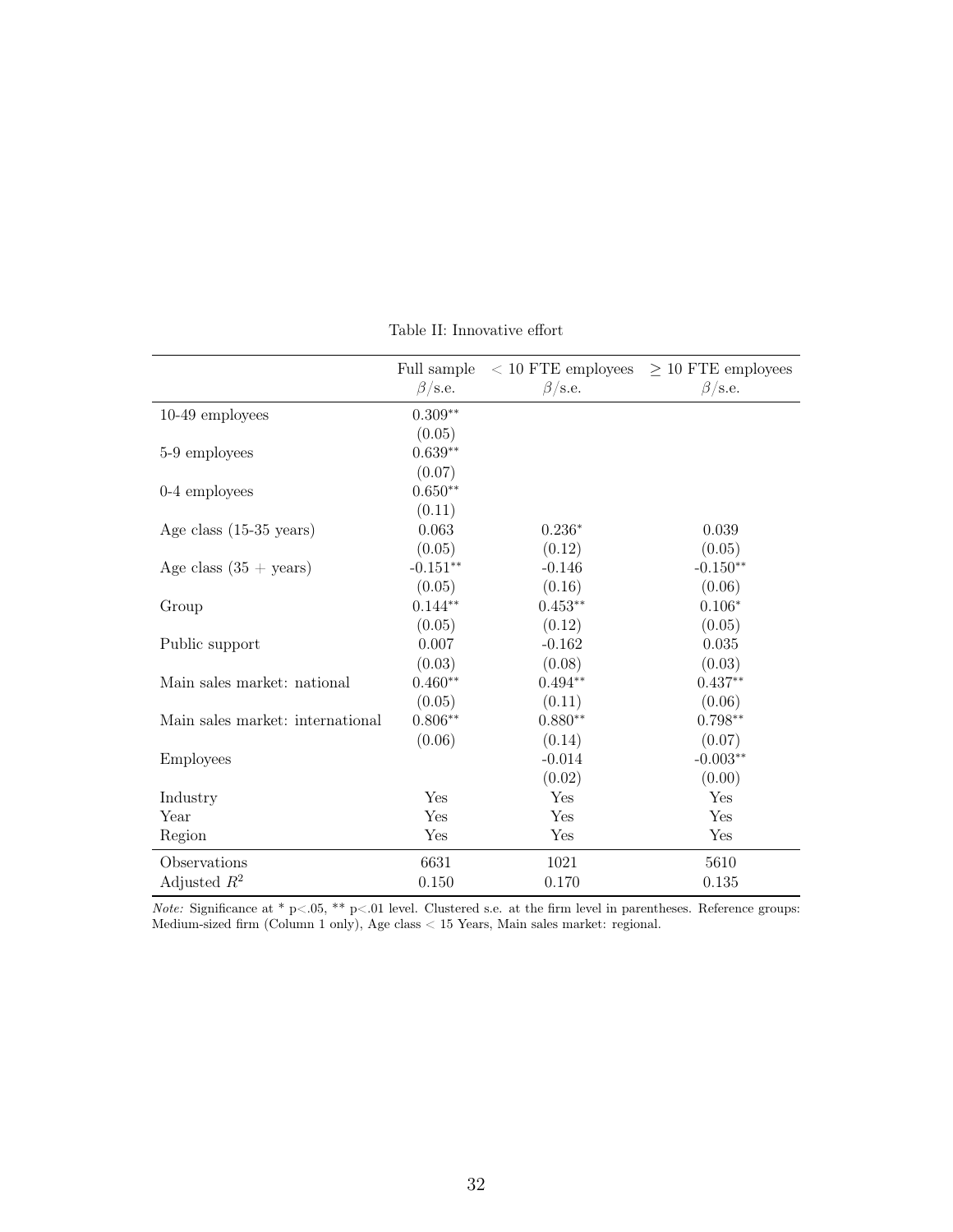<span id="page-35-0"></span>

|                                   | Process innovation |          | Product innovation |          |
|-----------------------------------|--------------------|----------|--------------------|----------|
|                                   | $\beta$ / SE       | Mfx      | $\beta$ / SE       | Mfx      |
| 10-49 employees                   | $-0.403**$         | $-0.145$ | $-0.467**$         | $-0.166$ |
|                                   | (0.04)             |          | (0.05)             |          |
| 5-9 employees                     | $-0.731**$         | $-0.262$ | $-0.953**$         | $-0.338$ |
|                                   | (0.06)             |          | (0.08)             |          |
| $0-4$ employees                   | $-1.070**$         | $-0.384$ | $-1.238**$         | $-0.439$ |
|                                   | (0.07)             |          | (0.10)             |          |
| High skilled employees (in $\%$ ) | $0.377**$          | 0.135    | $0.967**$          | 0.343    |
|                                   | (0.07)             |          | (0.07)             |          |
| Age class $(15-35 \text{ years})$ | $-0.023$           | $-0.008$ | $-0.024$           | $-0.009$ |
|                                   | (0.04)             |          | (0.05)             |          |
| Age class $(35 + \text{years})$   | $-0.015$           | $-0.006$ | $0.134*$           | 0.048    |
|                                   | (0.04)             |          | (0.06)             |          |
| Investment intensity (in logs)    | $0.096**$          | 0.035    |                    |          |
|                                   | (0.01)             |          |                    |          |
| Predicted R&D intensity           | $0.339**$          | 0.122    | $0.824**$          | 0.292    |
|                                   | (0.06)             |          | (0.09)             |          |
| Industry                          | Yes                |          | Yes                |          |
| Year                              | Yes                |          | Yes                |          |
| Region                            | Yes                |          | Yes                |          |
| Bootstrap reps.                   | 200                |          |                    |          |
| rho                               | 0.534              |          |                    |          |
| P-Value for Wald test             | 0.000              |          |                    |          |
| Observations                      | 16579              |          |                    |          |

Table III: Full sample: Knowledge production function

Note: Significance at  $*$  p<.05,  $**$  p<.01 level. Clustered s.e. at the firm level in parentheses. Reference groups: Medium-sized firm, Age class < 15 Years. Mfx denotes average marginal effects.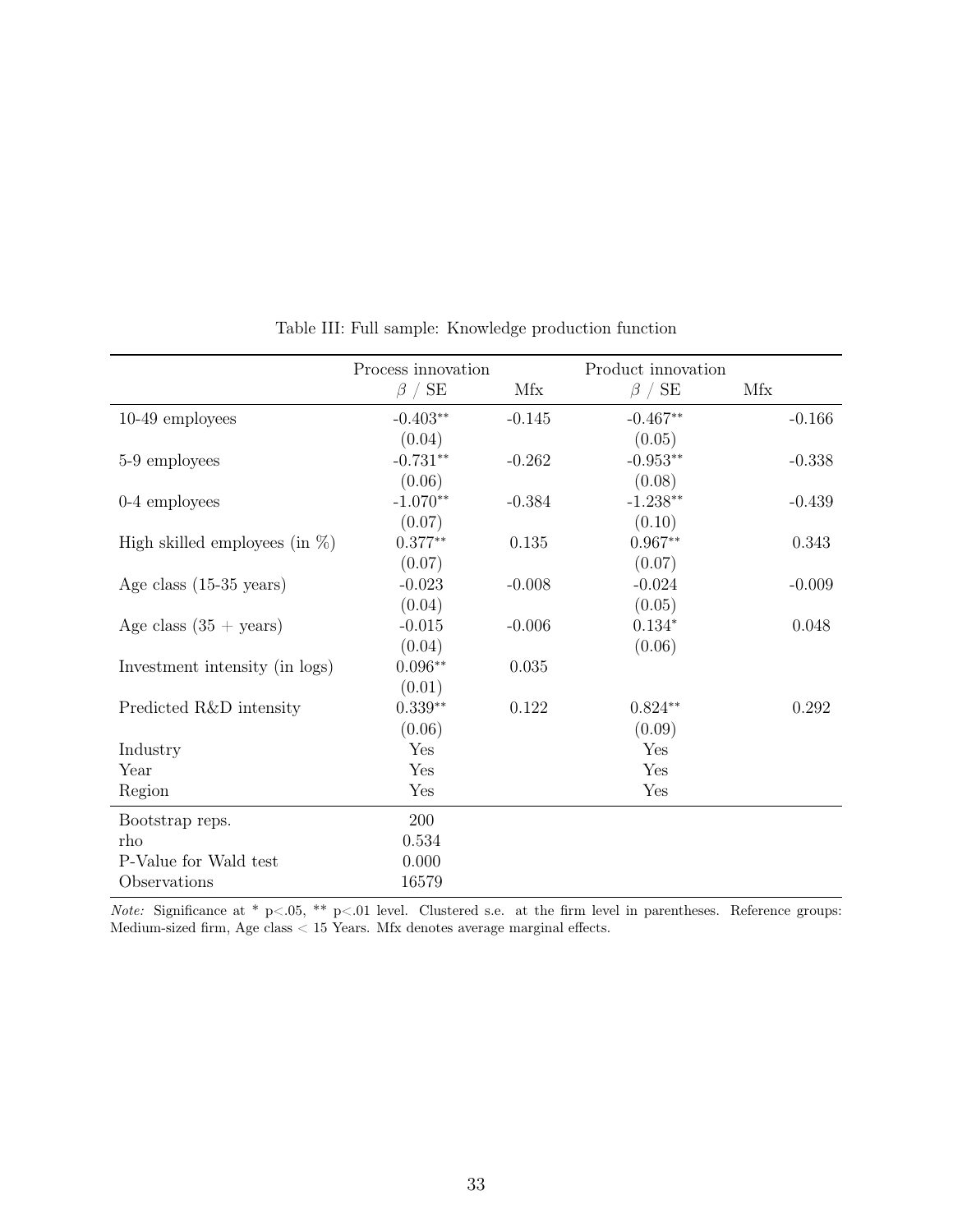<span id="page-36-0"></span>

|                                   | Process innovation |          | Product innovation |          |
|-----------------------------------|--------------------|----------|--------------------|----------|
|                                   | $\beta$ / SE       | Mfx      | $\beta$ / SE       | Mfx      |
| <b>Employees</b>                  | $0.068**$          | 0.020    | $0.075**$          | 0.024    |
|                                   | (0.01)             |          | (0.02)             |          |
| High skilled employees (in $\%$ ) | $0.405**$          | 0.124    | $0.625**$          | 0.218    |
|                                   | (0.09)             |          | (0.09)             |          |
| Age class $(15-35 \text{ years})$ | $-0.243**$         | $-0.058$ | $-0.287**$         | $-0.061$ |
|                                   | (0.07)             |          | (0.11)             |          |
| Age class $(35 + \text{years})$   | $-0.017$           | 0.000    | $-0.027$           | $-0.005$ |
|                                   | (0.11)             |          | (0.15)             |          |
| Investment intensity (in logs)    | $0.057**$          | 0.017    |                    |          |
|                                   | (0.02)             |          |                    |          |
| Predicted R&D intensity           | $0.363**$          | 0.145    | $0.735***$         | 0.295    |
|                                   | (0.10)             |          | (0.14)             |          |
| Industry                          | Yes                |          | Yes                |          |
| Year                              | Yes                |          | Yes                |          |
| Region                            | Yes                |          | Yes                |          |
| Bootstrap reps.                   | 200                |          |                    |          |
| rho                               | 0.551              |          |                    |          |
| P-Value for Wald test             | 0.000              |          |                    |          |
| Observations                      | 4463               |          |                    |          |

Table IV:  $<10\ {\rm FTE}$  employees: Knowledge production function

Note: Significance at  $*$  p<.05,  $**$  p<.01 level. Clustered s.e. at the firm level in parentheses. Reference group: Age  $\rm{class} < 15$  Years. Mfx denotes average marginal effects.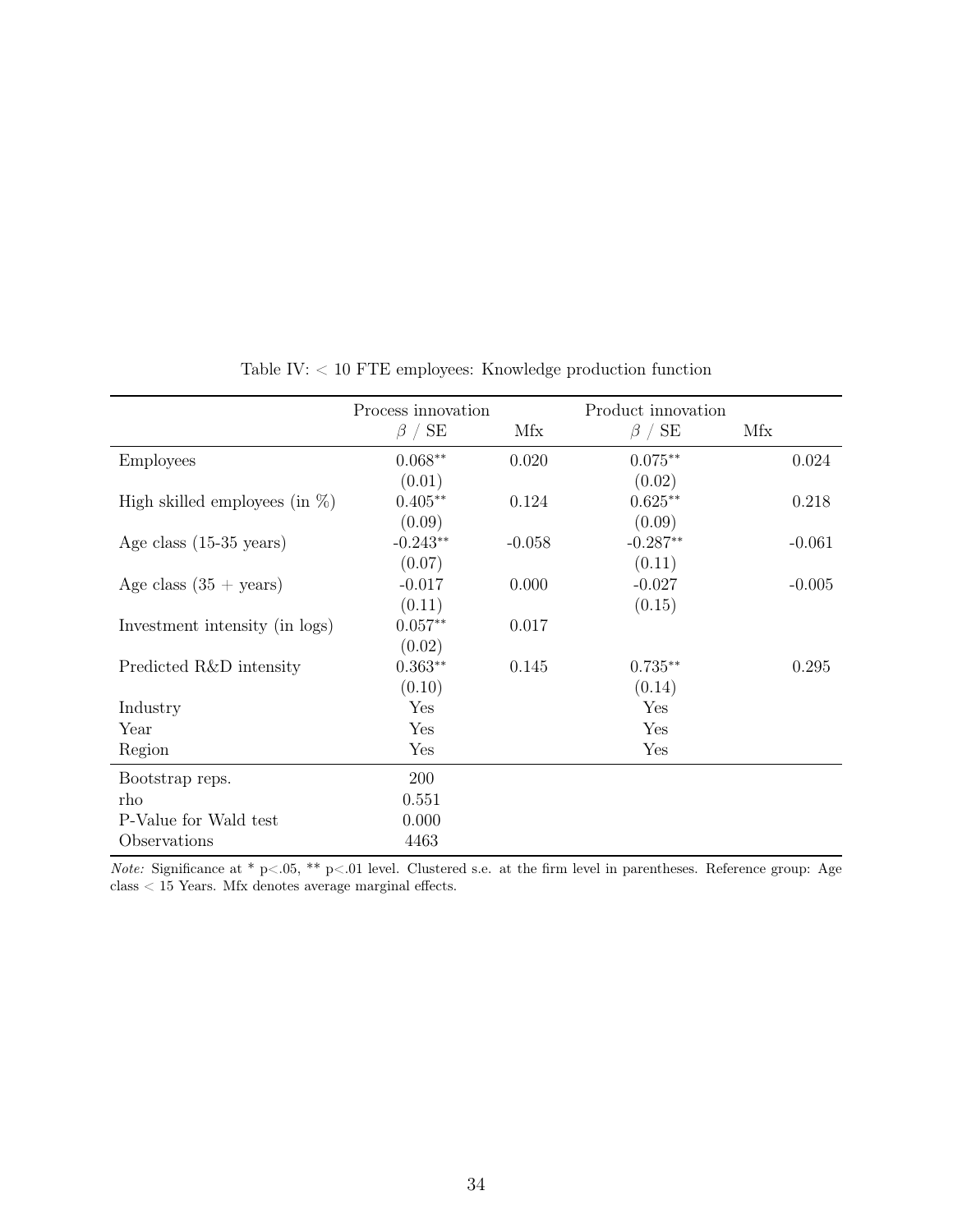<span id="page-37-0"></span>

|                                   | Process innovation |          | Product innovation |     |       |
|-----------------------------------|--------------------|----------|--------------------|-----|-------|
|                                   | $\beta$ / SE       | Mfx      | $\beta$ / SE       | Mfx |       |
| <b>Employees</b>                  | $0.004**$          | 0.002    | $0.005**$          |     | 0.001 |
|                                   | (0.00)             |          | (0.00)             |     |       |
| High skilled employees (in $\%$ ) | $0.367**$          | 0.143    | $1.503**$          |     | 0.543 |
|                                   | (0.11)             |          | (0.12)             |     |       |
| Age class $(15-35 \text{ years})$ | 0.024              | 0.008    | 0.053              |     | 0.015 |
|                                   | (0.04)             |          | (0.06)             |     |       |
| Age class $(35 + \text{years})$   | $-0.032$           | $-0.016$ | $0.180**$          |     | 0.059 |
|                                   | (0.04)             |          | (0.07)             |     |       |
| Investment intensity (in logs)    | $0.108**$          | 0.041    |                    |     |       |
|                                   | (0.01)             |          |                    |     |       |
| Predicted R&D intensity           | $0.277**$          | 0.079    | $0.780**$          |     | 0.236 |
|                                   | (0.06)             |          | (0.09)             |     |       |
| Industry                          | Yes                |          | Yes                |     |       |
| Year                              | Yes                |          | Yes                |     |       |
| Region                            | Yes                |          | Yes                |     |       |
| Bootstrap reps.                   | 200                |          |                    |     |       |
| rho                               | 0.531              |          |                    |     |       |
| P-Value for Wald test             | 0.000              |          |                    |     |       |
| Observations                      | 12116              |          |                    |     |       |

Table V:  $\geq$  10 FTE employees: Knowledge production function

Note: Significance at  $*$  p $\lt$ .05,  $**$  p $\lt$ .01 level. Clustered s.e. at the firm level in parentheses. Reference group: Age class < 15 Years. Mfx denotes average marginal effects.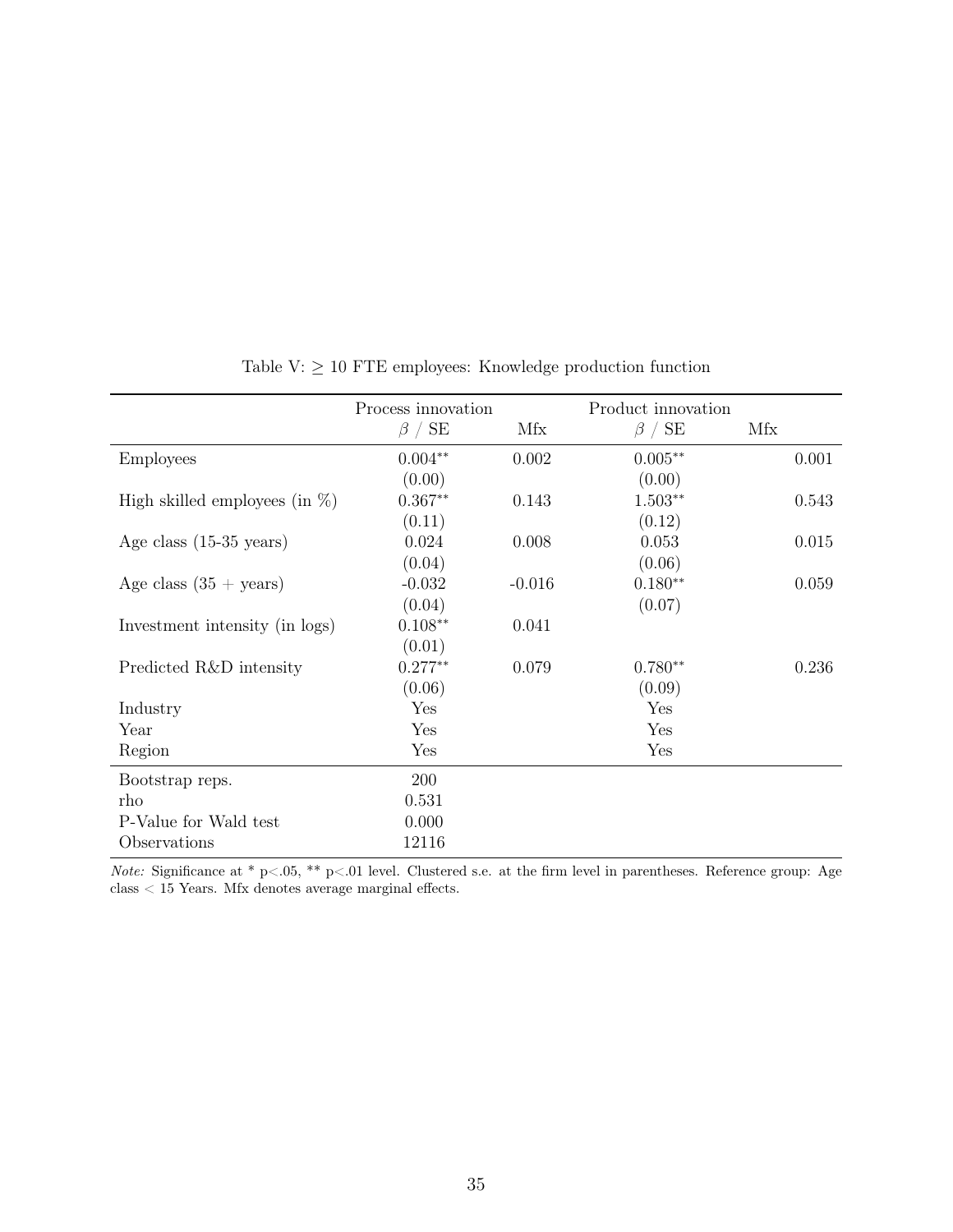<span id="page-38-0"></span>

|                                   | Full sample | $< 10$ FTE employess | $\geq 10$ FTE employees |
|-----------------------------------|-------------|----------------------|-------------------------|
|                                   | b/se        | b/se                 | b/se                    |
| 10-49 employees                   | $0.117*$    |                      |                         |
|                                   | (0.05)      |                      |                         |
| 5-9 employees                     | 0.152       |                      |                         |
|                                   | (0.08)      |                      |                         |
| $0-4$ employees                   | $0.242*$    |                      |                         |
|                                   | (0.12)      |                      |                         |
| Age class $(15-35 \text{ years})$ | $0.069**$   | $0.195**$            | $-0.011$                |
|                                   | (0.02)      | (0.05)               | (0.02)                  |
| Age class $(35 + \text{years})$   | $0.097**$   | $0.303**$            | 0.020                   |
|                                   | (0.03)      | (0.05)               | (0.05)                  |
| Investment intensity (in logs)    | $0.100**$   | $0.241**$            | 0.072                   |
|                                   | (0.02)      | (0.03)               | (0.05)                  |
| Product Innovation                | $1.258**$   | $2.610**$            | $1.275**$               |
|                                   | (0.30)      | (0.67)               | (0.36)                  |
| Process Innovation                | 0.415       | $-1.878$             | 0.394                   |
|                                   | (0.64)      | (1.14)               | (1.11)                  |
| <b>Employees</b>                  |             | $-0.014$             | $-0.001$                |
|                                   |             | (0.01)               | (0.00)                  |
| Industry                          | Yes         | Yes                  | Yes                     |
| Year dummy                        | Yes         | Yes                  | Yes                     |
| Region                            | Yes         | Yes                  | Yes                     |
| Observations                      | 16579       | 4463                 | 12116                   |
| Bootstrap reps.                   | 200         | 200                  | 200                     |
| Adj. Rsq                          | 0.167       | 0.158                | 0.169                   |

Table VI: Production function

Note: Significance at  $*$  p $\lt$ .05,  $**$  p $\lt$ .01 level. Clustered s.e. at the firm level in parenthesis. Reference groups: Medium-sized firm (Column 1 only), Age class < 15 Years.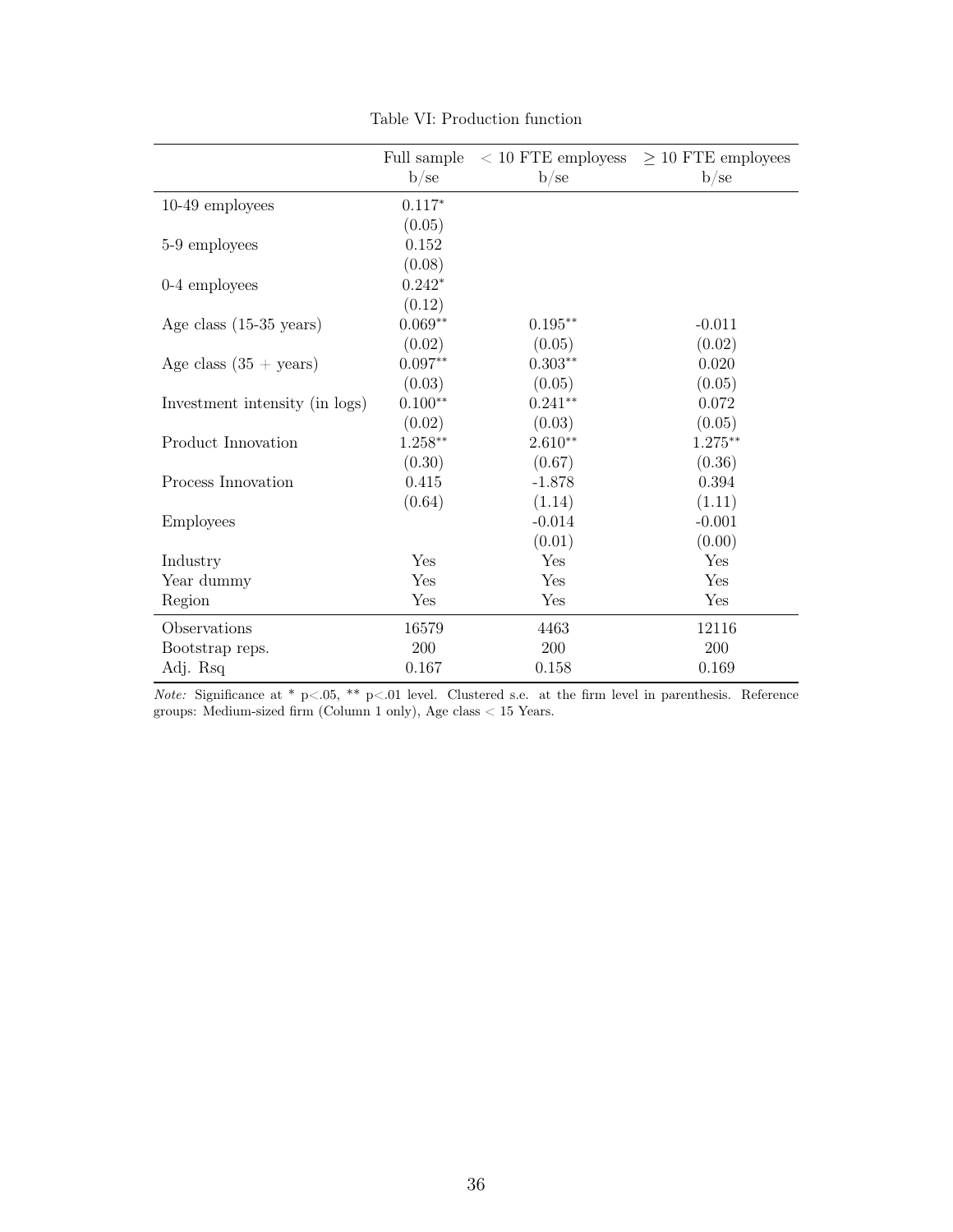## <span id="page-39-0"></span>9 Figures



Figure 1: Size distribution and share of innovators

Sources: Business register (Destatis) for number of manufacturing firms in 2011, Community Innovation Surveys (CIS) 7 for share of innovators among German firms.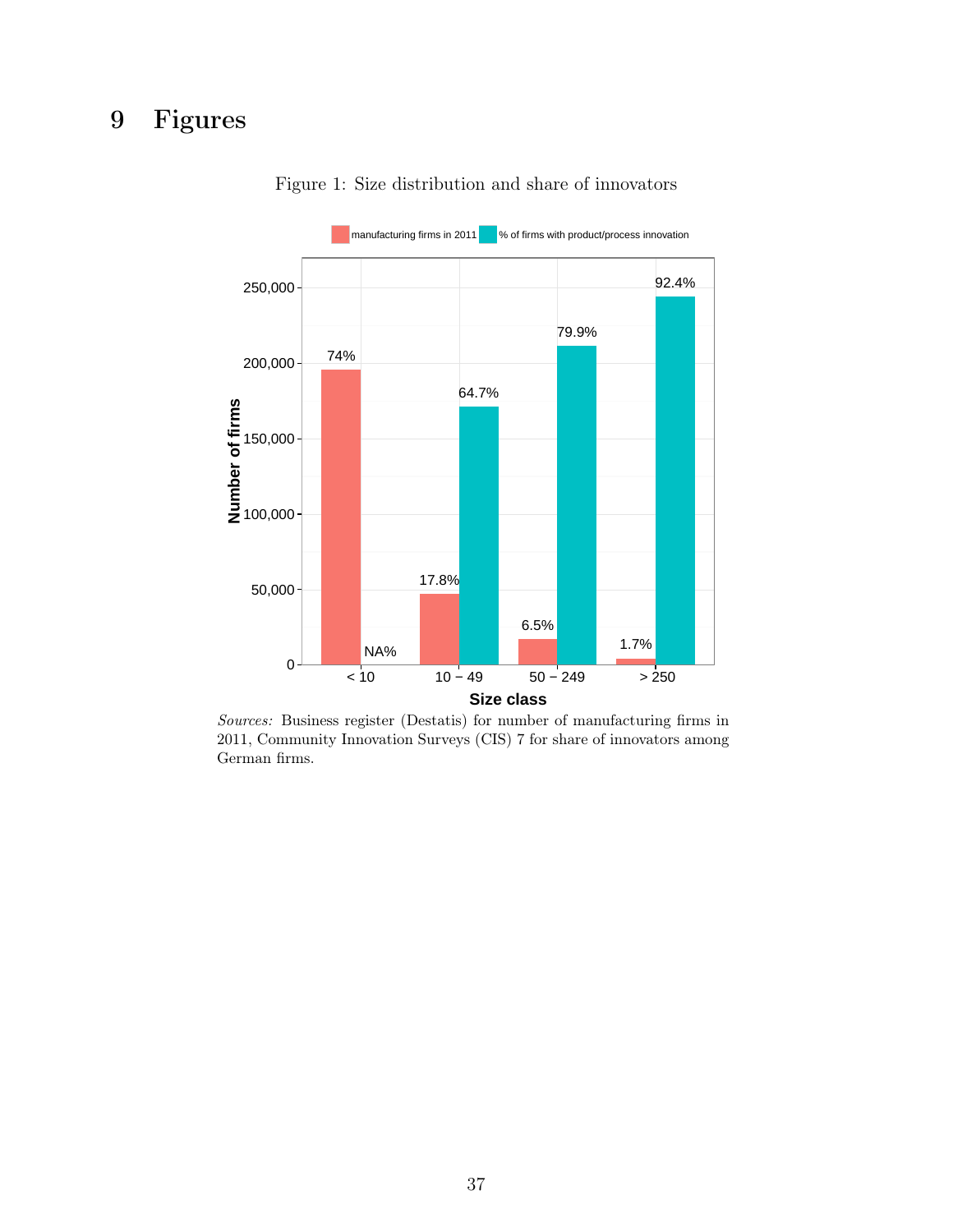## A Appendix

| Variables                       | Description                                                                                                               |
|---------------------------------|---------------------------------------------------------------------------------------------------------------------------|
| $0-4/5-9$ /small/medium firms   | Indicators for firm size $0.4/5.9/10.49/50.249$ full time equivalent (FTE) employees                                      |
| <b>Employees</b>                | Number of FTE employees                                                                                                   |
| $R&D$ engagement                | Binary variable equal to 1 if the firm reports a continuous/occasional $R\&D$ engagement<br>(within the last three years) |
| R&D intensity                   | R&D expenditures per FTE employee in logs (last year)                                                                     |
| Product innovation              | Binary variable equal to 1 if the firm reports the introduction of a product innovation<br>(within the last three years)  |
| Process innovation              | Binary variable equal to 1 if the firm reports the introduction of a process innovation<br>(within the last three years)  |
| Innovator                       | Binary variable equal to 1 if firm reports a product and/ or process innovation                                           |
| Public support                  | Binary variable equal to 1 if firm has received subsidies (last year)                                                     |
| Regional/National/International | Dummy variable that indicates the location of the main sales market (last year)                                           |
| Age class                       | Dummy variable that indicates the firm's age class                                                                        |
| Group                           | Binary variable equal to 1 if other firms hold over $25\%$ of the shares                                                  |
| High skilled employees          | Share of employees with a university degree (last year)                                                                   |
| Investment intensity            | Investment in machinery per FTE employee, in logs (last year)                                                             |
| Industry dummies                | Indicators for a two-digit industry classification                                                                        |
| Year dummies                    | Indicators for the year of the survey                                                                                     |
| Region                          | Dummy for East/West Germany                                                                                               |
| Labor productivity              | Sales per FTE employee, in logs (last year)                                                                               |

## Table A1: Variable description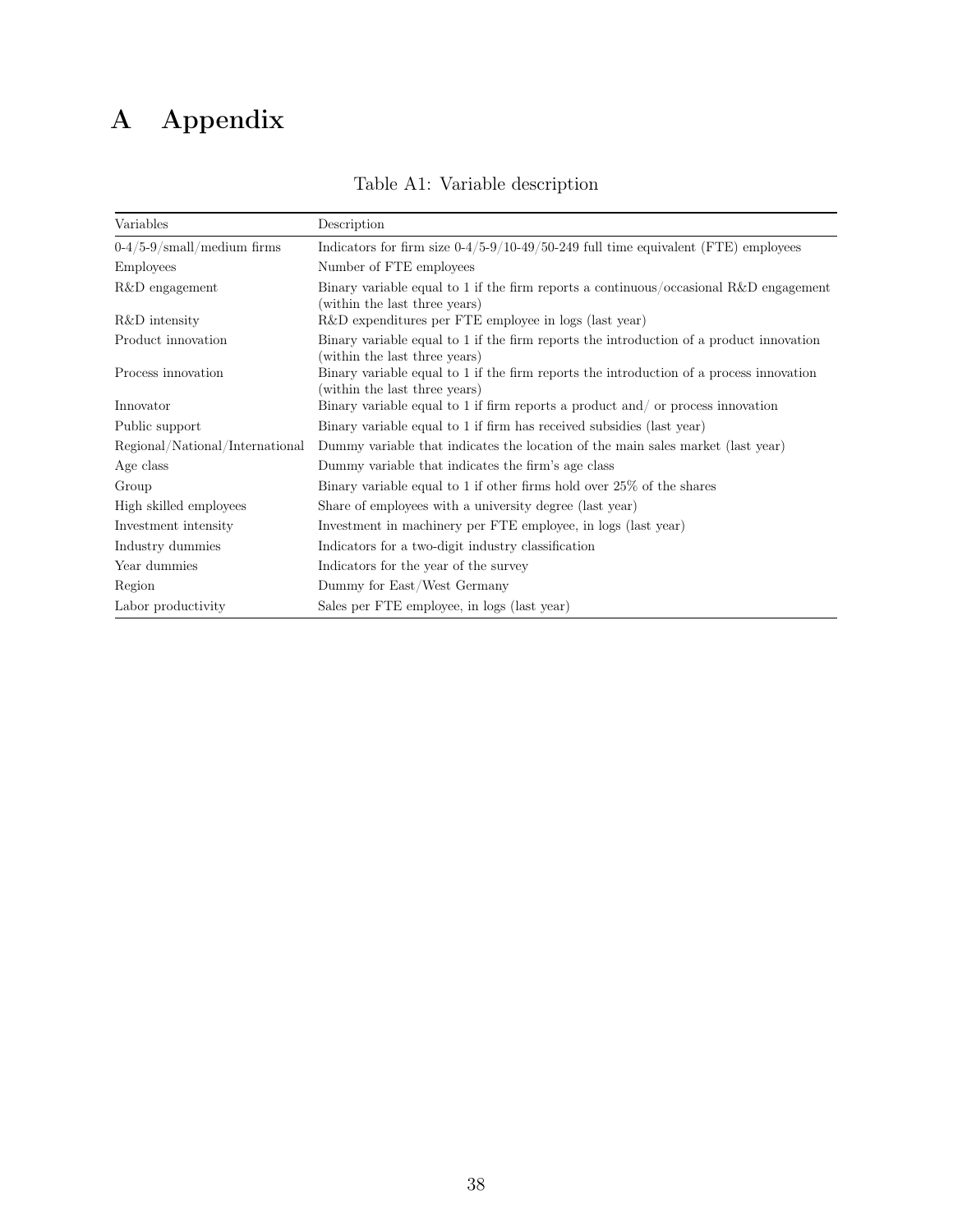<span id="page-41-0"></span>

|                                   | Full Sample<br>$\beta$ /s.e. | $< 10$ FTE employees<br>$\beta$ /s.e. | $\geq$ 10 FTE employees<br>$\beta$ /s.e. |
|-----------------------------------|------------------------------|---------------------------------------|------------------------------------------|
| R&D intensity                     |                              |                                       |                                          |
| 10-49 employees                   | $0.319**$                    |                                       |                                          |
|                                   | (0.07)                       |                                       |                                          |
| 5-9 employees                     | $0.659**$                    |                                       |                                          |
|                                   | (0.12)                       |                                       |                                          |
| 0-4 employees                     | $0.683**$                    |                                       |                                          |
|                                   | (0.20)                       |                                       |                                          |
| Age class $(15-35 \text{ years})$ | 0.062                        | 0.281                                 | 0.091                                    |
|                                   | (0.04)                       | (0.17)                                | (0.06)                                   |
| Age class $(35 + \text{years})$   | $-0.148**$                   | -0.097                                | $-0.134**$                               |
|                                   | (0.04)                       | (0.19)                                | (0.04)                                   |
| Group                             | $0.141**$                    | $0.413*$                              | $0.158**$                                |
|                                   | (0.04)                       | (0.18)                                | (0.05)                                   |
| Public support                    | 0.011                        | $-0.080$                              | $-0.001$                                 |
|                                   | (0.04)                       | (0.27)                                | (0.04)                                   |
| Main sales market: national       | $0.425*$                     | 0.203                                 | $0.847**$                                |
|                                   | (0.21)                       | (0.93)                                | (0.29)                                   |
| Main sales market: international  | $0.750*$                     | 0.422                                 | $1.458**$                                |
|                                   | (0.33)                       | (1.46)                                | (0.47)                                   |
| Employees                         |                              | $-0.014$                              | $-0.003**$                               |
|                                   |                              | (0.02)                                | (0.00)                                   |
| R&D selection                     |                              |                                       |                                          |
| 10-49 employees                   | $-0.260**$                   |                                       |                                          |
|                                   | (0.03)                       |                                       |                                          |
| 5-9 employees                     | $-0.456**$                   |                                       |                                          |
|                                   | (0.04)                       |                                       |                                          |
| 0-4 employees                     | $-0.722**$                   |                                       |                                          |
|                                   | (0.04)                       |                                       |                                          |
| Age class $(15-35 \text{ years})$ | 0.017                        | $-0.136*$                             | $0.108**$                                |
|                                   | (0.03)                       | (0.05)                                | (0.03)                                   |
| Age class $(35 + \text{years})$   | $-0.075**$                   | $-0.143*$                             | 0.033                                    |
|                                   | (0.03)                       | (0.06)                                | (0.03)                                   |
| Group                             | $0.066*$                     | 0.124                                 | $0.110**$                                |
|                                   | (0.03)                       | (0.08)                                | (0.03)                                   |
| Public support                    | $-0.102**$                   | $-0.245**$                            | $-0.076**$                               |
|                                   | (0.02)                       | (0.05)                                | (0.02)                                   |
| Main sales market: national       | $0.700**$                    | $0.801**$                             | $0.727**$                                |
|                                   | (0.02)                       | (0.05)                                | (0.03)                                   |
| Main sales market: international  | $1.280**$                    | $1.376^{\ast\ast}$                    | $1.314**$                                |
|                                   | (0.04)                       | (0.09)                                | (0.04)                                   |
| mills                             |                              |                                       |                                          |
| lambda                            | $-0.069$                     | $-0.478$                              | 0.811                                    |
|                                   | (0.40)                       | (1.52)                                | (0.57)                                   |
| Industry                          | Yes                          | Yes                                   | Yes                                      |
| Year                              | Yes                          | Yes                                   | Yes                                      |
| Region                            | Yes                          | Yes                                   | Yes                                      |
|                                   |                              |                                       |                                          |
| Observations                      | 16579                        | 4463                                  | 12116                                    |

Table A2: Innovative effort: Sample Selection

Note: Significance at \* p<.05, \*\* p<.01 level. Reference groups: Medium-sized firm (Column 1 only), Age class  $<$  15 Years, Main sales market: regional.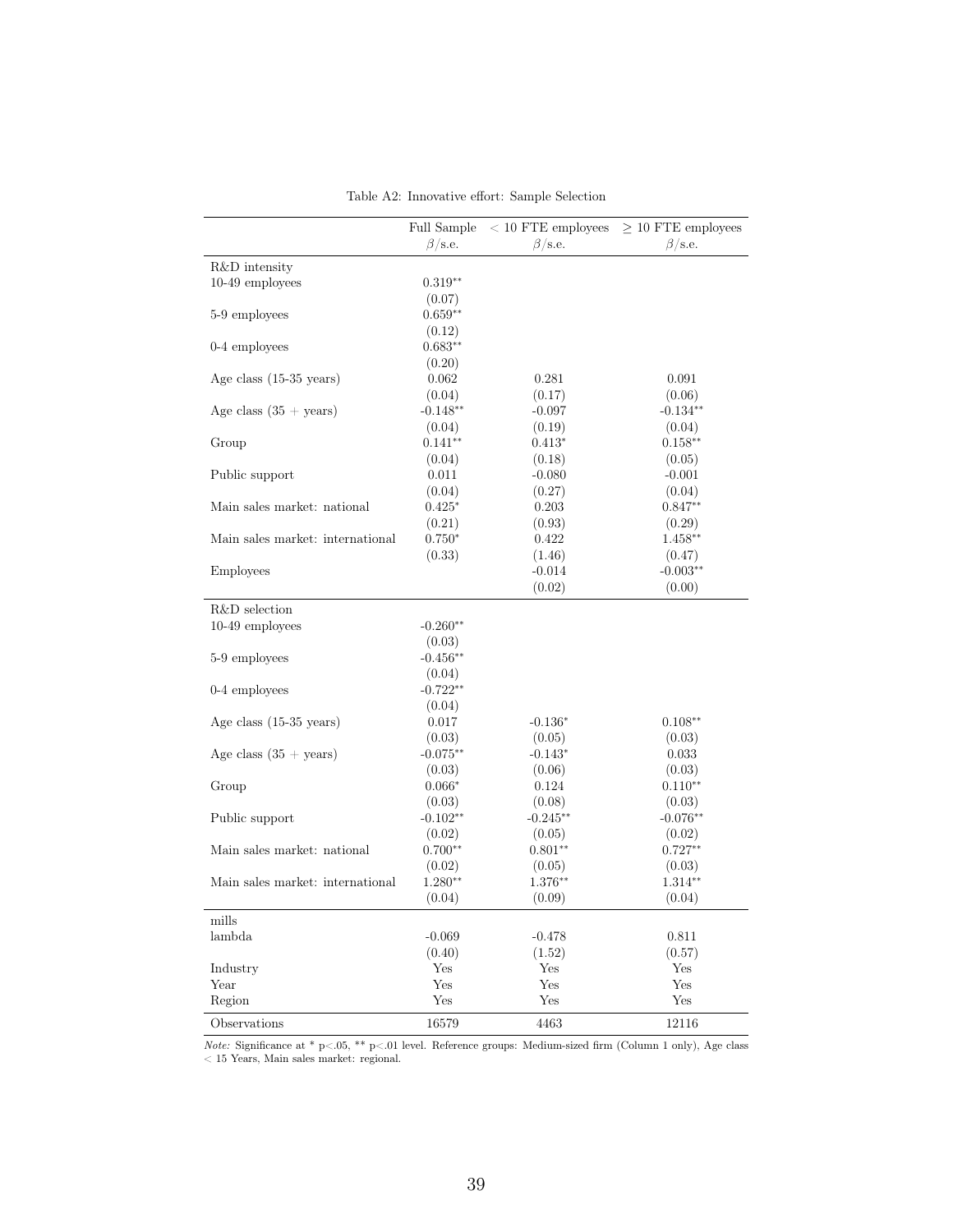<span id="page-42-0"></span>

|                                   |                    |          | Investment Intensity in Process and Product eq. |          |
|-----------------------------------|--------------------|----------|-------------------------------------------------|----------|
|                                   | Process innovation |          | Product innovation                              |          |
|                                   | $\beta$ / SE       | Mfx      | $\beta$ / SE                                    | Mfx      |
| 10-49 employees                   | $-0.382**$         | $-0.136$ | $-0.407**$                                      | $-0.142$ |
|                                   | (0.04)             |          | (0.05)                                          |          |
| 5-9 employees                     | $-0.688**$         | $-0.245$ | $-0.833**$                                      | $-0.291$ |
|                                   | (0.06)             |          | (0.08)                                          |          |
| $0-4$ employees                   | $-1.016**$         | $-0.361$ | $-1.083**$                                      | $-0.378$ |
|                                   | (0.07)             |          | (0.10)                                          |          |
| High skilled employees (in $\%$ ) | $0.366**$          | 0.130    | $0.942**$                                       | 0.329    |
|                                   | (0.07)             |          | (0.07)                                          |          |
| Age class $(15-35 \text{ years})$ | $-0.016$           | $-0.006$ | $-0.003$                                        | $-0.001$ |
|                                   | (0.04)             |          | (0.05)                                          |          |
| Age class $(35 + \text{years})$   | $-0.012$           | $-0.004$ | $0.144*$                                        | 0.050    |
|                                   | (0.04)             |          | (0.06)                                          |          |
| Investment intensity (in logs)    | $0.099**$          | 0.035    | 0.008                                           | 0.003    |
|                                   | (0.01)             |          | (0.01)                                          |          |
| Predicted R&D intensity           | $0.339**$          | 0.121    | $0.830**$                                       | 0.290    |
|                                   | (0.06)             |          | (0.09)                                          |          |
| Industry                          | Yes                |          | Yes                                             |          |
| Year                              | Yes                |          | Yes                                             |          |
| Region                            | Yes                |          | Yes                                             |          |
| Bootstrap reps.                   | 200                |          |                                                 |          |
| rho                               | 0.533              |          |                                                 |          |
| P-Value for Wald test             | 0.000              |          |                                                 |          |
| Observations                      | 16579              |          |                                                 |          |

Table A3: Full sample robustness check: investment intensity Stage 2

Note: Significance at  $*$  p<.05,  $**$  p<.01 level. Clustered s.e. at the firm level in parenthesis. Reference groups: Medium-sized firm, Age class  $<15$  Years. Mfx denotes average marginal effects.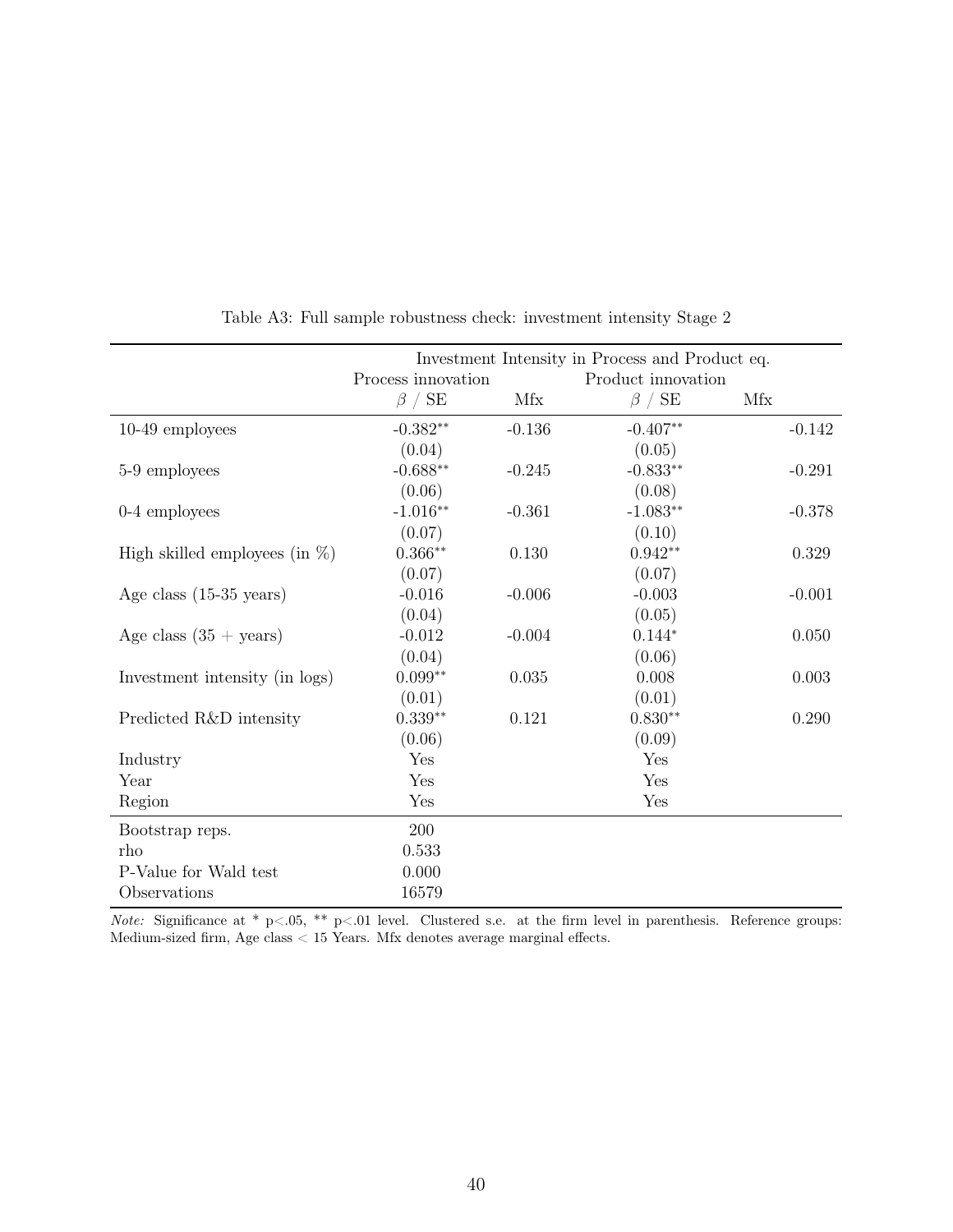<span id="page-43-0"></span>

|          | Mfx                                                                                                                                                                                      |
|----------|------------------------------------------------------------------------------------------------------------------------------------------------------------------------------------------|
|          |                                                                                                                                                                                          |
|          | $-0.156$                                                                                                                                                                                 |
|          |                                                                                                                                                                                          |
|          | $-0.287$                                                                                                                                                                                 |
|          |                                                                                                                                                                                          |
|          |                                                                                                                                                                                          |
|          | $-0.393$                                                                                                                                                                                 |
|          |                                                                                                                                                                                          |
|          | 0.296                                                                                                                                                                                    |
| (0.07)   |                                                                                                                                                                                          |
| $-0.009$ | $-0.003$                                                                                                                                                                                 |
|          |                                                                                                                                                                                          |
|          | 0.044                                                                                                                                                                                    |
|          |                                                                                                                                                                                          |
|          | 0.017                                                                                                                                                                                    |
|          |                                                                                                                                                                                          |
|          |                                                                                                                                                                                          |
|          | 0.244                                                                                                                                                                                    |
|          |                                                                                                                                                                                          |
|          |                                                                                                                                                                                          |
|          |                                                                                                                                                                                          |
| Yes      |                                                                                                                                                                                          |
| 200      |                                                                                                                                                                                          |
| 16579    |                                                                                                                                                                                          |
|          | SE<br>β<br>$-0.479**$<br>(0.05)<br>$-0.883**$<br>(0.08)<br>$-1.207**$<br>(0.10)<br>$0.909**$<br>(0.05)<br>$0.135*$<br>(0.06)<br>$0.052**$<br>(0.01)<br>$0.749**$<br>(0.09)<br>Yes<br>Yes |

Table A4: Full sample: Probit Innovator

Note: Significance at  $*$  p $< .05$ ,  $**$  p $< .01$  level. Clustered s.e. at the firm level in parenthesis. Reference groups: Medium-sized firm, Age class  $<\,15$  Years. Mfx denotes average marginal effects.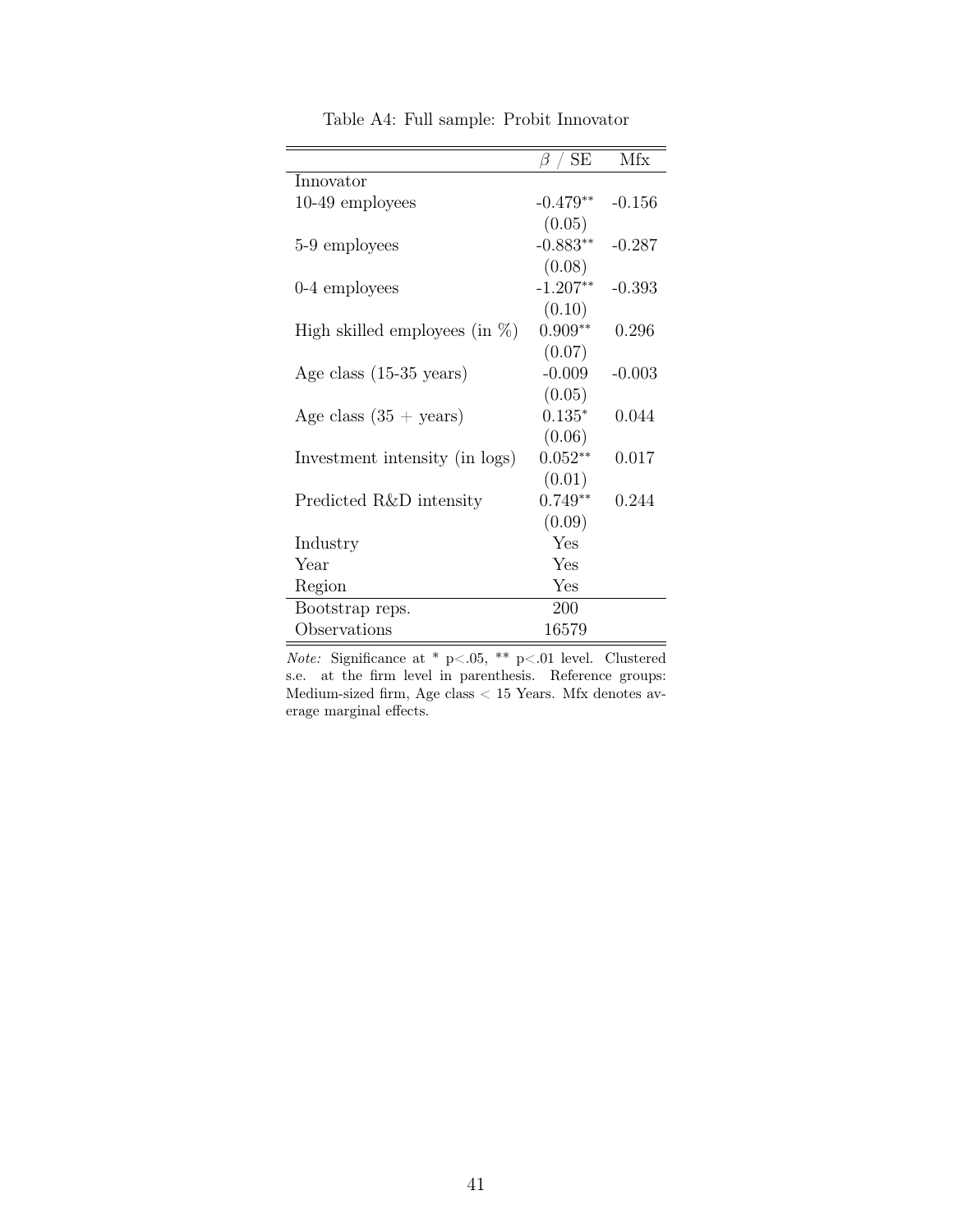<span id="page-44-0"></span>

| Mfx<br>0.028<br>0.243<br>$-0.102$ |
|-----------------------------------|
|                                   |
|                                   |
|                                   |
|                                   |
|                                   |
|                                   |
|                                   |
|                                   |
| 0.012                             |
|                                   |
| 0.028                             |
|                                   |
| 0.228                             |
|                                   |
|                                   |
|                                   |
|                                   |
|                                   |
|                                   |
|                                   |

Table A5: <10 FTE employees: Probit Innovator

*Note:* Significance at  $*$  p $< .05$ ,  $**$  p $< .01$  level. Clustered s.e. at the firm level in parenthesis. Reference group: Age class  $<$  15 Years. Mfx denotes average marginal effects.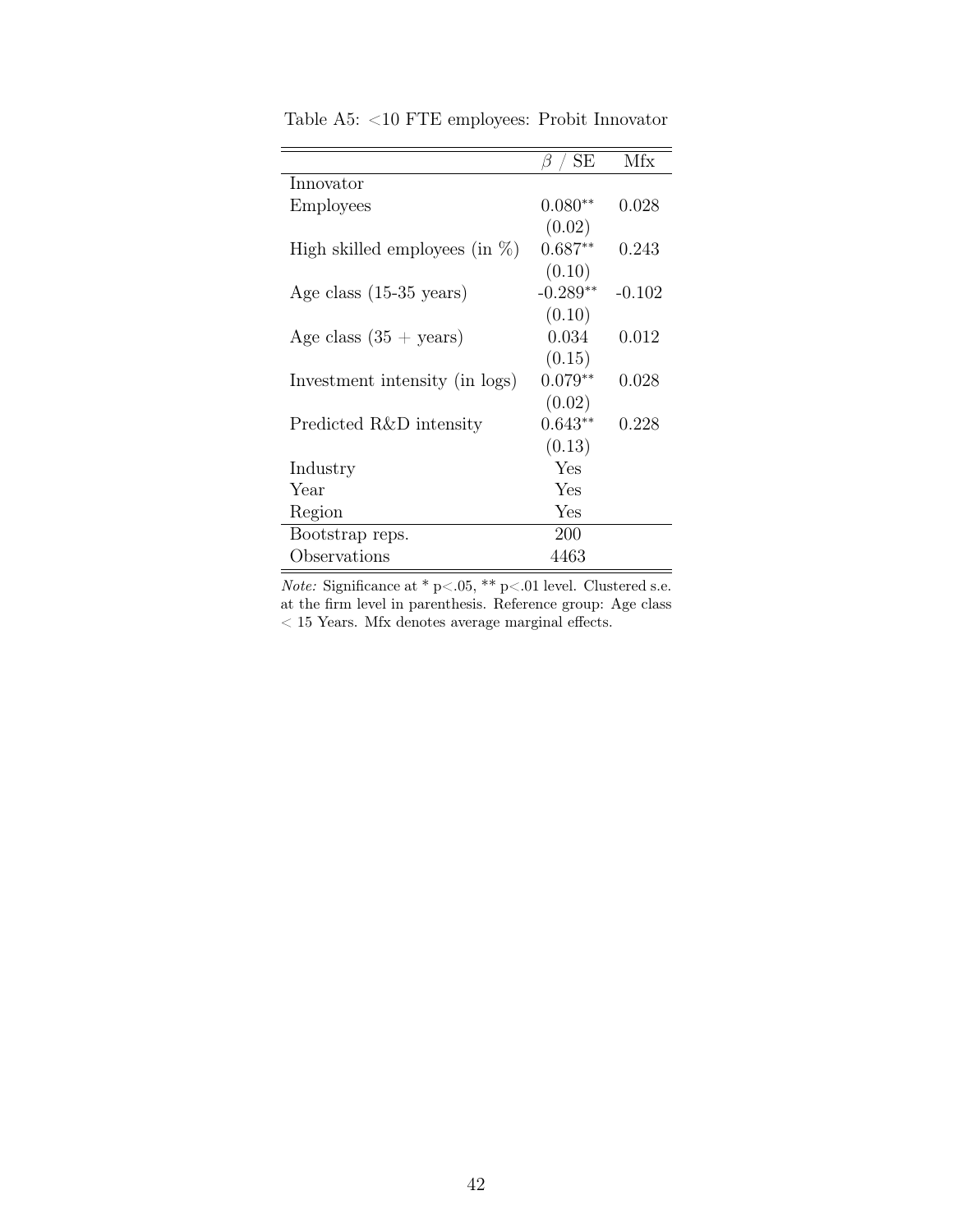|                                   | SЕ<br>B   | Mfx   |
|-----------------------------------|-----------|-------|
| Innovator                         |           |       |
| <b>Employees</b>                  | $0.005**$ | 0.002 |
|                                   | (0.00)    |       |
| High skilled employees (in $\%$ ) | $1.292**$ | 0.405 |
|                                   | (0.13)    |       |
| Age class $(15-35 \text{ years})$ | 0.073     | 0.023 |
|                                   | (0.05)    |       |
| Age class $(35 + \text{years})$   | $0.157*$  | 0.049 |
|                                   | (0.06)    |       |
| Investment intensity (in logs)    | $0.049**$ | 0.015 |
|                                   | (0.01)    |       |
| Predicted R&D intensity           | $0.710**$ | 0.223 |
|                                   | (0.09)    |       |
| Industry                          | Yes       |       |
| Year                              | Yes       |       |
| Region                            | Yes       |       |
| Bootstrap reps.                   | 200       |       |
| Observations                      | 12116     |       |
|                                   |           |       |

<span id="page-45-0"></span>Table A6:  $\geq 10$  FTE employees: Probit Innovator

 $\emph{Note:}$  Significance at \* p<.05, \*\* p<.01 level. Clustered s.e. at the firm level in parenthesis. Reference group: Age  $\rm{class} <$  15 Years. Mfx denotes average marginal effects.